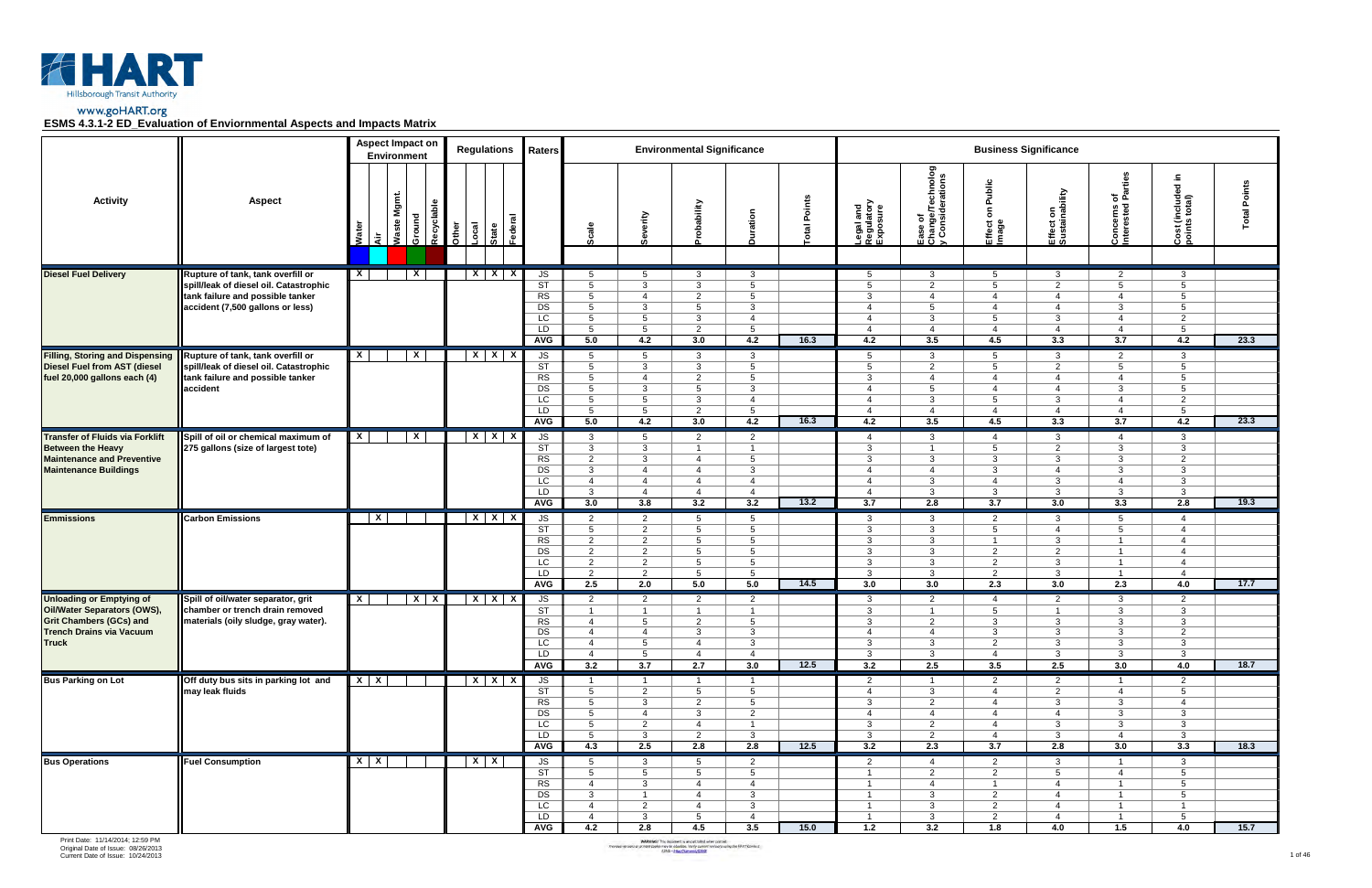

|                 |               | Aspect Impact on<br>Environment | <b>Regulations Raters</b> |  | <b>Environmental Significance</b> |  |                                                      |                                        |                      | <b>Business Significance</b> |                 |                         |  |
|-----------------|---------------|---------------------------------|---------------------------|--|-----------------------------------|--|------------------------------------------------------|----------------------------------------|----------------------|------------------------------|-----------------|-------------------------|--|
| <b>Activity</b> | <b>Aspect</b> | ۔ س<br>ទី<br>- 63               |                           |  |                                   |  | <u>ដូ ទ្ទី</u> ≦<br>క్లె క్లె క్ల<br><u>ា ចូ ក្ដ</u> | ಕ ಹಿ ತ<br><u>ہ ڇ</u> ۽<br>ن ≃ ؛<br>ᄪᅙᆾ | <del>ם</del> כ<br>๛゠ | $\circ$ $\circ$<br>로일        | ته <del>ہ</del> | ত্≘<br>، ت<br>×≂<br>ة ن |  |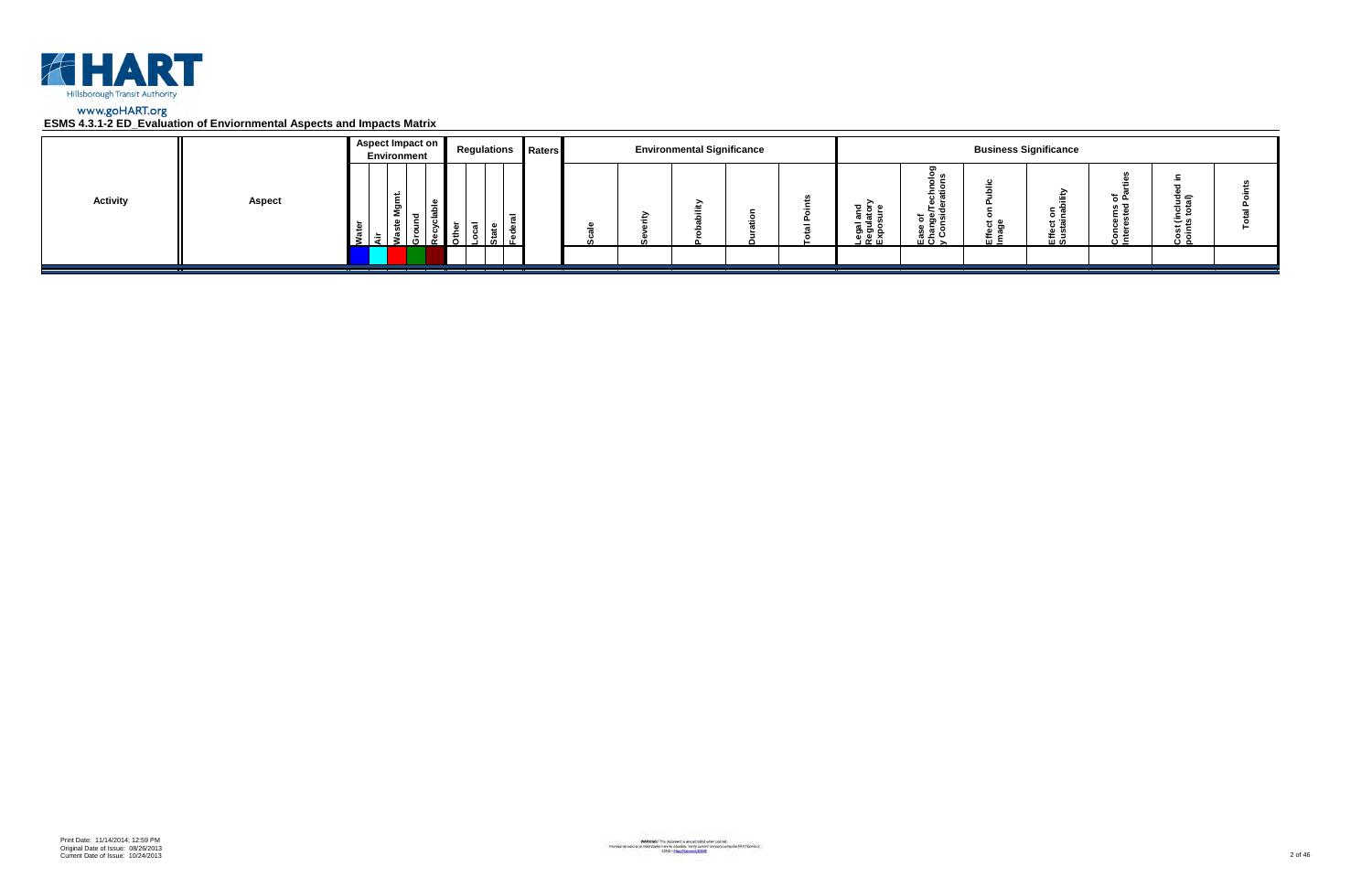

|                                                                           |                                                                                                                                                   |                           | <b>Aspect Impact on</b><br>Environment |                     | <b>Regulations</b>               | Raters                                                              |                                                                                                               |                                                                                                           | <b>Environmental Significance</b>                                                                |                                                                                                                   |               |                                                                                                   |                                                                                                  |                                                                                                               | <b>Business Significance</b>                                                                     |                                                                                                    |                                                                                                |                 |
|---------------------------------------------------------------------------|---------------------------------------------------------------------------------------------------------------------------------------------------|---------------------------|----------------------------------------|---------------------|----------------------------------|---------------------------------------------------------------------|---------------------------------------------------------------------------------------------------------------|-----------------------------------------------------------------------------------------------------------|--------------------------------------------------------------------------------------------------|-------------------------------------------------------------------------------------------------------------------|---------------|---------------------------------------------------------------------------------------------------|--------------------------------------------------------------------------------------------------|---------------------------------------------------------------------------------------------------------------|--------------------------------------------------------------------------------------------------|----------------------------------------------------------------------------------------------------|------------------------------------------------------------------------------------------------|-----------------|
| <b>Activity</b>                                                           | <b>Aspect</b>                                                                                                                                     | ក្ខី<br>दॅ                | Waste Mgmt.<br>Ground                  | Recyclable<br>Other | Federal<br>Local<br><b>State</b> |                                                                     | Scale                                                                                                         | Severity                                                                                                  | <b>obability</b>                                                                                 | Duration                                                                                                          | Points<br>ota | Legal and<br>Regulatory<br>Exposure                                                               | Ease of<br>Change/Technolog<br>y Considerations                                                  | Public<br>$\mathbf{s}$<br>Effect<br>Image                                                                     | Effect on<br>Sustainability                                                                      | of<br>Parties<br>Concerns o                                                                        | Ξ.<br>Cost (included i<br>points total)                                                        | Points<br>Total |
| <b>Transmission Oil; Changing</b><br>Hydraulic Oil; Changing<br>Coolant   | Changing Engine Oil; Changing   Use as: Virgin Transmission Oil; Virgin   X  <br>Differential Oil; Virgin Hydraulic Oil;<br><b>Virgin Coolant</b> |                           | $\mathbf{x}$                           |                     | $X$ $X$ $X$                      | JS<br>$\overline{\text{ST}}$<br>RS<br>DS<br>LC<br>LD<br><b>AVG</b>  | $\overline{2}$<br>5 <sup>5</sup><br>$\overline{4}$<br>$\mathbf{3}$<br>$\overline{4}$<br>$\overline{4}$<br>3.7 | $\overline{2}$<br>$5^{\circ}$<br>$\overline{4}$<br>$\overline{2}$<br>$\mathbf{3}$<br>$\mathbf{3}$<br>3.2  | 3<br>5<br>$5^{\circ}$<br>$\overline{2}$<br>3<br>$\mathbf{3}$<br>3.5                              | $\overline{2}$<br>$5\overline{5}$<br>$5\overline{)}$<br>$\mathbf{3}$<br>$5\overline{5}$<br>$5\overline{5}$<br>4.2 | 14.5          | 3<br>3<br>$\overline{2}$<br>3<br>4<br>3<br>3.0                                                    | $\overline{2}$<br>5<br>$\mathbf{3}$<br>3<br>2<br>$\mathbf{3}$<br>3.0                             | 3<br>5<br>$\overline{2}$<br>$\overline{2}$<br>- 1<br>$\overline{2}$<br>2.5                                    | $\overline{2}$<br>$\overline{1}$<br>$\overline{4}$<br>$\overline{2}$<br>3<br>$\mathbf{3}$<br>2.5 | 3<br>3<br>$\mathbf{3}$<br>$\overline{1}$<br>$\overline{2}$<br>$\overline{2}$<br>2.3                | $\overline{2}$<br>$\overline{1}$<br>$\mathbf{3}$<br>3<br>2<br>3<br>2.3                         | 15.7            |
| Preventive Maintenance on<br><b>Streetcars</b>                            | <b>Streetcar Controllers Contain</b><br><b>Asbestos</b>                                                                                           | $\boldsymbol{\mathsf{x}}$ | $\boldsymbol{\mathsf{x}}$              |                     | $X$ $X$ $X$                      | JS<br>ST<br>RS<br>DS<br>LC<br>LD<br><b>AVG</b>                      | $\overline{4}$<br>$\overline{2}$<br>$\overline{2}$<br>$\overline{2}$<br>3<br>2<br>2.5                         | $\overline{2}$<br>3<br>$\overline{4}$<br>3<br>$\overline{4}$<br>$\overline{4}$<br>3.3                     | $\mathbf{3}$<br>$\overline{2}$<br>2<br>3<br>$\mathbf{3}$<br>$\mathbf{3}$<br>2.7                  | $\overline{4}$<br>$\overline{4}$<br>$5\overline{5}$<br>$\overline{4}$<br>$\mathbf{3}$<br>$\overline{4}$<br>4.0    | 12.5          | $5\overline{)}$<br>$\mathbf{3}$<br>2<br>$\overline{4}$<br>$\overline{4}$<br>$\overline{4}$<br>3.7 | $\overline{4}$<br>$\overline{1}$<br>$\mathbf{3}$<br>3<br>$\overline{4}$<br>$\mathbf{3}$<br>3.0   | $\overline{4}$<br>$\overline{1}$<br>$\overline{1}$<br>$\overline{1}$<br>-3<br>$\overline{1}$<br>1.8           | $\overline{4}$<br>$\overline{1}$<br>$\mathbf{3}$<br>$\overline{2}$<br>3<br>$\mathbf{3}$<br>2.7   | $\overline{4}$<br>$\overline{2}$<br>$\overline{2}$<br>2<br>$\overline{4}$<br>$\overline{2}$<br>2.7 | 5<br>5<br>$\mathbf{3}$<br>$\overline{4}$<br>$\overline{2}$<br>$\mathbf{3}$<br>3.7              | 17.5            |
| <b>Transmission Oil; Changing</b><br>Hydraulic Oil; Changing<br>Coolant   | Changing Engine Oil; Changing   Spill of oil or material from container<br>or during transfer using drum cart with<br>pump.                       | $\mathbf{X}$              | $X$ $X$                                |                     | $X$ $X$ $X$                      | JS<br>$\overline{\text{ST}}$<br>RS<br>DS<br>LC<br>LD<br><b>AVG</b>  | $\overline{2}$<br>$\mathbf{3}$<br>$\mathbf{3}$<br>$\overline{2}$<br>$\overline{4}$<br>$\mathbf{3}$<br>2.8     | $\overline{2}$<br>5<br>5<br>$\overline{2}$<br>$\mathbf{3}$<br>$5\overline{5}$<br>3.7                      | $\mathbf{3}$<br>3<br>$5\overline{5}$<br>$\overline{2}$<br>$\mathbf{3}$<br>5<br>3.5               | $\overline{2}$<br>$5\overline{)}$<br>$\mathbf{3}$<br>$\mathbf{3}$<br>$5^{\circ}$<br>$\mathbf{3}$<br>3.5           | 13.5          | $\mathbf{3}$<br>$\mathbf{3}$<br>2<br>3<br>$\overline{4}$<br>$\overline{4}$<br>3.2                 | $\overline{2}$<br>$\overline{2}$<br>$\mathbf{3}$<br>$\overline{2}$<br>$\overline{2}$<br>2<br>2.2 | 3<br>-3<br>$\overline{2}$<br>2<br>$\overline{1}$<br>$\overline{2}$<br>2.2                                     | $\overline{2}$<br>$\overline{1}$<br>$\overline{4}$<br>$\overline{2}$<br>3<br>$\mathbf{3}$<br>2.5 | 3<br>$\overline{4}$<br>$\mathbf{3}$<br>$\overline{1}$<br>2<br>$\mathbf{3}$<br>2.7                  | $\overline{2}$<br>$\overline{2}$<br>$\overline{4}$<br>$\mathbf{3}$<br>2<br>$\mathbf{3}$<br>2.7 | 15.3            |
| AST (Oil, Used Oil,<br>Transmission Fluid, Oil,<br><b>Coolant, Grease</b> | Spill or leak of fluids                                                                                                                           | $\mathsf{x}$              | $X$ $X$ $X$                            |                     | $X$ $X$ $X$                      | JS<br>ST<br>RS<br>DS<br>LC<br>LD<br><b>AVG</b>                      | $\mathbf{3}$<br>$\mathbf{3}$<br>$\overline{2}$<br>$\overline{2}$<br>$\overline{4}$<br>$\overline{4}$<br>3.0   | $\mathbf{3}$<br>$\mathbf{3}$<br>$\mathbf{3}$<br>$\overline{2}$<br>$\overline{4}$<br>$\overline{4}$<br>3.2 | $\mathbf{3}$<br>$\overline{2}$<br>3<br>$\overline{2}$<br>3<br>3<br>2.7                           | $\overline{2}$<br>$5\overline{)}$<br>$5\overline{5}$<br>$\mathbf{3}$<br>$\overline{2}$<br>$5\overline{5}$<br>3.7  | 12.5          | $\mathbf{3}$<br>$5\phantom{.0}$<br>2<br>3<br>2<br>2<br>2.8                                        | 2<br>5<br>$\overline{1}$<br>$\overline{2}$<br>$\overline{2}$<br>$\overline{2}$<br>2.3            | -3<br>5<br>-1<br>$\overline{2}$<br>$\overline{2}$<br>$\overline{2}$<br>2.5                                    | $\overline{2}$<br>$\overline{2}$<br>3<br>2<br>$\overline{4}$<br>3<br>2.7                         | 3<br>5<br>$\overline{2}$<br>$\overline{1}$<br>$\overline{2}$<br>$\overline{2}$<br>2.5              | 2<br>2<br>$\mathbf{3}$<br>$\overline{2}$<br>$\mathbf{3}$<br>$\mathbf{3}$<br>2.5                | 15.3            |
| <b>Bulk Delivery of Fluids</b>                                            | <b>Spill Potential</b>                                                                                                                            | X.                        | $\overline{X}$                         |                     |                                  | JS<br><b>ST</b><br><b>RS</b><br><b>DS</b><br>LC<br>LD<br><b>AVG</b> | $\mathbf{3}$<br>5<br>$\mathbf{3}$<br>$\mathbf{3}$<br>$\mathbf{3}$<br>$\mathbf{3}$<br>3.3                      | $\mathbf{3}$<br>5<br>$\mathbf{3}$<br>$\mathbf{3}$<br>3<br>3<br>3.3                                        | $\mathbf{3}$<br>2<br>$\overline{2}$<br>3<br>3<br>3<br>2.7                                        | $\overline{2}$<br>$\overline{4}$<br>$\overline{2}$<br>$\overline{2}$<br>$\overline{2}$<br>$\overline{2}$<br>2.3   | 11.7          | $\mathbf{3}$<br>$\overline{4}$<br>2<br>$\mathbf{3}$<br>$\overline{4}$<br>2<br>3.0                 | 2<br>2<br>$\overline{2}$<br>$\mathbf{3}$<br>$\overline{2}$<br>$\overline{2}$<br>2.2              | -3<br>$\overline{4}$<br>$\overline{1}$<br>3<br>3<br>-3<br>2.8                                                 | $\overline{2}$<br>2<br>3<br>$\mathbf{3}$<br>3<br>3<br>2.7                                        | 3<br>$\overline{4}$<br>3<br>$\mathbf{3}$<br>$\overline{2}$<br>3<br>3.0                             | 2<br>2<br>$\mathbf{3}$<br>$\mathbf{3}$<br>2<br>$\mathbf{3}$<br>2.5                             | 16.2            |
| AST (Oil, Used Oil,<br>Transmission Fluid, Oil,<br><b>Coolant, Grease</b> | Spill or leak of fluids                                                                                                                           | $\mathbf{X}$              | $X$ $X$                                |                     | $X$ $X$ $X$                      | JS<br>ST<br>RS<br>DS<br>LC<br>LD<br>AVG                             | $\mathbf{3}$<br>$\mathbf{3}$<br>$\mathbf{3}$<br>$\mathbf{3}$<br>$\mathbf{3}$<br>$\mathbf{3}$<br>3.0           | $\mathbf{3}$<br>$\mathbf{3}$<br>$\mathbf{3}$<br>$\mathbf{3}$<br>3<br>$\overline{2}$<br>2.8                | $\mathbf{3}$<br>$\overline{2}$<br>2<br>$\overline{2}$<br>$\overline{2}$<br>$\overline{2}$<br>2.2 | $\overline{2}$<br>$5\overline{)}$<br>$5^{\circ}$<br>$5\overline{5}$<br>$5\overline{5}$<br>$5\overline{)}$<br>4.5  | 12.5          | 3<br>$\mathbf{3}$<br>2<br>3<br>2<br>$\overline{2}$<br>2.5                                         | 2<br>3<br>$\overline{1}$<br>3<br>2<br>$\overline{2}$<br>2.2                                      | $\mathbf{3}$<br>$\overline{4}$<br>$\overline{1}$<br>$\overline{2}$<br>$\overline{2}$<br>$\overline{4}$<br>2.7 | $\overline{2}$<br>3<br>$\overline{1}$<br>3<br>$\overline{4}$<br>3<br>2.7                         | 3<br>$5\overline{)}$<br>2<br>$\overline{2}$<br>2<br>$\overline{2}$<br>2.7                          | 2<br>$\mathbf{3}$<br>2<br>$\mathbf{3}$<br>$\overline{1}$<br>$\overline{1}$<br>2.0              | 14.7            |
| <b>Steam Cleaning Bay and Used</b><br><b>Oil Press</b>                    | Spill or leak of fluids                                                                                                                           | $\mathsf{X}$              | $\mathbf{x}$                           |                     | $X$ $X$ $X$                      | JS<br>ST<br>RS<br>DS<br>LC<br>LD                                    | $\mathbf{3}$<br>3 <sup>1</sup><br>$\mathbf{3}$<br>3<br>4<br>$\mathbf{3}$                                      | $\mathbf{3}$<br>$\mathbf{3}$<br>$\mathbf{3}$<br>$\overline{2}$<br>$\overline{4}$<br>$\mathbf{3}$          | $\mathbf{3}$<br>$\mathbf{3}$<br>5<br>$\overline{2}$<br>$\mathbf{3}$<br>$\mathbf{3}$              | $\overline{2}$<br>$\mathbf{3}$<br>$\mathbf{3}$<br>$\mathbf{3}$<br>$\overline{2}$<br>3 <sup>1</sup>                |               | 3<br>5<br>$\overline{2}$<br>3<br>$\overline{2}$<br>2                                              | $\overline{2}$<br>$5^{\circ}$<br>$\overline{1}$<br>$\overline{2}$<br>$\overline{2}$<br>2         | -3<br>5<br>$\overline{1}$<br>$\overline{1}$<br>$\overline{2}$<br>$\overline{1}$                               | $\overline{2}$<br>$\overline{2}$<br>3<br>$\overline{2}$<br>$\overline{4}$<br>2                   | 3<br>$5\overline{)}$<br>$\overline{2}$<br>$\overline{2}$<br>$\overline{2}$<br>2                    | $\overline{2}$<br>$\overline{2}$<br>$\mathbf{3}$<br>$\overline{4}$<br>$\overline{1}$<br>3      |                 |

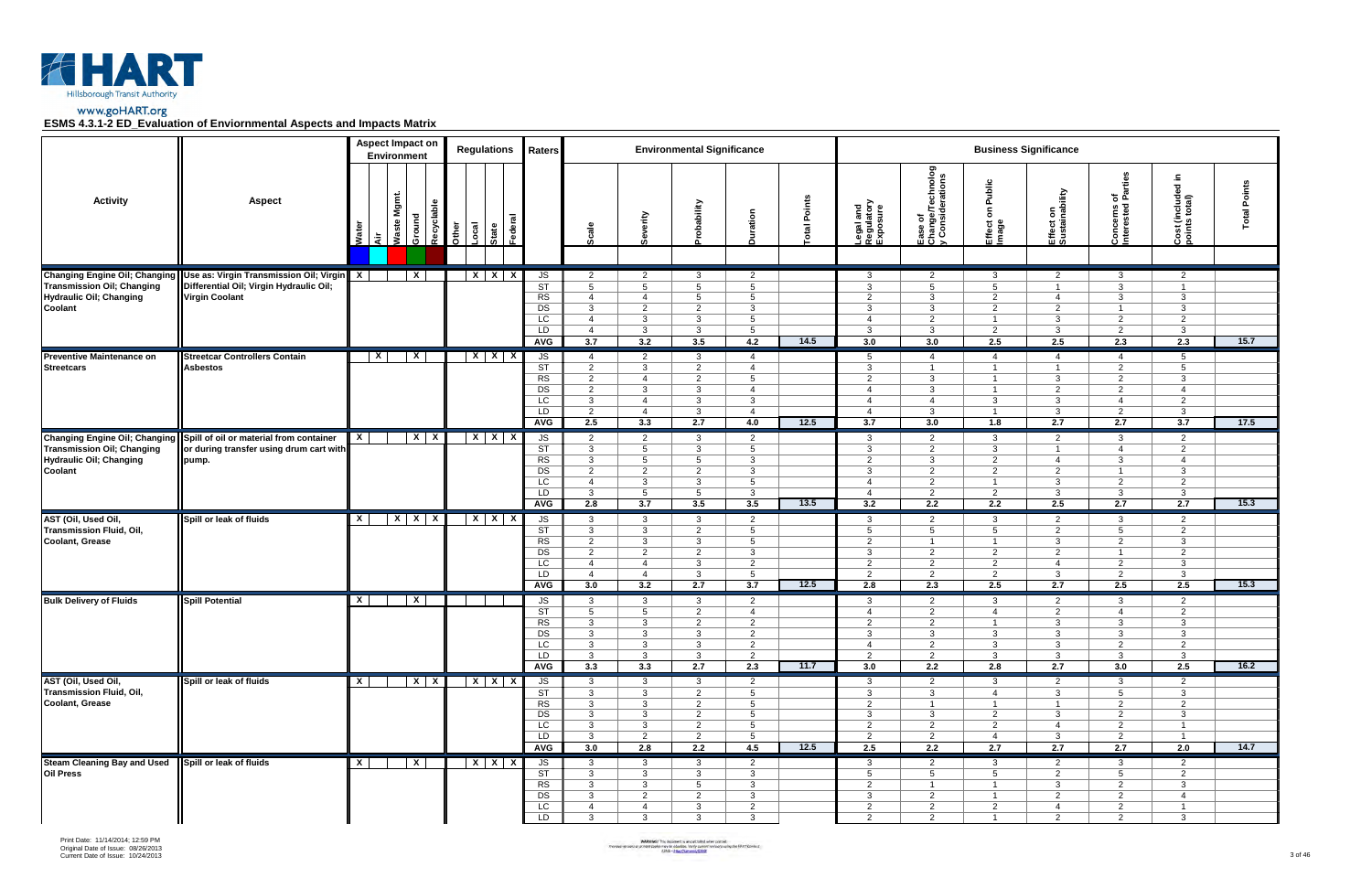

|                 |               | <b>Aspect Impact on</b> | <b>Environment</b>                 |  |                                  | <b>Regulations Raters</b> |     |     | <b>Environmental Significance</b> |     |      |                                                                                    |                                                       | <b>Business Significance</b> |                        |          |                                |      |
|-----------------|---------------|-------------------------|------------------------------------|--|----------------------------------|---------------------------|-----|-----|-----------------------------------|-----|------|------------------------------------------------------------------------------------|-------------------------------------------------------|------------------------------|------------------------|----------|--------------------------------|------|
| <b>Activity</b> | <b>Aspect</b> | .≒                      | ື<br>2<br>$\overline{\phantom{a}}$ |  | $\overline{\phantom{0}}$<br>۱Ó۱. |                           |     |     | ∽                                 |     |      | $\frac{1}{6}$ $\frac{1}{6}$ $\frac{1}{16}$<br><b>u</b><br>Legal<br>Regula<br>Expos | <u>—</u><br>.<br>ិ គឺ ច<br>ease<br>Chai<br>> <<br>> > |                              | ><br>οĉ<br><u> 또 알</u> | <u>.</u> | 흐슬<br>- -<br>م ڪ<br>" ≔<br>ه ب |      |
|                 |               |                         |                                    |  |                                  |                           |     |     |                                   |     |      |                                                                                    |                                                       |                              |                        |          |                                |      |
|                 |               |                         |                                    |  |                                  | AVG                       | 3.2 | 3.0 | 3.2                               | 2.7 | 12.0 | 2.8                                                                                | 2.3                                                   | 2.2                          | 2.5                    | 2.7      | 2.5                            | 15.0 |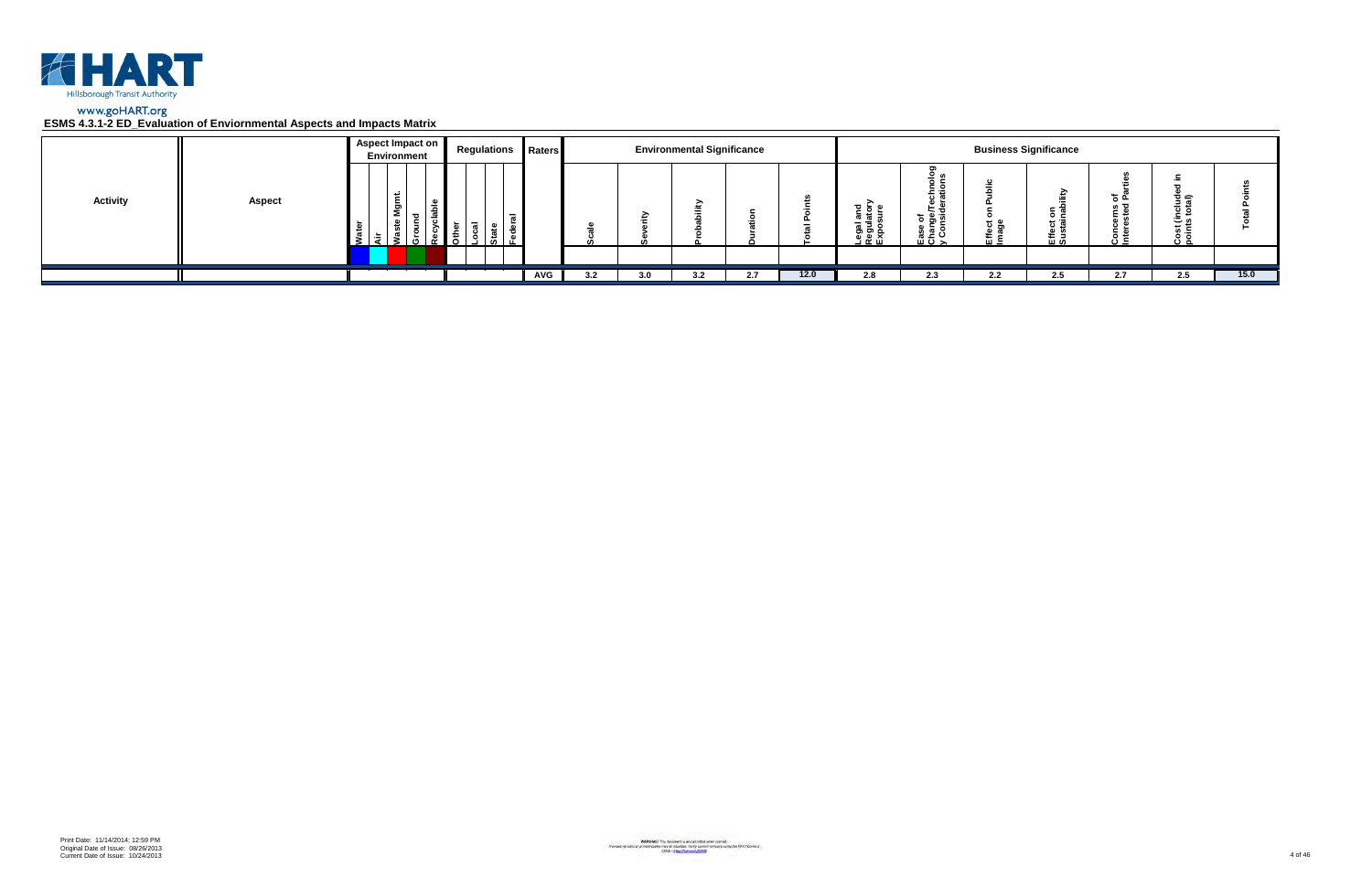

|                                                                  |                                                                       | <b>Aspect Impact on</b><br>Environment |                         |       | <b>Regulations</b>                   | Raters                                                                     |                                                                                                                 |                                                                                                               | <b>Environmental Significance</b>                                                                           |                                                                                                                 |             |                                                                                                             |                                                                                                                 |                                                                                                                 | <b>Business Significance</b>                                                                                  |                                                                                                                |                                                                                                            |                 |
|------------------------------------------------------------------|-----------------------------------------------------------------------|----------------------------------------|-------------------------|-------|--------------------------------------|----------------------------------------------------------------------------|-----------------------------------------------------------------------------------------------------------------|---------------------------------------------------------------------------------------------------------------|-------------------------------------------------------------------------------------------------------------|-----------------------------------------------------------------------------------------------------------------|-------------|-------------------------------------------------------------------------------------------------------------|-----------------------------------------------------------------------------------------------------------------|-----------------------------------------------------------------------------------------------------------------|---------------------------------------------------------------------------------------------------------------|----------------------------------------------------------------------------------------------------------------|------------------------------------------------------------------------------------------------------------|-----------------|
| <b>Activity</b>                                                  | <b>Aspect</b>                                                         | Mgmt.<br>Waste<br>Wate<br>दे           | Recyclable<br>Ground    | Other | ಕ<br>Local<br>Federa<br><b>State</b> |                                                                            | Scale                                                                                                           | Severity                                                                                                      | obability                                                                                                   | Duration                                                                                                        | otal Points | Legal and<br>Regulatory<br>Exposure                                                                         | Ease of<br>Change/Technolog<br>y Considerations                                                                 | Public<br>$\mathbf s$<br>Effect<br>Image                                                                        | Effect on<br>Sustainability                                                                                   | rrties<br>호 词<br>Concerns c<br>Interested I                                                                    | £.<br>ਰ<br>Cost (included<br>points total)                                                                 | Points<br>Total |
| <b>Transporting Waste</b><br><b>Fluorescent Lamps</b>            | Fluorescent lamp replacement and<br>disposal                          | $X \mid X$                             | $X \mid X$              |       | $X$ $X$ $X$                          | JS<br>ST<br>RS<br>DS<br>LC<br>LD<br><b>AVG</b>                             | $\overline{2}$<br>$\overline{1}$<br>$\mathbf{3}$<br>$\mathbf{3}$<br>$\mathbf{3}$<br>$\mathbf{3}$<br>2.5         | $\overline{2}$<br>$\overline{2}$<br>$\mathbf{3}$<br>$\overline{2}$<br>$\mathbf{3}$<br>$\mathbf{3}$<br>2.5     | $\overline{2}$<br>$\overline{4}$<br>$\mathbf{3}$<br>$\overline{2}$<br>$\overline{4}$<br>$\mathbf{3}$<br>3.0 | $\overline{2}$<br>$\overline{1}$<br>$5^{\circ}$<br>$\overline{4}$<br>$\overline{2}$<br>$5\overline{5}$<br>3.2   | 11.2        | 3<br>2<br>2<br>3<br>2<br>2<br>2.3                                                                           | $\overline{2}$<br>$\overline{1}$<br>$\mathbf{3}$<br>$\overline{2}$<br>3<br>$\mathbf{3}$<br>2.3                  | $\mathbf{3}$<br>$\overline{2}$<br>3<br>$\overline{2}$<br>2<br>2<br>2.3                                          | $\overline{2}$<br>$5^{\circ}$<br>$\overline{4}$<br>$\overline{2}$<br>$\mathbf{3}$<br>$\mathbf{3}$<br>3.2      | 3<br>$\mathbf{3}$<br>$\mathbf{3}$<br>$\overline{2}$<br>$\overline{2}$<br>$\mathbf{3}$<br>2.7                   | $\overline{2}$<br>$\mathbf{3}$<br>$\overline{4}$<br>2<br>$\overline{4}$<br>$\mathbf{3}$<br>3.0             | 15.8            |
| <b>Servicing Air Conditioning on</b><br><b>Buses</b>             | Remove and add R22 Ozone Depleting<br><b>Substances to vehicle AC</b> | $X$ $X$                                |                         |       | $X$ $X$                              | JS<br>ST<br>RS<br>DS<br>LC<br>LD<br><b>AVG</b>                             | $\overline{2}$<br>$\overline{2}$<br>$\overline{2}$<br>$\mathbf{3}$<br>$\overline{2}$<br>$\mathbf{3}$<br>2.3     | $\overline{2}$<br>$5\overline{)}$<br>$\mathbf{3}$<br>3<br>$\overline{2}$<br>$\mathbf{3}$<br>3.0               | $\overline{2}$<br>$\mathbf{3}$<br>3<br>$\overline{2}$<br>$\overline{2}$<br>$\mathbf{3}$<br>2.5              | $\overline{2}$<br>$5\overline{5}$<br>$\overline{4}$<br>$\mathbf{3}$<br>$5^{\circ}$<br>$\overline{4}$<br>3.8     | 11.7        | $\overline{2}$<br>$\mathbf{3}$<br>2<br>3<br>$\overline{4}$<br>$\overline{4}$<br>3.0                         | $\overline{2}$<br>$\mathbf{3}$<br>$\mathbf{3}$<br>2<br>$\mathbf{3}$<br>$\mathbf{3}$<br>2.7                      | $\overline{2}$<br>3<br>$\overline{2}$<br>2<br>2<br>$\overline{2}$<br>2.2                                        | $\overline{2}$<br>$5^{\circ}$<br>$\overline{4}$<br>$\overline{2}$<br>2<br>2<br>2.8                            | $\mathbf{3}$<br>3<br>$\overline{2}$<br>$\overline{2}$<br>$\overline{1}$<br>2<br>2.2                            | $\mathbf{1}$<br>$\mathbf{1}$<br>$\mathbf{3}$<br>$\mathbf{3}$<br>$\mathbf{3}$<br>$\mathbf{3}$<br>2.3        | 15.2            |
| <b>Pressure Washing and Steam</b><br><b>Cleaning Buses</b>       | Wastewater generation from steaming                                   | $\mathbf{X}$                           | $\overline{\mathbf{x}}$ |       | $X$ $X$ $X$                          | $\sqrt{S}$<br>$\overline{\text{ST}}$<br><b>RS</b><br>DS<br>LC<br>LD<br>AVG | $\overline{1}$<br>$\overline{2}$<br>$\overline{4}$<br>$\overline{4}$<br>$\overline{4}$<br>$\overline{4}$<br>3.2 | $\overline{1}$<br>$\mathbf{3}$<br>3<br>$\overline{2}$<br>3<br>$\mathbf{3}$<br>2.5                             | $\overline{1}$<br>$5\overline{5}$<br>$5\overline{5}$<br>3<br>$\overline{4}$<br>$\overline{4}$<br>3.7        | $\overline{1}$<br>$\overline{2}$<br>$\mathbf{3}$<br>$\mathbf{3}$<br>$\mathbf{3}$<br>$\mathbf{3}$<br>2.5         | 11.8        | $\overline{1}$<br>$\overline{2}$<br>$\overline{1}$<br>2<br>$\overline{1}$<br>2<br>1.5                       | $\overline{1}$<br>$\mathbf{3}$<br>5<br>3<br>$\mathbf{3}$<br>$\mathbf{3}$<br>3.0                                 | $\overline{1}$<br>$\overline{2}$<br>$\overline{2}$<br>2<br>2<br>$\overline{2}$<br>1.8                           | $\overline{1}$<br>$\overline{2}$<br>$\overline{4}$<br>$\mathbf{3}$<br>3<br>$\mathbf{3}$<br>2.7                | $\overline{1}$<br>$\mathbf{3}$<br>3<br>$\overline{2}$<br>$\overline{2}$<br>$\mathbf{3}$<br>2.3                 | $\overline{1}$<br>$\mathbf{3}$<br>5<br>$\overline{4}$<br>$\mathbf{3}$<br>$\overline{4}$<br>3.3             | 14.7            |
| <b>Vehicle Lifts</b>                                             | Spill or disposal of hydraulic fluid                                  | $\overline{\mathbf{x}}$                | $X$ $X$                 |       | $X$ $X$ $X$                          | JS<br>ST<br>RS<br>DS<br>LC<br>LD<br><b>AVG</b>                             | $\overline{2}$<br>$\overline{2}$<br>$\overline{2}$<br>$\mathbf{3}$<br>$\mathbf{3}$<br>$\mathbf{3}$<br>2.5       | $\overline{2}$<br>$\mathbf{3}$<br>$\mathbf{3}$<br>$\mathbf{3}$<br>$\mathbf{3}$<br>$\mathbf{3}$<br>2.8         | 2<br>$\overline{2}$<br>$\mathbf{3}$<br>$\mathbf{3}$<br>3<br>$\mathbf{3}$<br>2.7                             | $\overline{2}$<br>$\mathbf{3}$<br>$5^{\circ}$<br>$\overline{4}$<br>$\overline{2}$<br>$\mathbf{3}$<br>3.2        | 11.2        | $\mathbf{3}$<br>$\mathbf{3}$<br>2<br>$\mathbf{3}$<br>2<br>2<br>2.5                                          | $\overline{2}$<br>$\overline{4}$<br>$\mathbf{3}$<br>2<br>$\overline{2}$<br>$\overline{2}$<br>2.5                | $\overline{2}$<br>$\overline{4}$<br>3<br>$\overline{1}$<br>$\overline{2}$<br>$\overline{2}$<br>$\overline{2.3}$ | $\overline{2}$<br>$\overline{2}$<br>$\overline{4}$<br>$\mathbf{3}$<br>$\overline{4}$<br>$\overline{4}$<br>3.2 | $\overline{2}$<br>$\mathbf{3}$<br>3<br>$\overline{2}$<br>$\overline{2}$<br>$\overline{2}$<br>2.3               | 2<br>$\overline{1}$<br>$\overline{4}$<br>$\mathbf{3}$<br>$\mathbf{1}$<br>$\mathbf{3}$<br>2.3               | 15.2            |
| <b>Building Operations</b>                                       | <b>Electric usage</b>                                                 | $X$ $X$                                | $\mathsf{X}$            |       | $X$ $X$ $X$                          | JS<br><b>ST</b><br><b>RS</b><br>DS<br>$\overline{LC}$<br>LD<br>AVG         | $\mathbf{1}$<br>$5\overline{)}$<br>$5^{\circ}$<br>$\overline{2}$<br>$5\overline{5}$<br>$5\overline{)}$<br>3.8   | $\overline{1}$<br>$5\overline{)}$<br>$\overline{1}$<br>$\mathbf{1}$<br>3<br>$\mathbf{3}$<br>2.3               | $\overline{1}$<br>5<br>$5^{\circ}$<br>$\overline{2}$<br>$5^{\circ}$<br>$5\overline{5}$<br>3.8               | - 1<br>$5^{\circ}$<br>$5^{\circ}$<br>$\overline{2}$<br>5<br>$5\overline{5}$<br>3.8                              | 13.8        | $\overline{1}$<br>$\mathbf{1}$<br>$\overline{1}$<br>$\mathbf{1}$<br>$\overline{1}$<br>$\overline{1}$<br>1.0 | $\blacksquare$<br>5<br>$\overline{1}$<br>$\overline{2}$<br>3<br>$\overline{1}$<br>2.2                           | - 1<br>$\overline{2}$<br>$\overline{1}$<br>$\overline{2}$<br>3<br>$\overline{2}$<br>1.8                         | $\overline{\mathbf{1}}$<br>3<br>3<br>$\mathbf{1}$<br>$\overline{4}$<br>$\overline{4}$<br>2.7                  | $\mathbf{1}$<br>3<br>$\overline{2}$<br>$\overline{1}$<br>$\mathbf{3}$<br>$\mathbf{3}$<br>2.2                   | $\mathbf 1$<br>$\overline{4}$<br>$\mathbf{3}$<br>$\overline{2}$<br>$\overline{4}$<br>$\overline{2}$<br>2.7 | 12.5            |
| <b>Emergency Generators</b>                                      | <b>Emergency generator emissions</b>                                  | $\overline{X}$                         |                         |       | $X$ $X$ $X$                          | JS<br>ST<br>RS<br>DS<br>LC<br>LD<br>AVG                                    | $\mathbf{1}$<br>$\overline{2}$<br>2<br>$\mathbf{3}$<br>$\overline{2}$<br>$\overline{2}$<br>2.0                  | $\overline{2}$<br>$\overline{2}$<br>$\mathbf{3}$<br>$\overline{2}$<br>$\overline{2}$<br>$\overline{2}$<br>2.2 | $\overline{1}$<br>$\mathbf{3}$<br>$\mathbf{3}$<br>2<br>$\overline{2}$<br>$5\overline{)}$<br>2.7             | $\overline{1}$<br>$\mathbf{3}$<br>$5\overline{5}$<br>$\mathbf{3}$<br>$\mathbf{1}$<br>$\mathbf{3}$<br>2.7        | 9.5         | 2<br>$\overline{1}$<br>$\overline{2}$<br>$\mathbf{3}$<br>$\overline{2}$<br>$\overline{2}$<br>2.0            | $\overline{4}$<br>$\overline{4}$<br>$\overline{4}$<br>5<br>$\overline{4}$<br>3.7                                | - 1<br>5<br>$\overline{1}$<br>$\overline{1}$<br>$\overline{1}$<br>$\overline{1}$<br>$\overline{1.7}$            | $\overline{1}$<br>$\overline{4}$<br>$5^{\circ}$<br>$\overline{2}$<br>3<br>$\mathbf{3}$<br>3.0                 | $\overline{2}$<br>$5\overline{5}$<br>$\overline{4}$<br>$\overline{1}$<br>$\mathbf{1}$<br>$\overline{1}$<br>2.3 | $5\overline{)}$<br>$5\overline{)}$<br>5<br>$\overline{4}$<br>5 <sup>5</sup><br>4.2                         | 16.8            |
| <b>Used Fluorescent Lamp Bulb</b><br><b>Crusher and Disposal</b> | Crushing and diposal of spent<br>fluorescent bulbs                    | $X$ $X$                                | $X$ $X$                 |       | $X$ $X$ $X$                          | JS<br>ST<br>RS<br>DS<br>LC<br>LD<br><b>AVG</b>                             | $\overline{2}$<br>$\overline{1}$<br>$\overline{2}$<br>$\overline{4}$<br>$\mathbf{3}$<br>$\mathbf{3}$<br>2.5     | $\overline{2}$<br>$\mathbf{3}$<br>$\mathbf{3}$<br>$\mathbf{3}$<br>$\overline{2}$<br>$\mathbf{3}$<br>2.7       | 2<br>$5^{\circ}$<br>$5\overline{)}$<br>$\mathbf{3}$<br>$\mathbf{3}$<br>$\mathbf{3}$<br>3.5                  | $\overline{2}$<br>$\overline{4}$<br>$\overline{4}$<br>$\overline{4}$<br>$\overline{4}$<br>$\overline{4}$<br>3.7 | 12.3        | $\overline{2}$<br>$\overline{2}$<br>$\overline{2}$<br>3<br>$\mathbf{3}$<br>$\mathbf{3}$<br>2.5              | $\overline{2}$<br>$\overline{4}$<br>$\overline{1}$<br>$\overline{4}$<br>$\overline{4}$<br>$\overline{4}$<br>3.2 | $\overline{2}$<br>2<br>$\overline{1}$<br>$\overline{1}$<br>$\overline{2}$<br>$\overline{1}$<br>1.5              | $\overline{2}$<br>$\overline{1}$<br>$\mathbf{3}$<br>$\mathbf{3}$<br>$\mathbf{3}$<br>$\mathbf{3}$<br>2.5       | $\overline{2}$<br>$\overline{1}$<br>$\mathbf{3}$<br>$\overline{2}$<br>$\overline{2}$<br>$\overline{2}$<br>2.0  | $\overline{2}$<br>$\overline{1}$<br>$\mathbf{3}$<br>$\mathbf{3}$<br>$\mathbf{1}$<br>$\mathbf{3}$<br>2.2    | 13.8            |

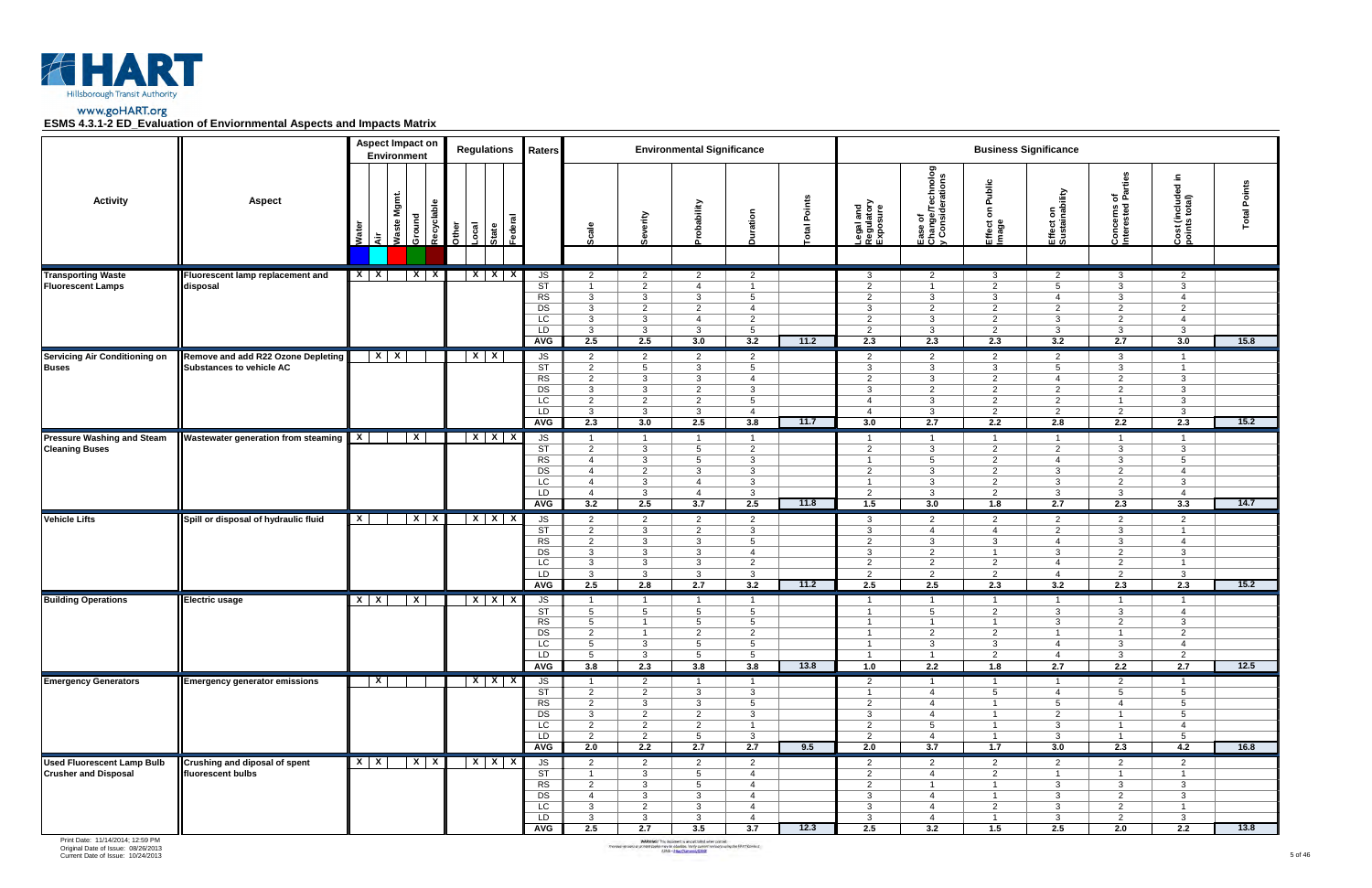

|                 |               | Aspect Impact on<br>Environment | <b>Regulations Raters</b> |  | <b>Environmental Significance</b> |  |                                                      |                                        |                      | <b>Business Significance</b> |                 |                         |  |
|-----------------|---------------|---------------------------------|---------------------------|--|-----------------------------------|--|------------------------------------------------------|----------------------------------------|----------------------|------------------------------|-----------------|-------------------------|--|
| <b>Activity</b> | <b>Aspect</b> | ۔ س<br>ទី<br>- 63               |                           |  |                                   |  | <u>ដូ ទ្ទី</u> ≦<br>క్లె క్లె క్ల<br><u>ា ចូ ក្ដ</u> | ಕ ಹಿ ತ<br><u>ہ ڇ</u> ۽<br>ن ≃ ؛<br>ᄪᅙᆾ | <del>ם</del> כ<br>๛゠ | $\circ$ $\circ$<br>로일        | ته <del>ہ</del> | ত্≘<br>، ت<br>×≂<br>ة ن |  |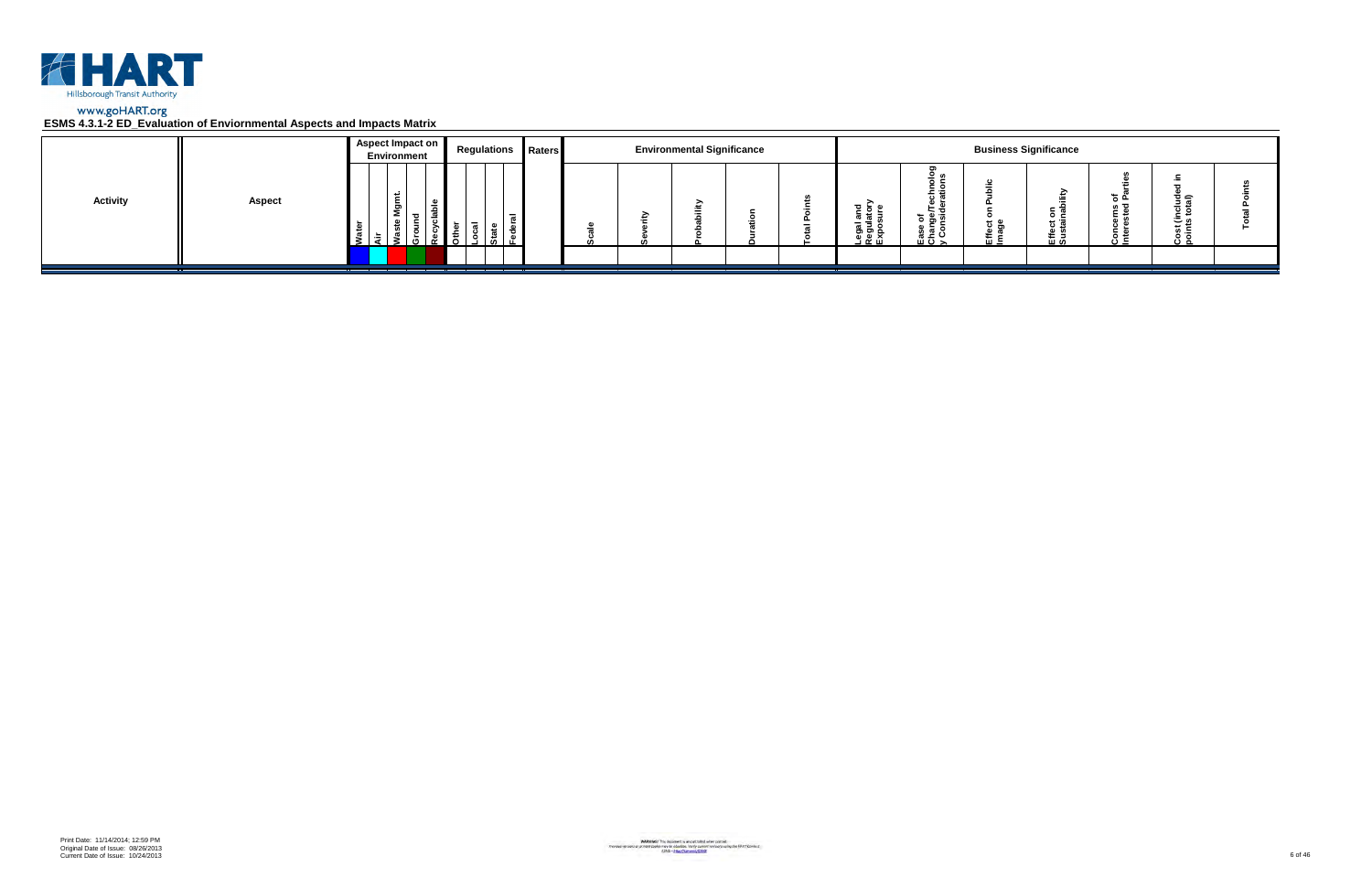



|                                                                                                       |                                                       |                         | <b>Aspect Impact on</b><br>Environment |                      |       | <b>Regulations</b>                   | Raters                                                             |                                                                                                                    |                                                                                                             | <b>Environmental Significance</b>                                                                |                                                                                                                 |             |                                                                                                               |                                                                                                    |                                                                                                  | <b>Business Significance</b>                                                                                  |                                                                                                    |                                                                                                    |                 |
|-------------------------------------------------------------------------------------------------------|-------------------------------------------------------|-------------------------|----------------------------------------|----------------------|-------|--------------------------------------|--------------------------------------------------------------------|--------------------------------------------------------------------------------------------------------------------|-------------------------------------------------------------------------------------------------------------|--------------------------------------------------------------------------------------------------|-----------------------------------------------------------------------------------------------------------------|-------------|---------------------------------------------------------------------------------------------------------------|----------------------------------------------------------------------------------------------------|--------------------------------------------------------------------------------------------------|---------------------------------------------------------------------------------------------------------------|----------------------------------------------------------------------------------------------------|----------------------------------------------------------------------------------------------------|-----------------|
| <b>Activity</b>                                                                                       | <b>Aspect</b>                                         | Wate<br>दे              | Mgmt.<br>Waste                         | Recyclable<br>Ground | Other | ಕ<br>Local<br>Federa<br><b>State</b> |                                                                    | Scale                                                                                                              | Severity                                                                                                    | obability                                                                                        | Duration                                                                                                        | otal Points | Legal and<br>Regulatory<br>Exposure                                                                           | Ease of<br>Change/Technolog<br>y Considerations                                                    | Public<br>$\mathsf{s}$<br>Effect<br>Image                                                        | Effect on<br>Sustainability                                                                                   | arties<br>ួ ច្ច<br>Concerns c<br>Interested I                                                      | $\equiv$<br>$\overline{\phantom{a}}$<br>Cost (included<br>points total)                            | Points<br>Total |
| Office Heat & A/C Units; HVAC<br><b>Preventative Maintenance and</b><br><b>Repair of A/C Chillers</b> | <b>Freon use/Refilling</b>                            | $\overline{\mathbf{x}}$ |                                        |                      |       | $X$ $X$ $X$                          | JS<br>$\overline{\text{ST}}$<br>RS<br>DS<br>LC<br>LD<br><b>AVG</b> | $\overline{2}$<br>$\overline{2}$<br>$\overline{2}$<br>$\mathbf{3}$<br>$\overline{2}$<br>$\overline{2}$<br>2.2      | $\overline{2}$<br>3<br>$\overline{4}$<br>3<br>$\overline{2}$<br>$\mathbf{3}$<br>2.8                         | $\overline{2}$<br>$\overline{4}$<br>3<br>$\overline{2}$<br>$\overline{2}$<br>$\mathbf{3}$<br>2.7 | $\overline{2}$<br>$5\overline{)}$<br>$5\overline{)}$<br>3<br>$5^{\circ}$<br>$5\overline{)}$<br>4.2              | 11.8        | $\overline{2}$<br>$\mathbf{3}$<br>$\overline{2}$<br>3<br>3<br>2<br>2.5                                        | $\overline{2}$<br>$\overline{4}$<br>$\overline{2}$<br>2<br>3<br>2<br>2.5                           | $\overline{2}$<br>3<br>$\overline{1}$<br>$\overline{2}$<br>2<br>2<br>2.0                         | $\overline{2}$<br>2<br>3<br>3<br>$\overline{2}$<br>$\overline{2}$<br>2.3                                      | $\overline{2}$<br>$\mathbf{3}$<br>$\overline{2}$<br>2<br>$\overline{1}$<br>$\overline{2}$<br>2.0   | $\overline{2}$<br>2<br>2<br>3<br>$\mathbf{3}$<br>$\overline{2}$<br>2.3                             | 13.7            |
| <b>Vehicle Lifts in Preventive</b><br><b>Maintenance Building</b>                                     | Spill or disposal of hydraulic fluid                  | $\mathsf{x}$            |                                        | $X$ $X$              |       | $X$ $X$ $X$                          | JS<br>ST<br>RS<br>DS<br>LC<br>LD<br><b>AVG</b>                     | $\overline{2}$<br>$\overline{1}$<br>$\overline{2}$<br>$\mathbf{3}$<br>$\mathbf{3}$<br>$\mathbf{3}$<br>2.3          | $\overline{2}$<br>$\overline{2}$<br>$\overline{2}$<br>$\overline{2}$<br>$\mathbf{3}$<br>$\mathbf{3}$<br>2.3 | 2<br>$\overline{2}$<br>$5^{\circ}$<br>$\overline{2}$<br>$\mathbf{3}$<br>$\mathbf{3}$<br>2.8      | $\overline{2}$<br>$\overline{4}$<br>$\overline{4}$<br>$\overline{4}$<br>$\overline{4}$<br>$\overline{4}$<br>3.7 | 11.2        | $\mathbf{3}$<br>$\overline{2}$<br>2<br>3<br>2<br>2<br>2.3                                                     | $\overline{2}$<br>$\overline{1}$<br>$\overline{4}$<br>$\overline{4}$<br>2<br>$\overline{4}$<br>2.8 | 2<br>$\overline{1}$<br>$\overline{1}$<br>$\overline{2}$<br>2<br>$\overline{2}$<br>1.7            | $\overline{2}$<br>$\overline{1}$<br>$\overline{4}$<br>3<br>$\overline{4}$<br>$\mathbf{3}$<br>2.8              | $\overline{2}$<br>$\overline{1}$<br>$\mathbf{3}$<br>$\overline{1}$<br>$\overline{2}$<br>2<br>1.8   | $\overline{2}$<br>$\overline{1}$<br>$\overline{4}$<br>5<br>$\overline{1}$<br>$\overline{4}$<br>2.8 | 14.3            |
| <b>Filling, Storing and Dispensing</b><br><b>Compressed Natural Gas</b>                               | Venting or Leaking Natural Gas into<br>the Atmosphere | $\mathbf{X}$            |                                        |                      |       | $X$ $X$                              | JS<br>$\overline{\text{ST}}$<br>RS<br>DS<br>LC<br>LD<br><b>AVG</b> | 2<br>$\overline{2}$<br>-1<br>$\overline{4}$<br>$5\overline{5}$<br>$\overline{4}$<br>3.0                            | $\overline{2}$<br>$\overline{2}$<br>$\overline{1}$<br>$\mathbf{3}$<br>3<br>3<br>2.3                         | 2<br>$\overline{2}$<br>$\overline{2}$<br>$5^{\circ}$<br>$5^{\circ}$<br>$\overline{4}$<br>3.3     | $\overline{2}$<br>$\overline{2}$<br>$\overline{1}$<br>$\overline{4}$<br>$\overline{1}$<br>$\mathbf{3}$<br>2.2   | 10.8        | 3<br>$\mathbf{1}$<br>$\mathbf{3}$<br>$\mathbf{3}$<br>2<br>2.2                                                 | 3<br>$\overline{1}$<br>- 1<br>$\overline{4}$<br>$\mathbf{3}$<br>$\mathbf{3}$<br>2.5                | 5<br>$\overline{1}$<br>- 1<br>$\mathbf{3}$<br>$\mathbf{3}$<br>$\mathbf{3}$<br>2.7                | 2<br>$\overline{1}$<br>$\overline{1}$<br>$\mathbf{3}$<br>$\mathbf{3}$<br>$\mathbf{3}$<br>$2.2$                | $\overline{2}$<br>$\overline{2}$<br>-1<br>$\mathbf{3}$<br>$\mathbf{3}$<br>$\mathbf{3}$<br>2.3      | 4<br>$\overline{1}$<br>$\overline{4}$<br>$\mathbf{3}$<br>$\mathbf{3}$<br>2.7                       | 14.5            |
| <b>Transit Centers and Roadways</b>                                                                   | Potential for off-site accidents and<br>fluid spills  | $\mathbf{x}$            |                                        | $\mathbf{x}$         |       | $X$ $X$ $X$                          | JS<br><b>ST</b><br>RS<br>DS<br>LC<br>LD<br><b>AVG</b>              | $\overline{2}$<br>$\mathbf{1}$<br>$\overline{2}$<br>$\mathbf{3}$<br>$\mathbf{3}$<br>$\mathbf{3}$<br>2.3            | $\overline{2}$<br>$\overline{1}$<br>$\mathbf{3}$<br>$\mathbf{3}$<br>$\overline{2}$<br>$\mathbf{3}$<br>2.3   | $\overline{2}$<br>-1<br>$\overline{2}$<br>$\mathbf{3}$<br>$\overline{4}$<br>$\mathbf{3}$<br>2.5  | $\overline{1}$<br>$\overline{1}$<br>$5\overline{5}$<br>$\overline{2}$<br>$\overline{2}$<br>$\mathbf{3}$<br>2.3  | 9.5         | 2<br>$\mathbf 1$<br>3<br>$\overline{4}$<br>2<br>3<br>2.5                                                      | $\overline{1}$<br>$\overline{1}$<br>2<br>$\mathbf{3}$<br>$\overline{2}$<br>$\mathbf{3}$<br>2.0     | 5<br>$\overline{1}$<br>-3<br>$\overline{4}$<br>-3<br>3<br>3.2                                    | $\overline{2}$<br>$\overline{1}$<br>3<br>$\overline{2}$<br>3<br>3<br>2.3                                      | $\overline{2}$<br>$\overline{2}$<br>2<br>$\overline{4}$<br>3<br>3<br>2.7                           | 2<br>$\overline{1}$<br>$\mathbf{3}$<br>$\overline{4}$<br>$\mathbf{3}$<br>3<br>2.7                  | 15.3            |
| Filling, Storing and Removal of<br><b>Used Oils</b>                                                   | Disposal of used oil                                  | $\mathsf{X}$            |                                        | $X$ $X$              |       | $X$ $X$ $X$                          | JS<br><b>ST</b><br><b>RS</b><br>DS<br>$\overline{LC}$<br>LD<br>AVG | 3<br>$5^{\circ}$<br>$5^{\circ}$<br>4<br>$\overline{4}$<br>$\overline{4}$<br>4.2                                    | $\mathbf{3}$<br>$\overline{4}$<br>$\overline{1}$<br>$\mathbf{1}$<br>$\overline{1}$<br>$\overline{1}$<br>1.8 | $\mathbf{3}$<br>3<br>3<br>$\overline{2}$<br>3<br>$\mathbf{3}$<br>2.8                             | $\overline{2}$<br>$\overline{2}$<br>$\mathbf{3}$<br>$\mathbf{3}$<br>$\overline{1}$<br>3 <sup>1</sup><br>2.3     | 11.2        | 3<br>3<br>2<br>$\mathbf{3}$<br>3<br>$\mathbf{3}$<br>2.8                                                       | $\overline{2}$<br>5<br>$\overline{1}$<br>$\mathbf{3}$<br>$\overline{1}$<br>2.2                     | -3<br>-3<br>$\overline{1}$<br>$\overline{1}$<br>$\overline{1}$<br>$\overline{1}$<br>1.7          | $\overline{2}$<br>$5^{\circ}$<br>3<br>3<br>2<br>$\overline{2}$<br>2.8                                         | 3<br>3<br>2<br>$\overline{2}$<br>$\overline{1}$<br>$\overline{2}$<br>2.2                           | 2<br>$\mathbf{3}$<br>$\mathbf{1}$<br>$\mathbf{3}$<br>$\mathbf{1}$<br>1.8                           | 13.5            |
| <b>Chemical Storage and Use</b>                                                                       | Spill/leak of chemicals                               | $\mathbf{X}$            |                                        | $\mathbf{x}$         |       | $X$ $X$ $X$                          | JS<br>$\overline{\text{ST}}$<br>RS<br>DS<br>LC<br>LD<br>AVG        | $\overline{4}$<br>$\overline{1}$<br>$\overline{2}$<br>$\overline{1}$<br>$5\overline{)}$<br>$\overline{4}$<br>2.8   | $\mathbf{3}$<br>$\mathbf{3}$<br>$\overline{2}$<br>$\overline{1}$<br>$\mathbf{3}$<br>$\mathbf{3}$<br>2.5     | $\mathbf{3}$<br>$\overline{1}$<br>$\overline{2}$<br>$\overline{1}$<br>3<br>$\mathbf{3}$<br>2.2   | $\mathbf{3}$<br>$\overline{1}$<br>$\overline{2}$<br>2<br>3 <sup>1</sup><br>$\mathbf{3}$<br>2.3                  | 9.8         | $\overline{4}$<br>$\mathbf{3}$<br>$\overline{2}$<br>$\overline{1}$<br>$\overline{4}$<br>$\overline{2}$<br>2.7 | 3<br>$\overline{1}$<br>$\overline{2}$<br>$\overline{1}$<br>$\mathbf{3}$<br>$\overline{2}$<br>2.0   | $\overline{4}$<br>$\mathbf{3}$<br>3<br>$\overline{1}$<br>$\overline{2}$<br>$\overline{2}$<br>2.5 | $\mathbf{3}$<br>$\overline{2}$<br>$\overline{4}$<br>$\overline{2}$<br>$\overline{4}$<br>$\overline{4}$<br>3.2 | $\overline{4}$<br>$\mathbf{3}$<br>3<br>$\overline{1}$<br>$\overline{2}$<br>$\overline{2}$<br>2.5   | $\mathbf{3}$<br>$\overline{1}$<br>$\overline{2}$<br>$\overline{1}$<br>$\mathbf{3}$<br>2<br>2.0     | 14.8            |
| <b>Chemical Storage and Use</b>                                                                       | <b>Empty containers</b>                               | $\mathbf{x}$            |                                        | $X$ $X$ $X$          |       | $X$ $X$ $X$                          | JS<br>ST<br>RS<br>DS<br>$\overline{LC}$<br>LD                      | $\overline{2}$<br>$\overline{1}$<br>$\overline{4}$<br>$\overline{2}$<br>$\overline{4}$<br>$\overline{\mathcal{A}}$ | $\overline{2}$<br>$\overline{1}$<br>$\overline{2}$<br>$\overline{1}$<br>$\overline{2}$<br>$\overline{2}$    | 2<br>$\mathbf{3}$<br>$5\overline{)}$<br>3<br>$5\overline{)}$<br>$5^{\circ}$                      | $\overline{2}$<br>$\overline{1}$<br>$5^{\circ}$<br>$\overline{2}$<br>$\overline{4}$<br>$\overline{4}$           |             | $\mathbf{3}$<br>$\overline{1}$<br>$\overline{1}$<br>$\overline{2}$<br>$\overline{2}$<br>2                     | $\overline{2}$<br>$\overline{1}$<br>$\mathbf{3}$<br>$\overline{2}$<br>$\mathbf{3}$<br>$\mathbf{3}$ | $\mathbf{3}$<br>$\overline{1}$<br>$\mathbf{3}$<br>$\overline{1}$<br>$\overline{2}$<br>2          | $\overline{2}$<br>$\overline{1}$<br>$\mathbf{3}$<br>$\overline{2}$<br>$\mathbf{3}$<br>2                       | $\mathbf{3}$<br>$\overline{1}$<br>$\mathbf{3}$<br>$\overline{1}$<br>$\overline{2}$<br>$\mathbf{3}$ | $\overline{2}$<br>$\overline{1}$<br>$\mathbf{3}$<br>$\overline{2}$<br>$\mathbf{3}$<br>$\mathbf{3}$ |                 |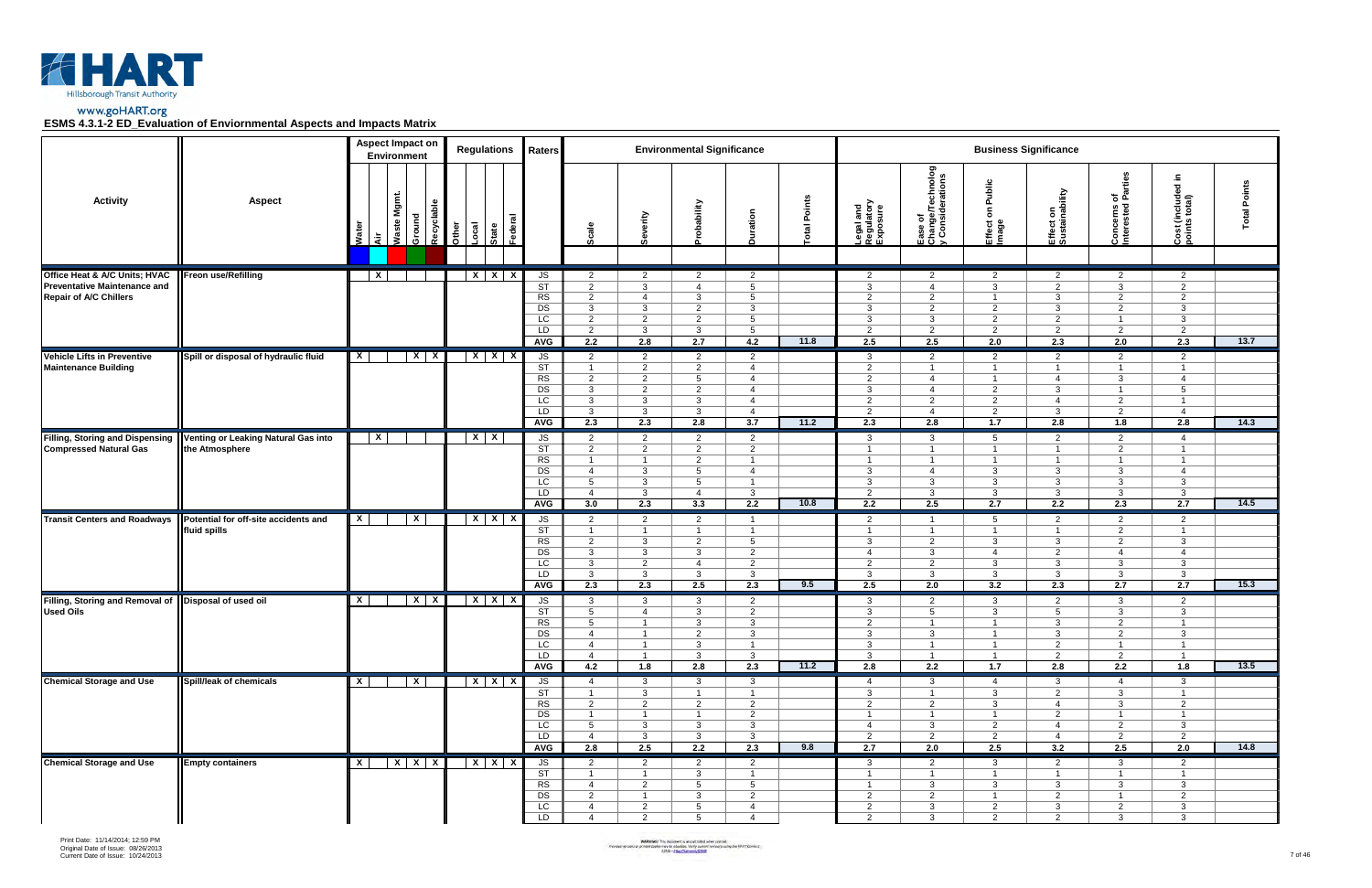

|                 |               | <b>Aspect Impact on</b> | <b>Environment</b> |                          |      |                          | <b>Regulations Raters</b> |     |     | <b>Environmental Significance</b> |     |      |                                                                                   |                                                | <b>Business Significance</b> |                        |          |                         |      |
|-----------------|---------------|-------------------------|--------------------|--------------------------|------|--------------------------|---------------------------|-----|-----|-----------------------------------|-----|------|-----------------------------------------------------------------------------------|------------------------------------------------|------------------------------|------------------------|----------|-------------------------|------|
| <b>Activity</b> | <b>Aspect</b> | -5                      | ື                  | $\overline{\phantom{a}}$ | ۱Ó۱. | $\overline{\phantom{0}}$ |                           |     |     | ∽                                 |     |      | $\frac{1}{6}$ $\frac{1}{6}$ $\frac{1}{16}$<br><b>u</b><br>Legal<br>Regul<br>Expos | -<br>.<br>ិ គឺ ច<br>ease<br>Chai<br>> <<br>> > |                              | ><br>οĉ<br><u> 또 알</u> | <u>.</u> | 흐슬<br>ە ت<br>" –<br>ه ب |      |
|                 |               |                         |                    |                          |      |                          |                           |     |     |                                   |     |      |                                                                                   |                                                |                              |                        |          |                         |      |
|                 |               |                         |                    |                          |      |                          | AVG                       | 2.8 | 1.7 | 3.8                               | 3.0 | 11.3 | 1.8                                                                               | 2.3                                            | 2.0                          | $2.2^{\circ}$          | 2.2      | 2.3                     | 12.8 |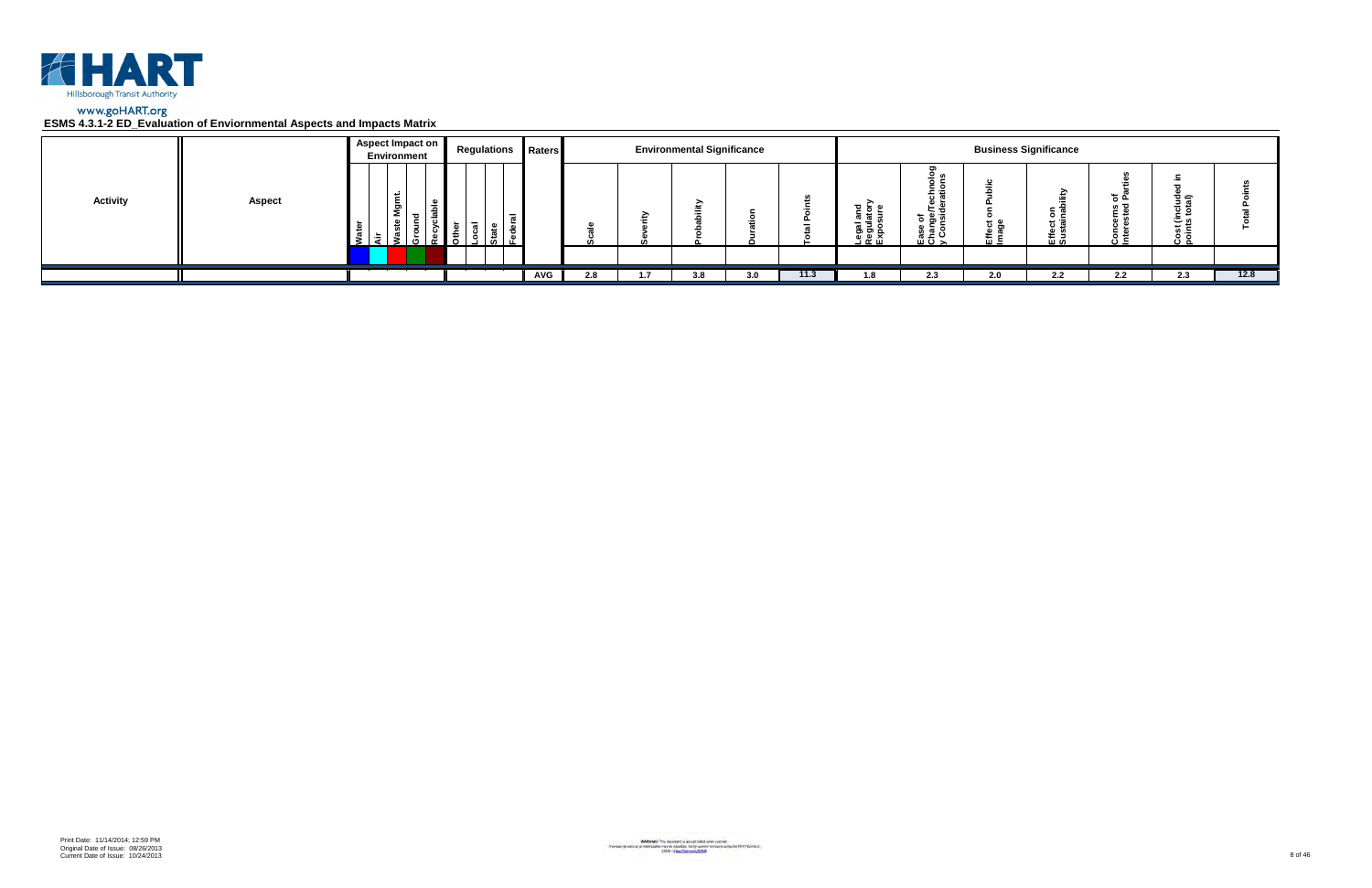



|                                                              |                                                                                           | <b>Aspect Impact on</b><br>Environment |                     |              | <b>Regulations</b> | Raters                                                                                  |                                                                                                                 |                                                                                                                  | <b>Environmental Significance</b>                                                                                            |                                                                                                                    |             |                                                                                                               |                                                                                                               |                                                                                                             | <b>Business Significance</b>                                                                                |                                                                                                                 |                                                                                                               |                 |
|--------------------------------------------------------------|-------------------------------------------------------------------------------------------|----------------------------------------|---------------------|--------------|--------------------|-----------------------------------------------------------------------------------------|-----------------------------------------------------------------------------------------------------------------|------------------------------------------------------------------------------------------------------------------|------------------------------------------------------------------------------------------------------------------------------|--------------------------------------------------------------------------------------------------------------------|-------------|---------------------------------------------------------------------------------------------------------------|---------------------------------------------------------------------------------------------------------------|-------------------------------------------------------------------------------------------------------------|-------------------------------------------------------------------------------------------------------------|-----------------------------------------------------------------------------------------------------------------|---------------------------------------------------------------------------------------------------------------|-----------------|
| <b>Activity</b>                                              | <b>Aspect</b>                                                                             | Waste Mgmt.<br>Ground<br>Wate<br>ਵੋ    | Recyclable<br>Other | Local        | <b>State</b>       |                                                                                         | Scale                                                                                                           | Severity                                                                                                         | villidedo                                                                                                                    | Duration                                                                                                           | otal Points | Legal and<br>Regulatory<br>Exposure                                                                           | Ease of<br>Change/Technolog<br>y Considerations                                                               | Public<br>$\mathbf{s}$<br>Effect<br>Image                                                                   | Effect on<br>Sustainability                                                                                 | arties<br>ᄒᄠ<br>Concerns o<br>Interested                                                                        | Ξ.<br>Cost (included i<br>points total)                                                                       | Points<br>Total |
| <b>Fluid Check and Fill</b>                                  | Spill of oil or fluids from hose reel or<br>during transfer using drum cart with<br>pump. | $\mathbf{X}$<br>$X \mid X$             |                     |              | $X$ $X$ $X$        | JS<br>ST<br>RS<br>DS<br>LC<br>LD<br><b>AVG</b>                                          | $\overline{2}$<br>$\mathbf{3}$<br>$\overline{2}$<br>$\overline{2}$<br>$\overline{4}$<br>$\overline{2}$<br>2.5   | $\overline{2}$<br>$\mathbf{3}$<br>$\mathbf{3}$<br>$\overline{2}$<br>$\mathbf{3}$<br>$\mathbf{3}$<br>2.7          | $\mathbf{3}$<br>$\overline{1}$<br>$\mathbf{3}$<br>$\overline{2}$<br>3<br>$\mathbf{3}$<br>2.5                                 | $\overline{2}$<br>$\mathbf{1}$<br>$\mathbf{3}$<br>$\mathbf{3}$<br>$\overline{1}$<br>$\mathbf{3}$<br>2.2            | 9.8         | 3<br>$\overline{1}$<br>2<br>3<br>4<br>$\mathbf{3}$<br>2.7                                                     | $\overline{2}$<br>$\overline{1}$<br>$\mathbf{3}$<br>3<br>2<br>$\mathbf{3}$<br>2.3                             | $\mathbf{3}$<br>2<br>2<br>$\overline{2}$<br>$\overline{\mathbf{1}}$<br>$\overline{2}$<br>2.0                | $\overline{2}$<br>$\overline{1}$<br>$\overline{4}$<br>$\overline{2}$<br>$\mathbf{3}$<br>$\mathbf{3}$<br>2.5 | 3<br>$\overline{2}$<br>$\mathbf{3}$<br>$\overline{1}$<br>$\overline{2}$<br>$\overline{2}$<br>2.2                | $\overline{2}$<br>$\overline{2}$<br>$\overline{4}$<br>$\mathbf{3}$<br>2<br>$\overline{2}$<br>2.5              | 14.2            |
| <b>Preventive Maintenance Oil</b><br><b>Changes</b>          | <b>Used Oil Filters</b>                                                                   | $X$   $X$<br>$\mathsf{x}$              |                     |              | $X$ $X$ $X$        | JS<br>ST<br>RS<br>DS<br>LC<br>LD<br><b>AVG</b>                                          | $\overline{1}$<br>$\mathbf{3}$<br>$\overline{4}$<br>$\overline{4}$<br>$\overline{2}$<br>$\overline{4}$<br>3.0   | $\overline{1}$<br>$\overline{2}$<br>$\overline{4}$<br>$\overline{1}$<br>$\overline{2}$<br>2<br>2.0               | $\overline{1}$<br>$5\overline{)}$<br>$5^{\circ}$<br>$5\overline{5}$<br>$5^{\circ}$<br>5<br>4.3                               | $\overline{1}$<br>$\overline{2}$<br>$5\overline{5}$<br>$\mathbf{3}$<br>$\mathbf{3}$<br>$\mathbf{3}$<br>2.8         | 12.2        | $\overline{2}$<br>$\mathbf{3}$<br>2<br>$\overline{1}$<br>$\overline{1}$<br>$\overline{1}$<br>1.7              | $\overline{1}$<br>$\overline{1}$<br>$\mathbf{3}$<br>$\overline{2}$<br>$\overline{4}$<br>$\mathbf{3}$<br>2.3   | $\overline{1}$<br>$\mathbf{3}$<br>$\overline{1}$<br>-1<br>$\overline{1}$<br>$\overline{1}$<br>1.3           | $\overline{1}$<br>$\overline{1}$<br>$\mathbf{3}$<br>3<br>$\overline{4}$<br>$\mathbf{3}$<br>2.5              | $\overline{2}$<br>3<br>$\mathbf{3}$<br>$\overline{1}$<br>$\overline{1}$<br>$\overline{1}$<br>1.8                | $\mathbf{1}$<br>$\mathbf{1}$<br>$\mathbf{3}$<br>3<br>$\overline{1}$<br>$\mathbf{3}$<br>2.0                    | 11.7            |
| <b>Exit Signs</b>                                            | Existence of tritium exit signs (as<br>labeled)                                           | $X$   $X$<br>$\mathbf{X}$              |                     |              | $X$ $X$ $X$        | JS<br>$\overline{\text{ST}}$<br>$\overline{\text{RS}}$<br>DS<br>LC<br>LD<br><b>AVG</b>  | $\overline{1}$<br>$\overline{1}$<br>$\overline{2}$<br>$\overline{2}$<br>$\mathbf{3}$<br>2<br>1.8                | $\overline{1}$<br>$\overline{2}$<br>$5\overline{)}$<br>$\mathbf{3}$<br>$5\overline{)}$<br>$5\overline{5}$<br>3.5 | $\overline{1}$<br>$\overline{2}$<br>$\overline{1}$<br>$\overline{2}$<br>$\overline{2}$<br>$\overline{2}$<br>$\overline{1.7}$ | $\overline{1}$<br>$5\overline{5}$<br>$5\overline{5}$<br>$5\overline{5}$<br>$5\overline{5}$<br>$5^{\circ}$<br>4.3   | 11.3        | $\overline{2}$<br>$\overline{2}$<br>2<br>3<br>$5\overline{5}$<br>2<br>2.7                                     | $\overline{1}$<br>$\overline{2}$<br>$\overline{1}$<br>$\mathbf{3}$<br>$\overline{2}$<br>2<br>1.8              | $\overline{1}$<br>$\overline{2}$<br>$\overline{1}$<br>$\overline{2}$<br>3<br>$\overline{2}$<br>1.8          | $\overline{1}$<br>$\overline{1}$<br>$\overline{2}$<br>$\overline{2}$<br>$\overline{4}$<br>2<br>2.0          | $\overline{2}$<br>$\overline{2}$<br>$\overline{1}$<br>$\overline{2}$<br>3<br>2<br>2.0                           | $\overline{2}$<br>$\overline{2}$<br>2<br>$\overline{2}$<br>$\overline{1}$<br>2<br>1.8                         | 12.2            |
| <b>Lighting the Facility</b>                                 | <b>Electric usage</b>                                                                     | $X \mid X$<br>$\overline{\mathbf{x}}$  |                     | $\mathbf{X}$ |                    | $\sqrt{S}$<br>$\overline{\text{ST}}$<br>RS<br>DS<br>$\overline{LC}$<br>LD<br><b>AVG</b> | $\overline{1}$<br>5 <sup>5</sup><br>$\overline{4}$<br>$\overline{2}$<br>$\overline{4}$<br>$\overline{4}$<br>3.3 | $\overline{1}$<br>$\mathbf{3}$<br>$\overline{2}$<br>$\overline{1}$<br>$\overline{1}$<br>$\overline{2}$<br>1.7    | $\overline{1}$<br>$5\overline{)}$<br>$5^{\circ}$<br>$\overline{2}$<br>$5\overline{5}$<br>$5^{\circ}$<br>3.8                  | $\overline{1}$<br>$5\overline{5}$<br>$5\overline{5}$<br>$\overline{2}$<br>$5\overline{5}$<br>5 <sup>5</sup><br>3.8 | 12.7        | $\overline{1}$<br>$\overline{1}$<br>$\mathbf 1$<br>$\overline{1}$<br>$\overline{1}$<br>$\overline{1}$<br>1.0  | $\overline{1}$<br>5<br>- 1<br>$\overline{1}$<br>$\overline{1}$<br>$\overline{\mathbf{1}}$<br>1.7              | $\overline{1}$<br>$\overline{2}$<br>$\overline{2}$<br>2<br>$\overline{4}$<br>$\overline{2}$<br>2.2          | $\overline{1}$<br>$\overline{1}$<br>3<br>$\overline{1}$<br>$\overline{4}$<br>3<br>2.2                       | $\overline{1}$<br>$\overline{2}$<br>$\mathbf{3}$<br>$\overline{1}$<br>$\mathbf{3}$<br>$\mathbf{3}$<br>2.2       | $\overline{1}$<br>$\overline{1}$<br>$\mathbf{3}$<br>$\overline{2}$<br>$\mathbf{1}$<br>$\overline{2}$<br>1.7   | 10.8            |
| <b>HVAC Repairs</b>                                          | Refrigerant                                                                               | $\overline{\mathbf{x}}$                |                     |              | $X$ $X$ $X$        | $\sqrt{S}$<br><b>ST</b><br><b>RS</b><br>DS<br>$\overline{LC}$<br>LD<br>AVG              | $\overline{1}$<br>$\mathbf{3}$<br>$\mathbf{1}$<br>3<br>$\mathbf{3}$<br>3 <sup>1</sup><br>2.3                    | $\overline{1}$<br>$\mathbf{3}$<br>$\overline{4}$<br>$\mathbf{3}$<br>$\overline{2}$<br>$\overline{2}$<br>2.5      | $\overline{1}$<br>3<br>$\overline{2}$<br>2<br>3<br>$\mathbf{3}$<br>2.3                                                       | $\overline{1}$<br>$\mathbf{3}$<br>$5\overline{)}$<br>$\mathbf{3}$<br>$5\overline{)}$<br>$5\overline{)}$<br>3.7     | 10.8        | $\overline{2}$<br>3<br>2<br>$\mathbf{3}$<br>$\overline{2}$<br>$\overline{2}$<br>2.3                           | $\overline{1}$<br>3<br>$\overline{2}$<br>$\overline{2}$<br>$\overline{1}$<br>$\overline{2}$<br>1.8            | $\overline{1}$<br>3<br>$\overline{1}$<br>$\overline{2}$<br>$\overline{1}$<br>$\overline{\mathbf{1}}$<br>1.5 | $\overline{1}$<br>$5^{\circ}$<br>3<br>3<br>$\overline{2}$<br>$\mathbf{3}$<br>2.8                            | $\overline{1}$<br>$\overline{4}$<br>$\overline{2}$<br>$\overline{2}$<br>$\overline{2}$<br>$\overline{2}$<br>2.2 | $\overline{1}$<br>$\overline{2}$<br>$\overline{2}$<br>$\mathbf{3}$<br>$\overline{1}$<br>$2^{\circ}$<br>1.8    | 12.5            |
| <b>Emergency Generators</b>                                  | Oil, fuel                                                                                 | $X$ $X$<br>$\mathsf{X}$                |                     |              | $X$ $X$ $X$        | JS<br>ST<br>RS<br>DS<br>$\overline{LC}$<br>LD<br>AVG                                    | $\overline{1}$<br>$\overline{4}$<br>$\overline{2}$<br>$\overline{4}$<br>$\overline{2}$<br>$\overline{2}$<br>2.5 | $\overline{2}$<br>5 <sup>5</sup><br>$\mathbf{3}$<br>$\mathbf{3}$<br>$\overline{2}$<br>$\overline{2}$<br>2.8      | $\overline{1}$<br>$\overline{1}$<br>$\mathbf{3}$<br>2<br>$\overline{2}$<br>$\mathbf{3}$<br>2.0                               | $\overline{1}$<br>$\overline{1}$<br>3 <sup>1</sup><br>$\mathbf{3}$<br>$\overline{2}$<br>3 <sup>1</sup><br>2.2      | 9.5         | $\overline{2}$<br>$\overline{2}$<br>$\overline{2}$<br>$\mathbf{3}$<br>$\overline{2}$<br>$\overline{2}$<br>2.2 | $\overline{1}$<br>$\overline{1}$<br>$\mathbf{3}$<br>$\overline{4}$<br>$\overline{4}$<br>$\overline{4}$<br>2.8 | $\overline{1}$<br>$\overline{2}$<br>2<br>$\overline{1}$<br>$\overline{1}$<br>$\overline{2}$<br>1.5          | $\overline{1}$<br>$\overline{2}$<br>$\mathbf{3}$<br>$\overline{2}$<br>3<br>$\mathbf{3}$<br>2.3              | $\overline{2}$<br>$\mathbf{3}$<br>3<br>$\overline{1}$<br>$\overline{1}$<br>$\overline{1}$<br>1.8                | $\overline{1}$<br>$\overline{2}$<br>$\mathbf{3}$<br>$\overline{4}$<br>$\overline{4}$<br>$\overline{4}$<br>3.0 | 13.7            |
| <b>Preventative Maintenance on</b><br><b>Air Compressors</b> | <b>Used Hydraulic Oil</b>                                                                 | $X$ $X$ $X$<br>$\mathbf{X}$            |                     |              | $X$ $X$ $X$        | JS<br>$\overline{\text{ST}}$<br>RS<br>DS<br>LC<br>LD<br>AVG                             | $\overline{2}$<br>$\overline{2}$<br>$\overline{1}$<br>$\overline{2}$<br>$\overline{2}$<br>$\overline{2}$<br>1.8 | $\overline{2}$<br>$\mathbf{3}$<br>$\overline{1}$<br>$\overline{2}$<br>$\overline{1}$<br>$\overline{1}$<br>1.7    | $\overline{2}$<br>$\overline{2}$<br>$\overline{2}$<br>$\overline{2}$<br>$\overline{2}$<br>$\overline{2}$<br>2.0              | 2<br>$5\overline{)}$<br>$5\overline{5}$<br>$\mathbf{3}$<br>$5\overline{5}$<br>$5\overline{)}$<br>4.2               | 9.7         | 3<br>$\mathbf{3}$<br>2<br>$\mathbf{3}$<br>$\mathbf{3}$<br>$\overline{2}$<br>2.7                               | 2<br>$\overline{1}$<br>$\overline{1}$<br>$\overline{2}$<br>$\overline{2}$<br>$\overline{2}$<br>1.7            | $\mathbf{3}$<br>3<br>$\overline{1}$<br>$\overline{2}$<br>2<br>$\overline{2}$<br>2.2                         | $\overline{2}$<br>$\overline{1}$<br>$\overline{1}$<br>$\overline{2}$<br>3<br>3<br>2.0                       | $\overline{4}$<br>$\mathbf{3}$<br>$\overline{2}$<br>$\overline{2}$<br>$\overline{4}$<br>$\overline{4}$<br>3.2   | 2<br>$\overline{1}$<br>2<br>$\overline{2}$<br>2<br>2<br>1.8                                                   | 13.5            |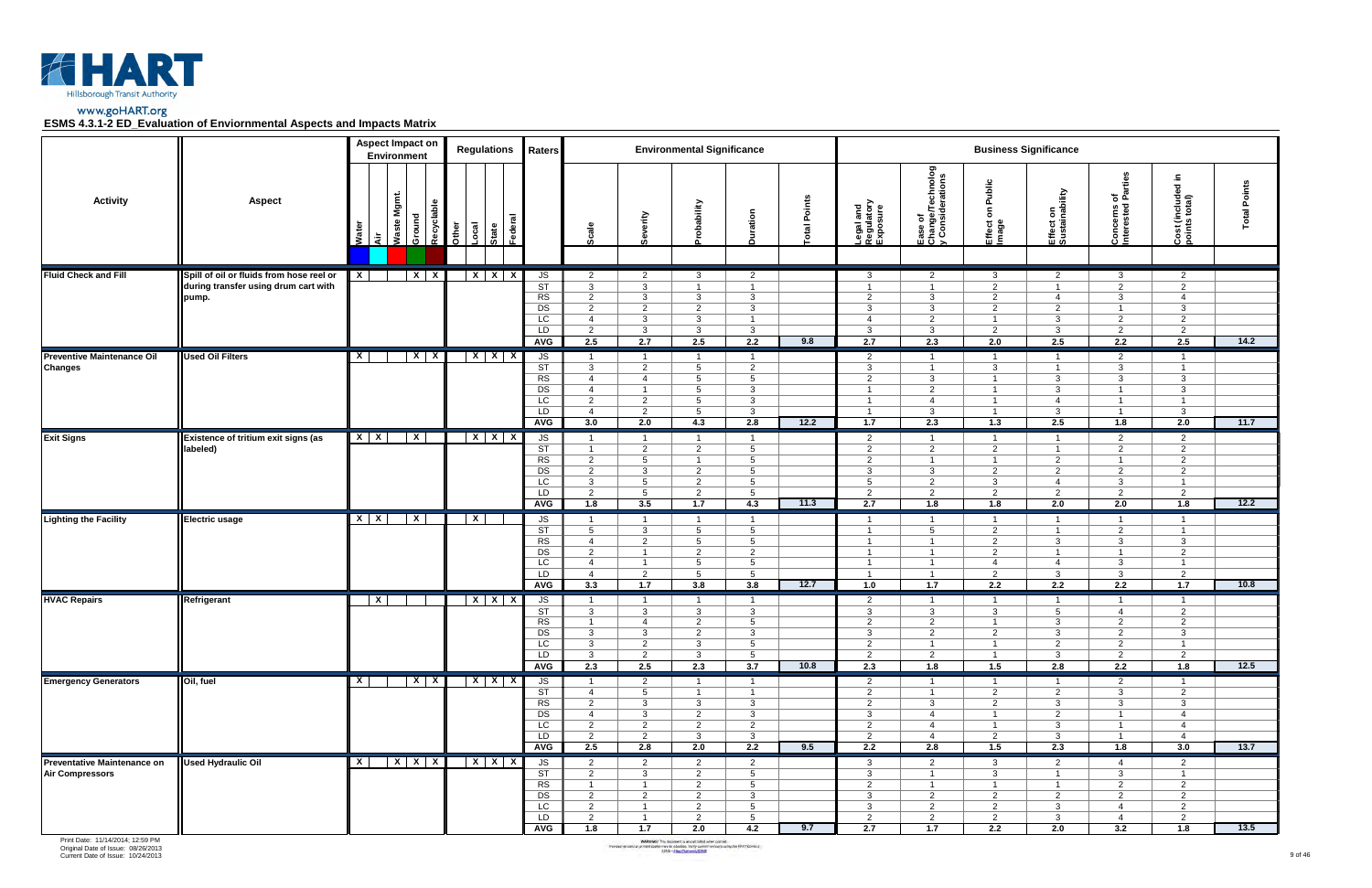

|                 |               | Aspect Impact on<br>Environment | <b>Regulations Raters</b> |  | <b>Environmental Significance</b> |  |                                                      |                                        |                      | <b>Business Significance</b> |                 |                         |  |
|-----------------|---------------|---------------------------------|---------------------------|--|-----------------------------------|--|------------------------------------------------------|----------------------------------------|----------------------|------------------------------|-----------------|-------------------------|--|
| <b>Activity</b> | <b>Aspect</b> | ۔ س<br>ទី<br>- 63               |                           |  |                                   |  | <u>ដូ ទ្ទី</u> ≦<br>క్లె క్లె క్ల<br><u>ា ចូ ក្ដ</u> | ಕ ಹಿ ತ<br><u>ہ ڇ</u> ۽<br>ن ≃ ؛<br>ᄪᅙᆾ | <del>ם</del> כ<br>๛゠ | $\circ$ $\circ$<br>로일        | ته <del>ہ</del> | ত্≘<br>، ت<br>×≂<br>ة ن |  |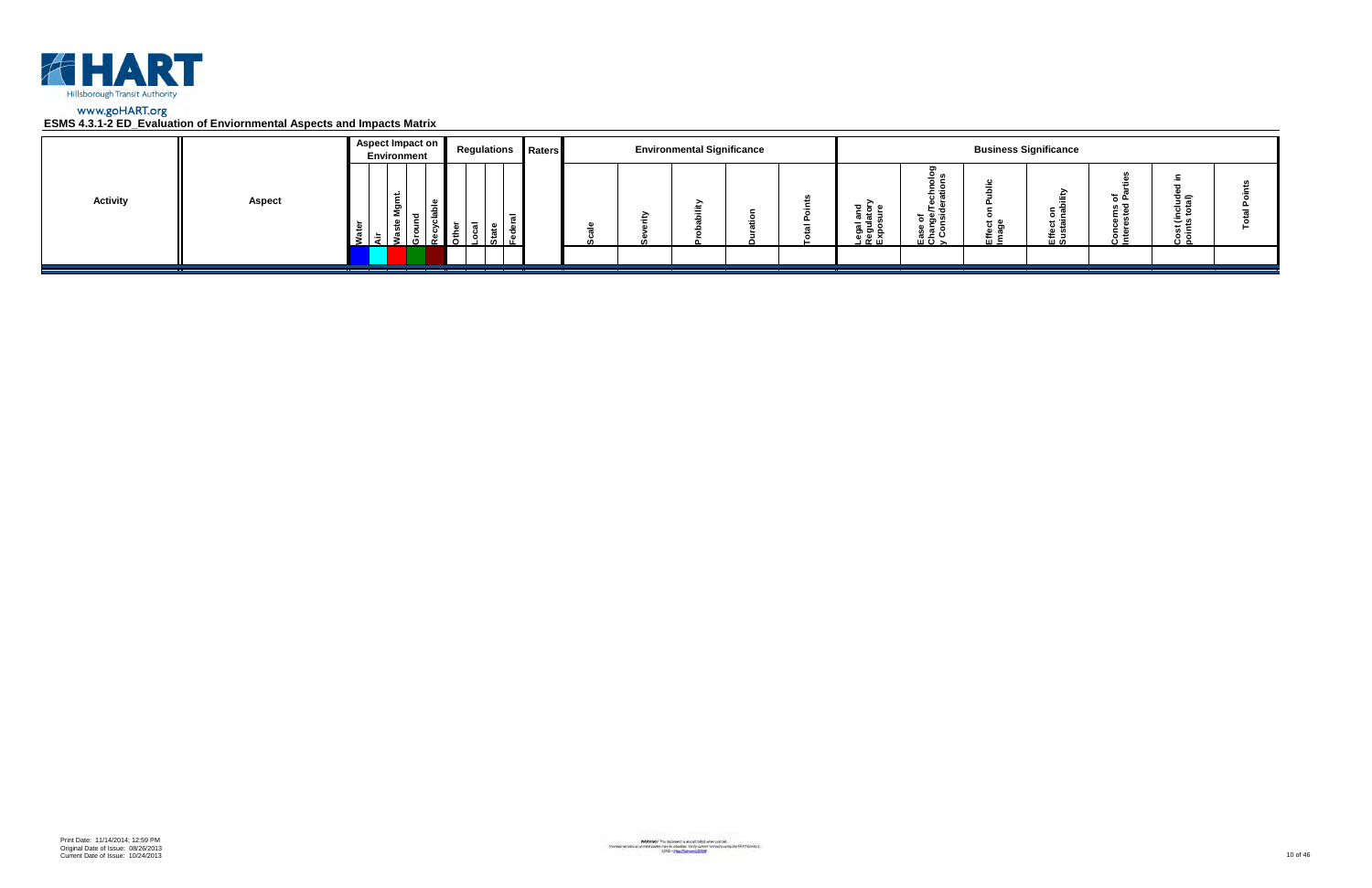

|                                               |                                       | <b>Aspect Impact on</b><br><b>Environment</b> |                         | <b>Regulations</b>                 | Raters                                                                    |                                                                                               |                                                                                               | <b>Environmental Significance</b>                                                       |                                                                                                  |                |                                                                                               |                                                                              |                                                                                               | <b>Business Significance</b>                                                                |                                                                                               |                                                                                       |                 |
|-----------------------------------------------|---------------------------------------|-----------------------------------------------|-------------------------|------------------------------------|---------------------------------------------------------------------------|-----------------------------------------------------------------------------------------------|-----------------------------------------------------------------------------------------------|-----------------------------------------------------------------------------------------|--------------------------------------------------------------------------------------------------|----------------|-----------------------------------------------------------------------------------------------|------------------------------------------------------------------------------|-----------------------------------------------------------------------------------------------|---------------------------------------------------------------------------------------------|-----------------------------------------------------------------------------------------------|---------------------------------------------------------------------------------------|-----------------|
| <b>Activity</b>                               | <b>Aspect</b>                         | Waste Mgmt.<br>š<br>ਂ ਕੋ                      | Recyclable<br>Ground    | State<br>Federal<br>Other<br>-ocal |                                                                           | Scale                                                                                         | Severity                                                                                      | obability                                                                               | Duration                                                                                         | Points<br> eta | Legal and<br>Regulatory<br>Exposure                                                           | Ease of<br>Change/Technolog<br>y Considerations                              | ublic<br>ã<br>δ<br>Effect<br>Image                                                            | Effect on<br>Sustainability                                                                 | arties<br>ᅙᄠ<br>Concerns o<br>Interested                                                      | Ξ.<br>Cost (included i<br>points total)                                               | Points<br>Total |
| <b>Carbon dioxide emissions</b>               | <b>Empty spray cans</b>               |                                               | $X$ $X$ $X$ $X$         | $X$ $X$ $X$                        | JS                                                                        | $\overline{2}$                                                                                | $\overline{2}$                                                                                | $\overline{2}$                                                                          | $\overline{2}$                                                                                   |                | $\mathbf{3}$                                                                                  | 2                                                                            | $\mathbf{3}$                                                                                  | $\overline{2}$                                                                              | 3                                                                                             | $\overline{2}$                                                                        |                 |
|                                               |                                       |                                               |                         |                                    | $\overline{\text{ST}}$<br>RS<br>$\overline{DS}$<br>LC<br>LD<br><b>AVG</b> | $\overline{2}$<br>$\overline{2}$<br>$\overline{2}$<br>$\overline{2}$<br>$\overline{2}$<br>2.0 | $\overline{2}$<br>$\mathbf{3}$<br>$\overline{2}$<br>$\mathbf{3}$<br>$\mathbf{3}$<br>2.5       | $\overline{2}$<br>$\overline{2}$<br>1<br>$\overline{2}$<br>$\overline{2}$<br>1.8        | $\overline{2}$<br>$5\overline{)}$<br>$\overline{2}$<br>$5\overline{)}$<br>$5\overline{)}$<br>3.5 | 9.8            | $\overline{1}$<br>$\overline{1}$<br>$\overline{2}$<br>$\overline{2}$<br>$\overline{2}$<br>1.8 | $\overline{4}$<br>2<br>$\overline{2}$<br>3<br>$\mathbf{3}$<br>2.7            | $\mathbf{3}$<br>$\overline{1}$<br>$\overline{1}$<br>2<br>2<br>2.0                             | $\mathbf{3}$<br>$\mathbf{3}$<br>2<br>3<br>3<br>2.7                                          | $\overline{2}$<br>$\overline{2}$<br>$\overline{1}$<br>$\overline{2}$<br>$\overline{2}$<br>2.0 | $\overline{1}$<br>2<br>$\overline{2}$<br>$\overline{1}$<br>$\overline{2}$<br>1.7      | 12.8            |
| <b>Touch-up Painting Activities</b>           | Spray painting using oil based paints | $x \mid x$                                    | $\mathsf{X}$            | $X$ $X$ $X$                        | JS                                                                        | $\overline{1}$                                                                                | $\overline{1}$                                                                                | $\overline{1}$                                                                          | $\mathbf{1}$                                                                                     |                | $\overline{1}$                                                                                | $\overline{1}$                                                               | $\overline{1}$                                                                                | $\overline{1}$                                                                              | $\overline{1}$                                                                                | $\overline{1}$                                                                        |                 |
|                                               |                                       |                                               |                         |                                    | ST<br>RS<br>DS<br>LC<br>LD<br><b>AVG</b>                                  | $\overline{2}$<br>$\mathbf{3}$<br>$\overline{2}$<br>$\overline{4}$<br>$\mathbf{3}$<br>2.5     | $\mathbf{3}$<br>$\mathbf{3}$<br>$\overline{2}$<br>$\overline{2}$<br>$\overline{2}$<br>2.2     | $\overline{2}$<br>$\overline{2}$<br>3<br>$\mathbf{3}$<br>$\mathbf{3}$<br>2.3            | $\overline{2}$<br>$\overline{4}$<br>$\overline{4}$<br>$\overline{2}$<br>$\overline{4}$<br>2.8    | 9.8            | $\overline{4}$<br>2<br>3<br>$\mathbf{3}$<br>$\mathbf{3}$<br>2.7                               | $\overline{2}$<br>2<br>3<br>$\overline{2}$<br>2<br>2.0                       | $\mathbf{3}$<br>$\overline{2}$<br>$\overline{2}$<br>$\overline{1}$<br>$\overline{2}$<br>1.8   | $\overline{2}$<br>$\mathbf{3}$<br>3<br>2<br>2<br>2.2                                        | $\overline{2}$<br>$\mathbf{3}$<br>$\overline{2}$<br>2<br>$\overline{2}$<br>2.0                | $\overline{1}$<br>$\mathbf{3}$<br>$\mathbf{3}$<br>2<br>$\mathbf{3}$<br>2.2            | 12.8            |
| <b>Battery Storage Room</b>                   | Spill from acid or alkaline leak from | $X$   $X$                                     | $X \mid X$              | $X$ $X$ $X$                        | JS                                                                        | $\mathbf{3}$                                                                                  | $\overline{2}$                                                                                | $\overline{2}$                                                                          | $2^{\circ}$                                                                                      |                | $\mathbf{3}$                                                                                  | 2                                                                            | $\mathbf{3}$                                                                                  | $\overline{2}$                                                                              | $\mathbf{3}$                                                                                  | $\overline{2}$                                                                        |                 |
|                                               | batteries                             |                                               |                         |                                    | $\overline{\text{ST}}$<br>RS<br>DS<br>LC<br>LD<br><b>AVG</b>              | $\overline{2}$<br>$\mathbf{3}$<br>$\mathbf{3}$<br>$\overline{2}$<br>$\mathbf{3}$<br>2.7       | $\mathbf{3}$<br>$\mathbf{3}$<br>$\overline{2}$<br>2<br>$\mathbf{3}$<br>2.5                    | $\overline{1}$<br>$\mathbf{3}$<br>$\mathbf{3}$<br>$\mathbf{3}$<br>$\overline{2}$<br>2.3 | $\overline{1}$<br>$\overline{2}$<br>$\mathbf{3}$<br>$\mathbf{1}$<br>3<br>2.0                     | 9.5            | $\overline{2}$<br>2<br>$\mathbf{3}$<br>$\mathbf{3}$<br>$\mathbf{3}$<br>2.7                    | $\overline{1}$<br>2<br>$\overline{2}$<br>$\overline{1}$<br>2<br>1.7          | $\overline{2}$<br>$\overline{1}$<br>$\overline{2}$<br>$\mathbf{3}$<br>$\overline{2}$<br>2.2   | $\overline{1}$<br>3<br>$\mathbf{3}$<br>$\mathbf{3}$<br>3<br>2.5                             | $\overline{2}$<br>$\overline{2}$<br>$\overline{2}$<br>2<br>$\overline{2}$<br>2.2              | $\overline{1}$<br>$\mathbf{3}$<br>$\overline{2}$<br>$\overline{1}$<br>2<br>1.8        | 13.0            |
| Paint Still                                   | <b>Cleaning Paint Guns</b>            | $X$ $X$ $X$ $X$                               |                         | $X$ $X$ $X$                        | JS                                                                        | $\overline{1}$                                                                                | $\overline{1}$                                                                                | $\overline{1}$                                                                          | $\mathbf{1}$                                                                                     |                | $\overline{1}$                                                                                | $\overline{1}$                                                               | $\overline{1}$                                                                                | $\overline{\mathbf{1}}$                                                                     | $\overline{1}$                                                                                | $\overline{1}$                                                                        |                 |
|                                               |                                       |                                               |                         |                                    | $\overline{\text{ST}}$<br>RS<br>DS<br>LC<br>LD<br><b>AVG</b>              | $\overline{1}$<br>$\overline{2}$<br>$\overline{2}$<br>$\overline{4}$<br>$\overline{2}$<br>2.0 | $\overline{2}$<br>$\mathbf{3}$<br>$\overline{2}$<br>$\overline{2}$<br>$\overline{2}$<br>2.0   | $\mathbf{3}$<br>2<br>$\overline{4}$<br>$\mathbf{3}$<br>$\mathbf{3}$<br>2.7              | $\mathbf{3}$<br>$\overline{4}$<br>$\overline{4}$<br>$\overline{4}$<br>$\overline{4}$<br>3.3      | 10.0           | $\overline{2}$<br>2<br>$\mathbf{3}$<br>$\mathbf{3}$<br>3<br>2.3                               | 3<br>$\overline{1}$<br>$\mathbf{3}$<br>$\overline{2}$<br>2<br>2.0            | $\mathbf{3}$<br>$\overline{1}$<br>2<br>$\overline{1}$<br>$\overline{1}$<br>1.5                | $\mathbf{3}$<br>3<br>$\mathbf{3}$<br>$\overline{2}$<br>3<br>2.5                             | $\mathbf{3}$<br>$\overline{2}$<br>$\overline{2}$<br>$\overline{2}$<br>$\overline{2}$<br>2.0   | $\overline{2}$<br>$\overline{2}$<br>$\overline{2}$<br>$\overline{2}$<br>2<br>1.8      | 12.2            |
| <b>Human Waste Clean-up</b>                   | <b>Bio-hazzard waste</b>              | $X$   $X$                                     | $\mathbf{x}$            | $X$ $X$ $X$                        | $\sqrt{S}$                                                                | $\mathbf 1$                                                                                   | $\overline{2}$                                                                                | $\overline{2}$                                                                          | $\mathbf{1}$                                                                                     |                | $\overline{2}$                                                                                | $\overline{1}$                                                               | $\mathbf{3}$                                                                                  | - 1                                                                                         | $\overline{2}$                                                                                | $\overline{1}$                                                                        |                 |
|                                               |                                       |                                               |                         |                                    | <b>ST</b><br>RS<br>DS<br>$\overline{LC}$<br>LD.<br>AVG                    | $\overline{2}$<br>$\overline{2}$<br>$\overline{2}$<br>$\mathbf{3}$<br>$\overline{2}$<br>2.0   | $\overline{2}$<br>$\overline{2}$<br>$\overline{3}$<br>$\overline{2}$<br>$\overline{2}$<br>2.2 | $5^{\circ}$<br>$5^{\circ}$<br>$5\overline{5}$<br>5<br>$5\overline{)}$<br>4.5            | $\mathbf{1}$<br>$\overline{1}$<br>$\mathbf{1}$<br>$\overline{1}$<br>-1<br>1.0                    | 9.7            | $\overline{2}$<br>$\mathbf{1}$<br>$\mathbf{3}$<br>$\overline{1}$<br>$\overline{1}$<br>1.7     | 5<br>$5^{\circ}$<br>$5\phantom{.0}$<br>5<br>5<br>4.3                         | $\overline{2}$<br>$\overline{1}$<br>$\overline{2}$<br>$\overline{2}$<br>$\overline{2}$<br>2.0 | $\overline{1}$<br>$\mathbf{3}$<br>$\overline{2}$<br>$\overline{1}$<br>$\overline{2}$<br>1.7 | $\overline{2}$<br>$\overline{1}$<br>$\overline{1}$<br>$\overline{1}$<br>- 1<br>1.3            | 2<br>$\overline{2}$<br>$\overline{1}$<br>$\overline{2}$<br>1.5                        | 12.5            |
| Grease, Oil and Lubrication of   Aerosol cans |                                       | $X$   $X$                                     | $\overline{\mathbf{x}}$ | $X$ $X$ $X$                        | JS                                                                        | $\overline{1}$                                                                                | -1                                                                                            |                                                                                         | $\overline{1}$                                                                                   |                | $\overline{2}$                                                                                |                                                                              | -1                                                                                            | -1                                                                                          | $\overline{2}$                                                                                | $\overline{1}$                                                                        |                 |
| Equipment                                     |                                       |                                               |                         |                                    | $\overline{\text{ST}}$<br>RS<br>DS<br>LC<br>LD<br><b>AVG</b>              | $\overline{2}$<br>$\overline{2}$<br>$\overline{2}$<br>$\overline{4}$<br>4<br>2.5              | $\overline{2}$<br>$\overline{2}$<br>$\overline{2}$<br>$\overline{2}$<br>$\overline{2}$<br>1.8 | $\mathbf{3}$<br>3<br>$\mathbf{3}$<br>3<br>$\mathbf{3}$<br>2.7                           | $\overline{2}$<br>$5\overline{)}$<br>$\mathbf{3}$<br>$\overline{4}$<br>$\overline{4}$<br>3.2     | 10.2           | $\overline{2}$<br>$\mathbf{1}$<br>$\overline{1}$<br>$\overline{2}$<br>2<br>1.7                | $\overline{1}$<br>3<br>$\overline{2}$<br>$\mathbf{3}$<br>$\mathbf{3}$<br>2.2 | $\mathbf{3}$<br>2<br>$\overline{2}$<br>$\overline{1}$<br>$\overline{2}$<br>1.8                | $\overline{1}$<br>3<br>$\mathbf{3}$<br>3<br>3<br>2.3                                        | $\mathbf{3}$<br>3<br>$\overline{1}$<br>$\overline{1}$<br>$\overline{1}$<br>1.8                | $\overline{1}$<br>$\mathbf{3}$<br>$\mathbf{3}$<br>$\mathbf{1}$<br>$\mathbf{3}$<br>2.0 | 11.8            |
| <b>Clean-up of Minor Oil Spills</b>           | Oil absorbant waste                   | $\mathbf{X}$                                  | $\overline{X}$          | $X$ $X$ $X$                        | JS                                                                        | $\overline{1}$                                                                                | $\overline{1}$                                                                                | $\overline{1}$                                                                          | $\overline{1}$                                                                                   |                | $\overline{2}$                                                                                | $\overline{1}$                                                               | $\overline{1}$                                                                                | $\overline{\mathbf{1}}$                                                                     | $\overline{2}$                                                                                | $\overline{1}$                                                                        |                 |
|                                               |                                       |                                               |                         |                                    | ST<br>RS<br>DS<br>LC<br>LD                                                | $\overline{2}$<br>$\mathbf{3}$<br>$\overline{2}$<br>$\overline{2}$<br>2                       | $\overline{2}$<br>$\overline{4}$<br>$\overline{2}$<br>$\overline{2}$<br>2                     | 2<br>3<br>$\overline{2}$<br>$\overline{2}$<br>$\overline{4}$                            | $\overline{2}$<br>5 <sup>5</sup><br>$\mathbf{3}$<br>$\overline{2}$<br>5 <sup>5</sup>             |                | 2<br>$\overline{2}$<br>3<br>$\overline{2}$<br>2                                               | $\overline{1}$<br>3<br>$\overline{2}$<br>$\overline{2}$<br>$\overline{2}$    | $\overline{2}$<br>$\overline{2}$<br>$\overline{1}$<br>$\overline{2}$<br>2                     | $\overline{1}$<br>-4<br>$\overline{1}$<br>$\overline{4}$<br>$\overline{4}$                  | $\overline{2}$<br>3<br>$\overline{1}$<br>$\overline{2}$<br>2                                  | $\overline{1}$<br>$\mathbf{3}$<br>$\mathbf{3}$<br>$\mathbf{1}$<br>$\mathbf{3}$        |                 |

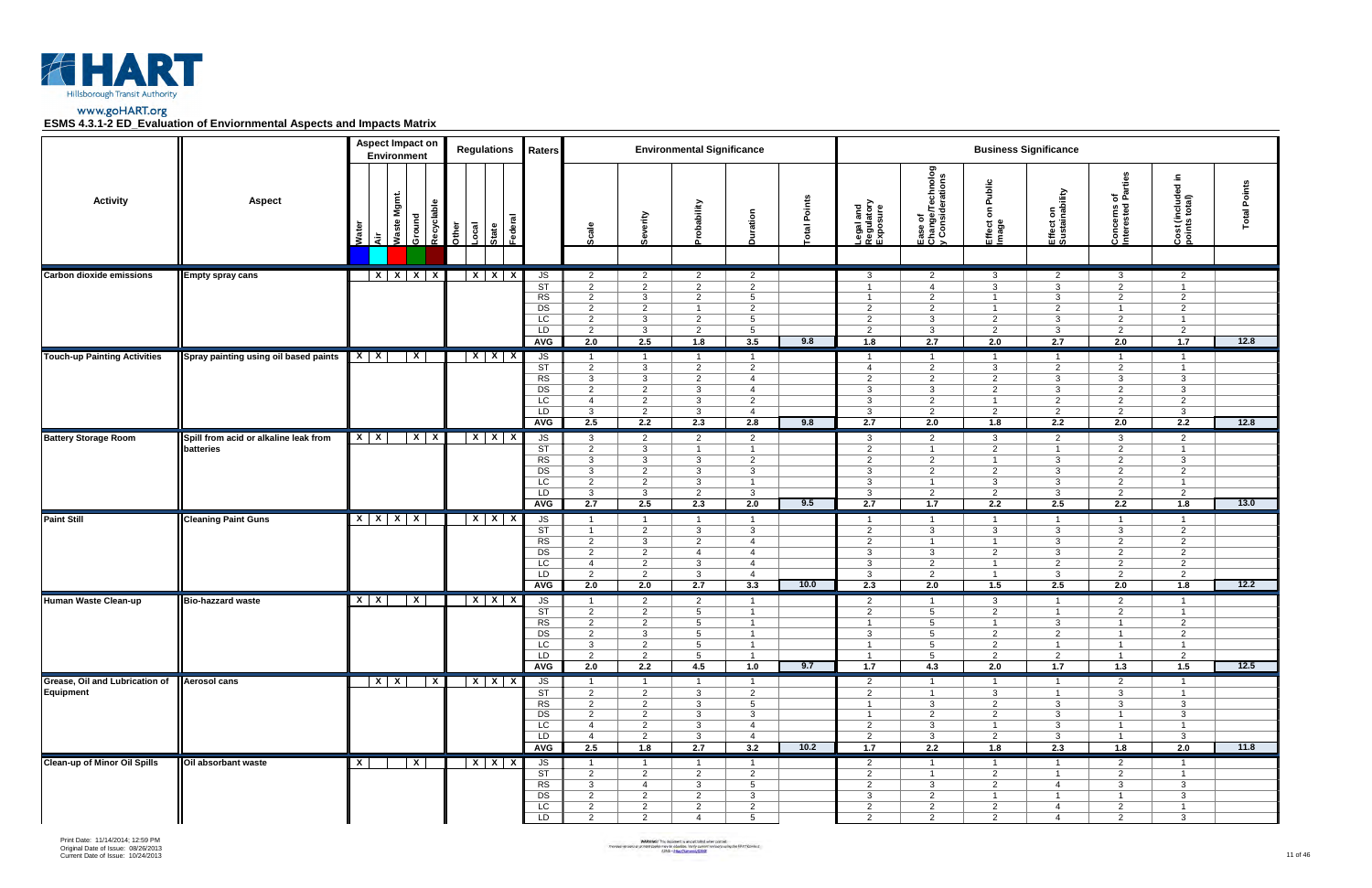

|                 |               | Aspect Impact on<br><b>Environment</b> | <b>Regulations Raters</b> |     |     |     | <b>Environmental Significance</b> |     |     |                                                                           |                                |      | <b>Business Significance</b> |     |                                |      |
|-----------------|---------------|----------------------------------------|---------------------------|-----|-----|-----|-----------------------------------|-----|-----|---------------------------------------------------------------------------|--------------------------------|------|------------------------------|-----|--------------------------------|------|
| <b>Activity</b> | <b>Aspect</b> | Ρğ<br>$\overline{\phantom{a}}$         | Ò.                        |     |     |     |                                   |     |     | $\frac{1}{6}$ $\frac{1}{6}$ $\frac{1}{2}$<br>ഗ<br>Legal<br>Regul<br>Expos | ಕ ಹಿ ತ<br>ease<br>Charo<br>メント | ப் = | э.<br>οĉ<br><u>은 몇</u>       |     | 흐슬<br>س ٿ<br>$\omega =$<br>ه ن |      |
|                 |               |                                        |                           |     |     |     |                                   |     |     |                                                                           |                                |      |                              |     |                                |      |
|                 |               |                                        |                           | AVG | 2.0 | 2.2 | 2.3                               | 3.0 | 9.5 | 2.2                                                                       | 1.8                            | 1.7  | 2.5                          | 2.0 | 2.0                            | 12.2 |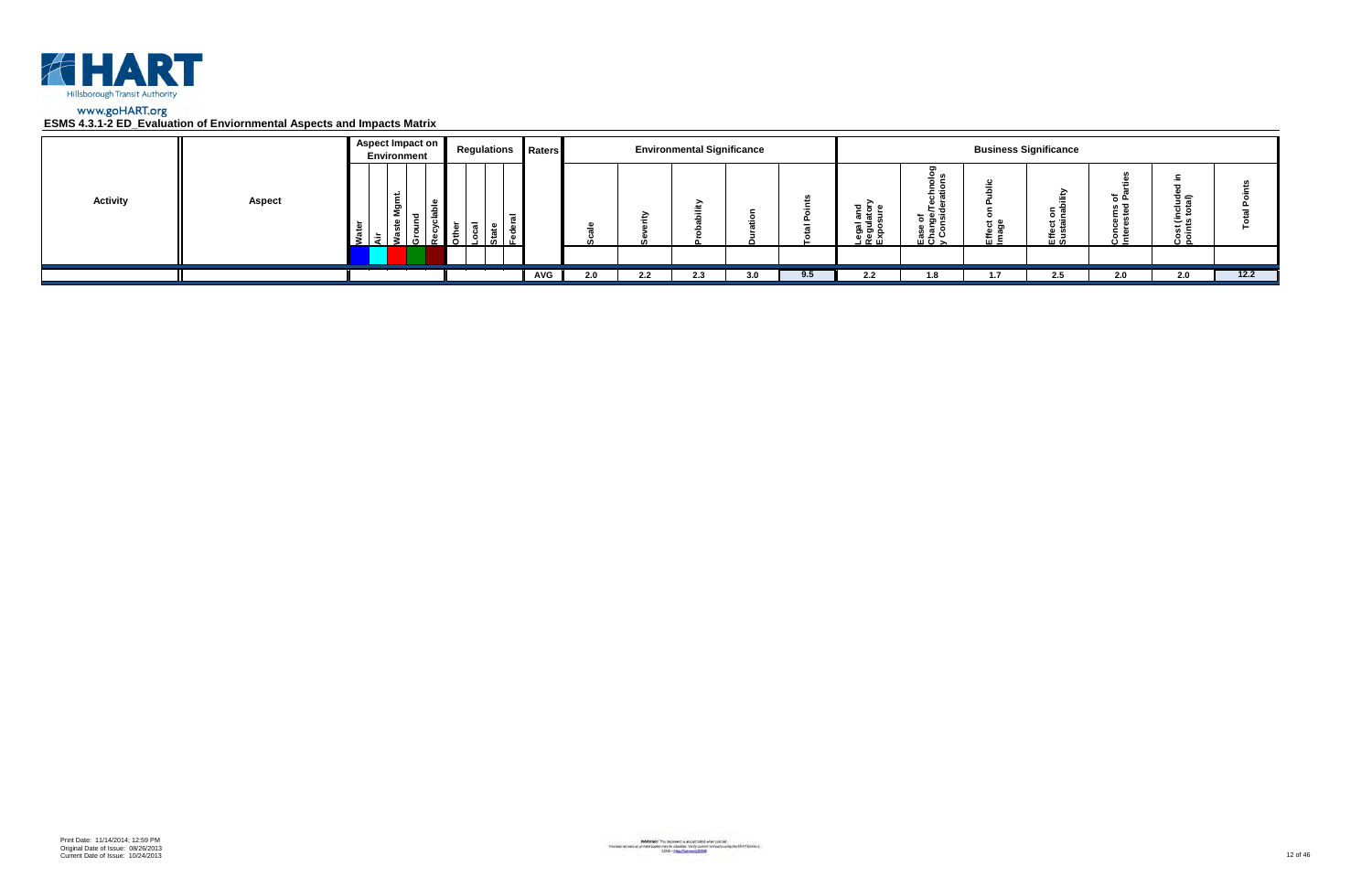

|                                                    |                                        |                 | <b>Aspect Impact on</b><br><b>Environment</b> |            |                | <b>Regulations</b> | Raters                                                       |                                                                                               |                                                                                               | <b>Environmental Significance</b>                                                          |                                                                                          |                |                                                                                           |                                                                                                |                                                                                               | <b>Business Significance</b>                                                                           |                                                                                               |                                                                                             |                        |
|----------------------------------------------------|----------------------------------------|-----------------|-----------------------------------------------|------------|----------------|--------------------|--------------------------------------------------------------|-----------------------------------------------------------------------------------------------|-----------------------------------------------------------------------------------------------|--------------------------------------------------------------------------------------------|------------------------------------------------------------------------------------------|----------------|-------------------------------------------------------------------------------------------|------------------------------------------------------------------------------------------------|-----------------------------------------------------------------------------------------------|--------------------------------------------------------------------------------------------------------|-----------------------------------------------------------------------------------------------|---------------------------------------------------------------------------------------------|------------------------|
| <b>Activity</b>                                    | <b>Aspect</b>                          | Ñ<br>Nat<br>ंदे | Waste Mgmt.<br>Ground                         | Recyclable | Other<br>-ocal | State<br>Federal   |                                                              | Scale                                                                                         | Severity                                                                                      | obability                                                                                  | Duration                                                                                 | Points<br> eta | Legal and<br>Regulatory<br>Exposure                                                       | Ease of<br>Change/Technolog<br>y Considerations                                                | Public<br>$\epsilon$<br>Effect<br>Image                                                       | Effect on<br>Sustainability                                                                            | arties<br>ᄒᄠ<br>Concerns o<br>Interested                                                      | Ξ.<br>Cost (included i<br>points total)                                                     | Points<br><b>lepo.</b> |
| <b>Replacing Halogen Headlights</b>                | <b>Used Halogen Headlights</b>         |                 | $X \mid X$                                    |            |                | $X$ $X$ $X$        | JS<br>$\overline{\text{ST}}$                                 | $\overline{2}$<br>$\overline{1}$                                                              | $\overline{2}$<br>$\overline{1}$                                                              | $\overline{2}$<br>$5\overline{5}$                                                          | $\overline{2}$<br>$\overline{4}$                                                         |                | $\overline{2}$<br>$\overline{1}$                                                          | $\overline{2}$<br>$\overline{1}$                                                               | $\overline{2}$<br>$\overline{1}$                                                              | $\overline{2}$<br>$\overline{1}$                                                                       | $\overline{2}$<br>$\overline{1}$                                                              | $\overline{2}$<br>$\overline{1}$                                                            |                        |
|                                                    |                                        |                 |                                               |            |                |                    | RS<br>$\overline{DS}$<br>LC<br>LD<br><b>AVG</b>              | $\overline{2}$<br>$\overline{4}$<br>3<br>$\overline{4}$<br>2.7                                | $\overline{2}$<br>$\overline{2}$<br>$\overline{2}$<br>$\overline{2}$<br>1.8                   | $\mathbf{3}$<br>3<br>3<br>3<br>3.2                                                         | $5\overline{)}$<br>$\overline{4}$<br>$\overline{4}$<br>$\overline{4}$<br>3.8             | 11.5           | $\overline{1}$<br>$\overline{1}$<br>3<br>$\overline{1}$<br>1.5                            | 2<br>2<br>$\overline{1}$<br>$\overline{2}$<br>1.7                                              | $\overline{1}$<br>$\overline{2}$<br>2<br>$\overline{2}$<br>1.7                                | $\mathbf{3}$<br>$\overline{2}$<br>3<br>$\mathbf{3}$<br>2.3                                             | $\overline{1}$<br>$\overline{1}$<br>$\overline{2}$<br>$\overline{1}$<br>1.3                   | 2<br>$\mathbf{3}$<br>$\overline{1}$<br>$\overline{1}$<br>1.7                                | 10.2                   |
| <b>Office HVAC Units</b>                           | <b>Electric usage</b>                  | $x \mid x$      | $\mathbf{x}$                                  |            | $\mathsf{x}$   |                    | JS<br>ST                                                     | $\overline{1}$<br>$\overline{2}$                                                              | $\overline{1}$<br>$\overline{2}$                                                              | $\overline{1}$<br>5                                                                        | $\overline{1}$<br>$5\overline{)}$                                                        |                | $\overline{1}$<br>$\overline{1}$                                                          | $\overline{1}$<br>5                                                                            | $\overline{1}$<br>$\overline{1}$                                                              | $\overline{1}$<br>$\overline{1}$                                                                       | $\overline{1}$<br>$\overline{1}$                                                              | $\overline{1}$<br>$\overline{1}$                                                            |                        |
|                                                    |                                        |                 |                                               |            |                |                    | RS<br>DS<br>LC<br>LD<br><b>AVG</b>                           | 2<br>$\overline{2}$<br>$\overline{1}$<br>2<br>1.7                                             | $\overline{2}$<br>$\overline{1}$<br>$\overline{1}$<br>$\overline{2}$<br>1.5                   | $5\overline{5}$<br>5<br>5<br>$5\overline{5}$<br>4.3                                        | 5 <sup>5</sup><br>$5\overline{)}$<br>5 <sup>5</sup><br>$5\overline{)}$<br>4.3            | 11.8           | $\overline{1}$<br>$\mathbf{1}$<br>$\overline{1}$<br>$\overline{1}$<br>1.0                 | $\overline{1}$<br>$\overline{1}$<br>3<br>$\overline{1}$<br>2.0                                 | $\overline{2}$<br>$\overline{2}$<br>$\overline{2}$<br>$\overline{2}$<br>1.7                   | $\mathbf{3}$<br>$\overline{1}$<br>2<br>2<br>$1.7$                                                      | $\mathbf{3}$<br>-1<br>$\overline{1}$<br>$\overline{1}$<br>1.3                                 | $\mathbf{3}$<br>$\overline{2}$<br>$\overline{4}$<br>2<br>2.2                                | 9.8                    |
| <b>Change Tires</b>                                | <b>Used tires</b>                      |                 | $X$ $X$ $X$                                   |            |                | $X$   $X$          | JS                                                           | $\overline{1}$                                                                                | $\overline{1}$                                                                                | $\overline{1}$                                                                             | $\overline{1}$                                                                           |                | $\overline{2}$                                                                            | $\overline{1}$                                                                                 | $\overline{1}$                                                                                | $\overline{1}$                                                                                         | $\overline{1}$                                                                                | $\mathbf{1}$                                                                                |                        |
|                                                    |                                        |                 |                                               |            |                |                    | $\overline{\text{ST}}$<br>RS<br>DS<br>LC<br>LD<br><b>AVG</b> | $5^{\circ}$<br>$\overline{4}$<br>$\overline{4}$<br>$\overline{4}$<br>$\overline{4}$<br>3.7    | $\overline{1}$<br>$\overline{1}$<br>$\overline{1}$<br>2<br>$\overline{1}$<br>1.2              | $5\overline{)}$<br>5<br>$5^{\circ}$<br>$5^{\circ}$<br>5<br>4.3                             | $\mathbf{3}$<br>$\mathbf{3}$<br>$\mathbf{3}$<br>$\overline{2}$<br>3<br>2.5               | 11.7           | $\mathbf{3}$<br>$\overline{1}$<br>$\overline{1}$<br>$\mathbf{3}$<br>$\overline{1}$<br>1.8 | $\overline{1}$<br>$\overline{1}$<br>$\overline{1}$<br>$\overline{1}$<br>$\overline{1}$<br>1.0  | $\mathbf{3}$<br>$\overline{1}$<br>$\overline{1}$<br>2<br>$\overline{1}$<br>1.5                | $\overline{1}$<br>$\overline{1}$<br>$\overline{2}$<br>$\overline{4}$<br>$\overline{2}$<br>1.8          | 3<br>$\overline{1}$<br>$\overline{1}$<br>2<br>$\overline{1}$<br>1.5                           | $\overline{2}$<br>$\overline{1}$<br>$\mathbf{3}$<br>$\overline{1}$<br>$\overline{1}$<br>1.5 | 9.2                    |
| <b>Small Parts Cleaning in Parts</b>               | Brake parts cleaning fluid accumulates | X               | $\mathbf{x}$                                  |            |                | $X$ $X$ $X$        | JS                                                           | $\overline{1}$                                                                                | $\overline{1}$                                                                                | $\overline{1}$                                                                             | $\mathbf{1}$                                                                             |                | $\overline{1}$                                                                            | $\overline{1}$                                                                                 | $\overline{1}$                                                                                | $\overline{\mathbf{1}}$                                                                                | $\overline{1}$                                                                                | $\overline{1}$                                                                              |                        |
| Washer                                             | degreasers, etc. in ultrasonic cleaner |                 |                                               |            |                |                    | $\overline{\text{ST}}$<br>RS<br>DS<br>LC<br>LD<br><b>AVG</b> | $\overline{2}$<br>$\mathbf{3}$<br>$\overline{2}$<br>$\mathbf{3}$<br>3<br>2.3                  | $\overline{2}$<br>$\overline{2}$<br>$\overline{2}$<br>$\overline{2}$<br>$\overline{2}$<br>1.8 | $\mathbf{3}$<br>$\overline{2}$<br>$\overline{2}$<br>$\mathbf{3}$<br>$\overline{2}$<br>2.2  | $\overline{2}$<br>$\overline{4}$<br>3<br>$\overline{2}$<br>3<br>2.5                      | 8.8            | $\overline{2}$<br>2<br>$\mathbf{3}$<br>$\overline{2}$<br>$\overline{2}$<br>2.0            | $\overline{4}$<br>$\overline{2}$<br>$\overline{2}$<br>$\overline{2}$<br>2<br>2.2               | $\overline{2}$<br>$\overline{2}$<br>$\overline{1}$<br>$\overline{2}$<br>$\overline{2}$<br>1.7 | $\overline{2}$<br>3<br>$\overline{2}$<br>$\overline{2}$<br>$\overline{2}$<br>2.0                       | $\overline{2}$<br>$\overline{2}$<br>$\overline{2}$<br>$\overline{2}$<br>$\overline{2}$<br>1.8 | $\overline{2}$<br>$\overline{2}$<br>$\overline{2}$<br>$\overline{2}$<br>2<br>1.8            | 11.5                   |
| <b>Waste Electronics</b>                           | Broken, damaged or unservicable        | $\mathsf{x}$    | $X$ $X$ $X$                                   |            |                |                    | JS                                                           | -1                                                                                            | $\overline{2}$                                                                                | $\overline{2}$                                                                             | $\overline{2}$                                                                           |                | $\mathbf{3}$                                                                              | 2                                                                                              | $\overline{2}$                                                                                | $\overline{2}$                                                                                         | $\overline{2}$                                                                                | $\overline{2}$                                                                              |                        |
|                                                    | electronics disposal                   |                 |                                               |            |                |                    | ST<br>RS<br>DS<br>$\overline{LC}$<br>LD.<br>AVG              | $\overline{2}$<br>$\overline{2}$<br>$\mathbf{1}$<br>$\overline{2}$<br>$\overline{2}$<br>1.7   | $\mathbf{3}$<br>$\mathbf{3}$<br>$\overline{2}$<br>$\overline{2}$<br>$\overline{2}$<br>2.3     | $\mathbf 1$<br>$\overline{2}$<br>$\overline{2}$<br>$\overline{2}$<br>$\overline{2}$<br>1.8 | $\mathbf{1}$<br>$\mathbf{3}$<br>$\overline{4}$<br>3<br>$\mathbf{3}$<br>2.7               | 8.5            | 3<br>3<br>$\mathbf{3}$<br>3<br>$\mathbf{3}$<br>3.0                                        | $\overline{1}$<br>$\overline{1}$<br>$\overline{1}$<br>$\overline{1}$<br>$\overline{1}$<br>1.2  | $\mathbf{3}$<br>3<br>$\overline{2}$<br>$\mathbf{3}$<br>$\overline{2}$<br>2.5                  | $\overline{1}$<br>$\overline{2}$<br>$\mathbf{1}$<br>$\mathbf{3}$<br>$\overline{2}$<br>$\overline{1.8}$ | 3<br>$\overline{1}$<br>$\overline{1}$<br>$\overline{2}$<br>$\overline{1}$<br>1.7              | 2<br>$\overline{1}$<br>$\overline{1}$<br>$\overline{2}$<br>$\overline{1}$<br>1.5            | 11.7                   |
| <b>Preventative Maintenance of</b><br><b>Pumps</b> | Use of grease                          | $\mathbf{x}$    | x                                             |            |                | $X$ $X$ $X$        | JS                                                           | $\overline{1}$                                                                                | $\overline{1}$                                                                                | $\overline{1}$                                                                             | $\overline{1}$                                                                           |                | $\overline{1}$                                                                            | $\overline{1}$                                                                                 | $\overline{1}$                                                                                | $\overline{1}$                                                                                         | $\overline{1}$                                                                                | $\overline{1}$                                                                              |                        |
|                                                    |                                        |                 |                                               |            |                |                    | $\overline{\text{ST}}$<br>RS<br>DS<br>LC<br>LD<br><b>AVG</b> | $\overline{2}$<br>$\overline{1}$<br>$\overline{2}$<br>$\overline{1}$<br>$\overline{1}$<br>1.3 | $\mathbf{3}$<br>$\mathbf{3}$<br>$\overline{1}$<br>$\mathbf{3}$<br>$\mathbf{3}$<br>2.3         | $\mathbf{3}$<br>$\overline{2}$<br>$\overline{1}$<br>$\mathbf{3}$<br>$\mathbf{3}$<br>2.2    | $\overline{2}$<br>$\mathbf{3}$<br>$2\overline{ }$<br>$\mathbf{3}$<br>$\mathbf{3}$<br>2.3 | 8.2            | $\overline{2}$<br>$\overline{2}$<br>$\mathbf{3}$<br>$\mathbf{3}$<br>$\mathbf{3}$<br>2.3   | $5\overline{5}$<br>$\overline{2}$<br>$\overline{2}$<br>$\overline{2}$<br>$\overline{2}$<br>2.3 | $\mathbf{3}$<br>$\overline{1}$<br>$\overline{1}$<br>$\overline{2}$<br>2<br>$\overline{1.7}$   | $\overline{2}$<br>2<br>$\overline{2}$<br>3<br>$\mathbf{3}$<br>2.2                                      | $\mathbf{3}$<br>$\overline{2}$<br>$\overline{1}$<br>$\overline{2}$<br>3<br>2.0                | $\overline{1}$<br>$\overline{1}$<br>$\overline{1}$<br>$\overline{2}$<br>2<br>1.3            | 11.8                   |
| <b>Bus Wash</b>                                    | <b>Water usage</b>                     | $\mathbf{x}$    |                                               | X X        |                |                    | JS                                                           | $\mathbf{3}$                                                                                  | $\overline{2}$                                                                                | $\overline{2}$                                                                             | $\overline{2}$                                                                           |                | $\overline{2}$                                                                            | $\overline{2}$                                                                                 | $\mathbf{3}$                                                                                  | $\overline{2}$                                                                                         | $\mathbf{3}$                                                                                  | $\mathbf{3}$                                                                                |                        |
|                                                    |                                        |                 |                                               |            |                |                    | ST<br>RS<br>DS<br>LC<br>LD<br>AVG                            | 2<br>$\mathbf{3}$<br>$\mathbf{3}$<br>$\overline{1}$<br>$\mathbf{3}$<br>2.5                    | $\overline{1}$<br>$\overline{1}$<br>$\overline{2}$<br>$\overline{1}$<br>$\overline{2}$<br>1.5 | $\mathbf{3}$<br>$\overline{2}$<br>$\overline{2}$<br>$\mathbf 1$<br>$\overline{2}$<br>2.0   | 5 <sup>5</sup><br>$\overline{2}$<br>$\mathbf{3}$<br>$\mathbf{3}$<br>$\mathbf{3}$<br>3.0  | 9.0            | $\overline{1}$<br>$\overline{1}$<br>3<br>$\overline{1}$<br>$\overline{1}$<br>1.5          | 3 <sup>1</sup><br>$\overline{1}$<br>$\overline{2}$<br>$\overline{1}$<br>$\overline{1}$<br>1.7  | $\overline{2}$<br>$\overline{1}$<br>$\overline{2}$<br>$\overline{1}$<br>$\overline{1}$<br>1.7 | $\overline{2}$<br>$\mathbf{1}$<br>$\overline{2}$<br>2<br>$\overline{1}$<br>$\overline{1.7}$            | $\overline{2}$<br>$\overline{2}$<br>$\overline{2}$<br>$\overline{1}$<br>$\overline{1}$<br>1.8 | $\overline{2}$<br>$\overline{1}$<br>$\mathbf{3}$<br>$\overline{1}$<br>$\overline{1}$<br>1.8 | 10.2                   |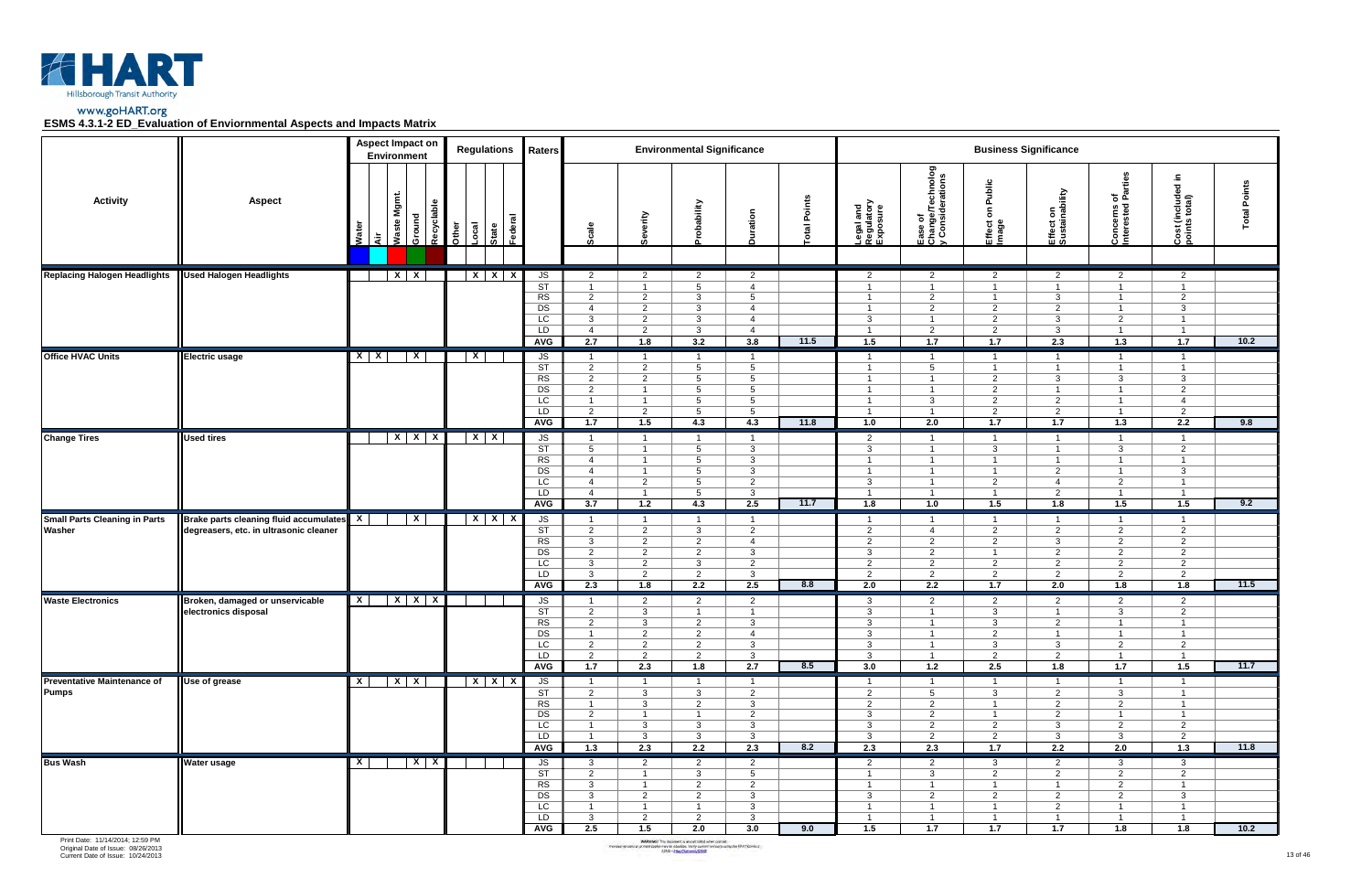

|                 |               | Aspect Impact on<br>Environment | <b>Regulations Raters</b> |  | <b>Environmental Significance</b> |  |                                                      |                                        |                      | <b>Business Significance</b> |                 |                         |  |
|-----------------|---------------|---------------------------------|---------------------------|--|-----------------------------------|--|------------------------------------------------------|----------------------------------------|----------------------|------------------------------|-----------------|-------------------------|--|
| <b>Activity</b> | <b>Aspect</b> | ۔ س<br>ទី<br>- 63               |                           |  |                                   |  | <u>ដូ ទ្ទី</u> ≦<br>క్లె క్లె క్ల<br><u>ា ចូ ក្ដ</u> | ಕ ಹಿ ತ<br><u>ہ ڇ</u> ۽<br>ن ≃ ؛<br>ᄪᅙᆾ | <del>ם</del> כ<br>๛゠ | $\circ$ $\circ$<br>로일        | ته <del>ہ</del> | ত্≘<br>، ت<br>×≂<br>ة ن |  |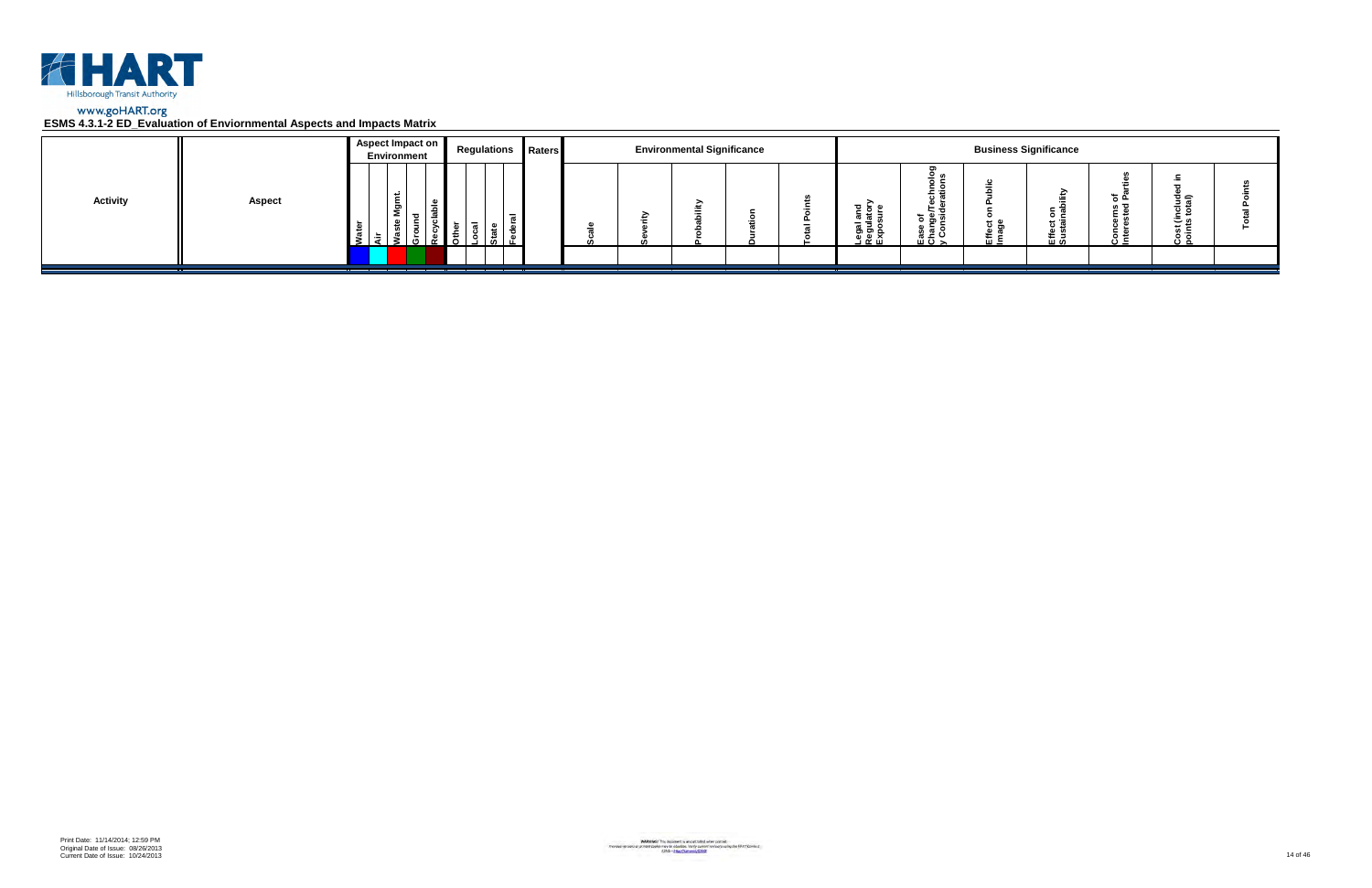



|                                                              |                                                                 |              | <b>Aspect Impact on</b><br>Environment |                         |       | <b>Regulations</b>        | <b>Raters</b>                                               |                                                                                                                            |                                                                                                                 | <b>Environmental Significance</b>                                                                             |                                                                                                               |                |                                                                                                               |                                                                                                                                   |                                                                                                                 | <b>Business Significance</b>                                                                       |                                                                                                                 |                                                                                                             |                     |
|--------------------------------------------------------------|-----------------------------------------------------------------|--------------|----------------------------------------|-------------------------|-------|---------------------------|-------------------------------------------------------------|----------------------------------------------------------------------------------------------------------------------------|-----------------------------------------------------------------------------------------------------------------|---------------------------------------------------------------------------------------------------------------|---------------------------------------------------------------------------------------------------------------|----------------|---------------------------------------------------------------------------------------------------------------|-----------------------------------------------------------------------------------------------------------------------------------|-----------------------------------------------------------------------------------------------------------------|----------------------------------------------------------------------------------------------------|-----------------------------------------------------------------------------------------------------------------|-------------------------------------------------------------------------------------------------------------|---------------------|
| <b>Activity</b>                                              | <b>Aspect</b>                                                   | Water<br>दे  | Waste Mgmt.                            | Recyclable<br>Ground    | Other | Federal<br>Local<br>State |                                                             | Scale                                                                                                                      | everity                                                                                                         | <b>villedo</b> .                                                                                              | ration                                                                                                        | Points<br>ispo | Legal and<br>Regulatory<br>Exposure                                                                           | Ease of<br>Change/Technolog<br>y Considerations                                                                                   | Public<br>$\epsilon$<br>Effect<br>Image                                                                         | Effect on<br>Sustainability                                                                        | of<br>Parties<br>Concerns of<br>Interested                                                                      | .드<br>$\overline{\mathbf{c}}$<br>Cost (include<br>points total)                                             | <b>Total Points</b> |
| <b>Touch-up Painting Activities</b>                          | Filter media and used paint booth<br>filters                    | $\mathbf{x}$ | $X \mid X$                             |                         |       | $X$ $X$ $X$               | JS<br>ST<br>RS<br>DS<br>LC<br>LD<br><b>AVG</b>              | $\overline{1}$<br>$\overline{2}$<br>$\overline{2}$<br>$\overline{2}$<br>$\mathbf{3}$<br>$\overline{2}$<br>2.0              | $\overline{1}$<br>$\mathbf{3}$<br>$\overline{2}$<br>$\overline{2}$<br>$\mathbf{3}$<br>$\overline{2}$<br>2.2     | $\overline{1}$<br>$\mathbf{3}$<br>$\overline{2}$<br>2<br>$\mathbf{3}$<br>$\overline{2}$<br>2.2                | $\overline{2}$<br>$\overline{2}$<br>$\overline{1}$<br>$\overline{1}$<br>$\overline{2}$<br>1.5                 | 7.8            | - 1<br>$\overline{1}$<br>$\overline{2}$<br>4<br>2<br>1.8                                                      | $\overline{1}$<br>5<br>$\overline{2}$<br>$\overline{1}$<br>$\overline{2}$<br>$\overline{2}$<br>2.2                                | $\overline{1}$<br>$\overline{2}$<br>$\overline{1}$<br>$\overline{2}$<br>$\overline{2}$<br>$\overline{2}$<br>1.7 | $\overline{1}$<br>2<br>$\overline{2}$<br>2<br>$\mathbf{3}$<br>2<br>2.0                             | $\overline{1}$<br>3<br>$\overline{1}$<br>$\overline{1}$<br>2<br>$\overline{1}$<br>1.5                           | $\overline{1}$<br>$\mathbf{1}$<br>$\overline{2}$<br>$\overline{2}$<br>$\mathbf{3}$<br>$\overline{2}$<br>1.8 | 11.0                |
| <b>Trash Compactor</b>                                       | <b>Housekeeping issue</b>                                       | $\mathsf{x}$ | $X \mid X$                             |                         |       |                           | JS<br>ST<br>RS<br>DS<br>LC<br>LD<br><b>AVG</b>              | $\overline{1}$<br>$\overline{2}$<br>$\mathbf{3}$<br>$\overline{2}$<br>$\overline{4}$<br>$\mathbf{3}$<br>2.5                | $\overline{1}$<br>$\overline{2}$<br>$\mathbf{3}$<br>$\overline{2}$<br>$\overline{1}$<br>$\mathbf{3}$<br>2.0     | $\overline{1}$<br>$\mathbf{3}$<br>$\mathbf{3}$<br>$\mathbf{3}$<br>$\mathbf{3}$<br>$\mathbf{3}$<br>2.7         | $\overline{\mathbf{1}}$<br>$\mathbf{3}$<br>$\mathbf{3}$<br>$\overline{2}$<br>$\overline{2}$<br>2.0            | 9.2            | 2<br>$\overline{2}$<br>$\mathbf 1$<br>-1<br>$\overline{1}$<br>1.3                                             | $\overline{\mathbf{1}}$<br>$\overline{2}$<br>$\mathbf{3}$<br>$\overline{2}$<br>$\overline{1}$<br>$\overline{2}$<br>1.8            | $\overline{1}$<br>$\overline{2}$<br>$\overline{1}$<br>$\overline{1}$<br>$\overline{1}$<br>$\overline{1}$<br>1.2 | -1<br>2<br>$\mathbf{3}$<br>$\overline{1}$<br>$\overline{\mathbf{1}}$<br>$\overline{1}$<br>1.5      | $\overline{1}$<br>$\overline{2}$<br>2<br>2<br>$\overline{1}$<br>$\overline{2}$<br>1.7                           | $\overline{1}$<br>$\overline{2}$<br>$\mathbf{3}$<br>3<br>$\overline{1}$<br>$\mathbf{3}$<br>2.2              | 9.7                 |
| <b>Office Activities, Use of Paper</b><br>and other Supplies | Waste paper, used misc. supplies                                |              | $\mathbf x$                            | $\overline{\mathbf{x}}$ |       | $X$   X                   | JS<br>ST<br>RS<br>DS<br><b>LC</b><br>LD<br>AVG              | $\mathbf{1}$<br>$\overline{4}$<br>$\overline{4}$<br>$\overline{4}$<br>$\overline{4}$<br>$\overline{4}$<br>3.5              | - 1<br>$\overline{2}$<br>$\overline{1}$<br>$\overline{1}$<br>$\overline{1}$<br>$\overline{1}$<br>1.2            | $5\overline{5}$<br>$5\overline{5}$<br>5<br>5<br>5<br>4.3                                                      | $\overline{2}$<br>$\overline{2}$<br>$\overline{2}$<br>1.5                                                     | 10.5           | $\overline{1}$<br>$\overline{1}$<br>$\mathbf{1}$<br>$\overline{1}$<br>1.0                                     | -1<br>$\overline{\mathbf{1}}$<br>$\overline{1}$<br>$\overline{2}$<br>-1<br>$\overline{1}$<br>1.2                                  | -1<br>$\overline{1}$<br>$\overline{1}$<br>$\overline{1}$<br>-1<br>$\overline{1}$<br>1.0                         | $\overline{1}$<br>$\mathbf{3}$<br>2<br>$\mathbf{3}$<br>$\mathbf{3}$<br>2.2                         | $\overline{1}$<br>$\overline{1}$<br>$\overline{1}$<br>$\overline{1}$<br>$\overline{1}$<br>$\overline{1}$<br>1.0 | -1<br>$\mathbf{1}$<br>2<br>3<br>$\overline{1}$<br>$\overline{2}$<br>1.7                                     | 8.0                 |
| <b>Bus Repairs</b>                                           | <b>Metal recycling</b>                                          |              |                                        | $\mathbf{x}$            |       |                           | JS<br>ST<br>RS<br>$\overline{DS}$<br>LC<br>LD<br>AVG        | $\overline{1}$<br>$\mathbf{3}$<br>$\overline{2}$<br>$\overline{2}$<br>$\overline{4}$<br>$\overline{2}$<br>$\overline{2.3}$ | $\overline{1}$<br>$\overline{2}$<br>$\overline{1}$<br>$\overline{1}$<br>$\overline{2}$<br>$\overline{1}$<br>1.3 | $\overline{1}$<br>5<br>5<br>5<br>5<br>5<br>4.3                                                                | $\overline{1}$<br>$\overline{2}$<br>$\overline{2}$<br>$\overline{2}$<br>$\mathbf{3}$<br>$\overline{2}$<br>2.0 | 10.0           | $\overline{1}$<br>$\mathbf 1$<br>$\overline{1}$<br>3<br>$\overline{1}$<br>1.3                                 | $\overline{1}$<br>$\overline{\mathbf{1}}$<br>$\overline{1}$<br>$\overline{2}$<br>$\overline{\mathbf{1}}$<br>$\overline{1}$<br>1.2 | $\overline{1}$<br>$\overline{1}$<br>$\overline{1}$<br>$\overline{1}$<br>$\overline{2}$<br>$\overline{1}$<br>1.2 | $\overline{1}$<br>$\overline{1}$<br>3<br>2<br>2<br>2<br>1.8                                        | $\overline{1}$<br>$\overline{2}$<br>$\overline{1}$<br>$\overline{1}$<br>$\overline{1}$<br>$\overline{1}$<br>1.2 | $\overline{1}$<br>$\mathbf{1}$<br>$\overline{1}$<br>$\mathbf{3}$<br>$\overline{2}$<br>2<br>$\overline{1.7}$ | 8.3                 |
| <b>Lubrication of Axels</b>                                  | Auto-lubrication of axel's to prevent<br>damage to axel         | $\mathbf{X}$ |                                        | $\mathbf{x}$            |       | $X$ $X$ $X$               | JS<br>ST<br>RS<br>DS<br>LC<br>LD<br><b>AVG</b>              | $\overline{1}$<br>$\overline{1}$<br>2<br>$\mathbf{3}$<br>2<br>$\overline{2}$<br>1.8                                        | $\overline{1}$<br>$\overline{1}$<br>3<br>$\overline{1}$<br>$\overline{1}$<br>1.3                                | $\overline{1}$<br>$\mathbf{3}$<br>$\mathbf{3}$<br>$\mathbf{3}$<br>2<br>$\overline{2}$<br>2.3                  | $\overline{\mathbf{1}}$<br>3<br>3<br>$\overline{1}$<br>$\mathbf{3}$<br>2.0                                    | 7.5            | $\overline{2}$<br>$\overline{1}$<br>$\overline{2}$<br>$\mathbf{3}$<br>$\overline{2}$<br>$\overline{2}$<br>2.0 | -1<br>$\overline{1}$<br>3<br>$\mathbf{3}$<br>$\overline{1}$<br>$\mathbf{3}$<br>2.0                                                | $\overline{1}$<br>$\overline{1}$<br>$\overline{2}$<br>$\overline{1}$<br>$\overline{1}$<br>1.2                   | -1<br>$\overline{1}$<br>$\mathbf{3}$<br>$\overline{2}$<br>$\overline{1}$<br>$\mathbf{3}$<br>1.8    | 2<br>$\overline{1}$<br>$\overline{2}$<br>$\overline{2}$<br>$\overline{1}$<br>$\overline{2}$<br>1.7              | $\overline{1}$<br>1<br>$\mathbf{3}$<br>4<br>$\overline{1}$<br>$\mathbf{3}$<br>2.2                           | 10.8                |
| <b>Chemical Storage and Use</b>                              | <b>Empty drums</b>                                              |              | $\mathbf{x}$                           | $\overline{X}$          |       | $X$ $X$ $X$               | JS<br>$\overline{\text{ST}}$<br>RS<br>DS<br>LC<br>LD<br>AVG | $\overline{2}$<br>$\overline{1}$<br>$\mathbf{3}$<br>$\overline{2}$<br>3 <sup>1</sup><br>$\mathbf{3}$<br>2.3                | $\overline{2}$<br>$\overline{1}$<br>$\overline{1}$<br>$\overline{1}$<br>$\overline{2}$<br>$\overline{2}$<br>1.5 | $\overline{2}$<br>$\overline{1}$<br>$\mathbf{3}$<br>$\overline{1}$<br>$\mathbf{3}$<br>$\mathbf{3}$<br>2.2     | $\overline{2}$<br>$\mathbf{3}$<br>$\overline{2}$<br>$\mathbf{3}$<br>$\mathbf{3}$<br>2.3                       | 8.3            | $\mathbf{3}$<br>$\overline{1}$<br>$\overline{1}$<br>$\overline{2}$<br>$\overline{2}$<br>$\overline{1}$<br>1.7 | $\overline{2}$<br>$\overline{1}$<br>$\overline{1}$<br>2<br>$\overline{1}$<br>$\overline{1}$<br>1.3                                | $\mathbf{3}$<br>$\overline{1}$<br>$\overline{1}$<br>$\overline{1}$<br>$\overline{2}$<br>$\overline{2}$<br>1.7   | $\overline{2}$<br>$\overline{1}$<br>$\overline{1}$<br>2<br>$\overline{2}$<br>$\overline{1}$<br>1.5 | 3 <sup>3</sup><br>$\overline{1}$<br>$\overline{2}$<br>$\overline{1}$<br>$\overline{2}$<br>$\mathbf{3}$<br>2.0   | $\overline{2}$<br>$\mathbf{1}$<br>$\mathbf{1}$<br>$\overline{1}$<br>$\overline{2}$<br>$\overline{1}$<br>1.3 | 9.5                 |
| <b>Lubrication of Streetcar Track</b><br>and Switchgear      | Grease applied to curved area of track<br>to prevent wheel bite | $\mathbf{x}$ |                                        | $\overline{x}$          |       |                           | JS<br>ST<br>RS<br>DS<br>LC<br>LD                            | $\overline{1}$<br>$\overline{1}$<br>$\overline{2}$<br>2<br>$\overline{2}$<br>$\overline{2}$                                | $\overline{1}$<br>$\overline{1}$<br>$\mathbf{3}$<br>$\overline{1}$<br>$\overline{\mathbf{3}}$<br>$\mathbf{3}$   | $\overline{1}$<br>$5\overline{)}$<br>$5\phantom{.0}$<br>$5\overline{)}$<br>$5\overline{)}$<br>$5\overline{)}$ | $\overline{1}$<br>$\overline{1}$<br>$\overline{1}$<br>$\overline{1}$<br>$\overline{1}$<br>$\overline{1}$      |                | $\overline{2}$<br>$\overline{1}$<br>$\overline{1}$<br>$\overline{1}$<br>$\overline{1}$<br>$\overline{1}$      | $\overline{1}$<br>$\overline{1}$<br>$\overline{1}$<br>2<br>$\overline{2}$<br>$\overline{2}$                                       | $\overline{1}$<br>$\overline{1}$<br>$\overline{1}$<br>$\overline{1}$<br>$\overline{1}$<br>$\overline{1}$        | $\overline{1}$<br>$\overline{1}$<br>$\overline{2}$<br>2<br>$\mathbf{3}$<br>$\mathbf{3}$            | $\overline{2}$<br>$\overline{1}$<br>$\overline{1}$<br>$\overline{2}$<br>$\overline{2}$<br>$\overline{2}$        | $\overline{1}$<br>$\overline{1}$<br>$\overline{1}$<br>$\overline{2}$<br>$\overline{2}$<br>$2^{\circ}$       |                     |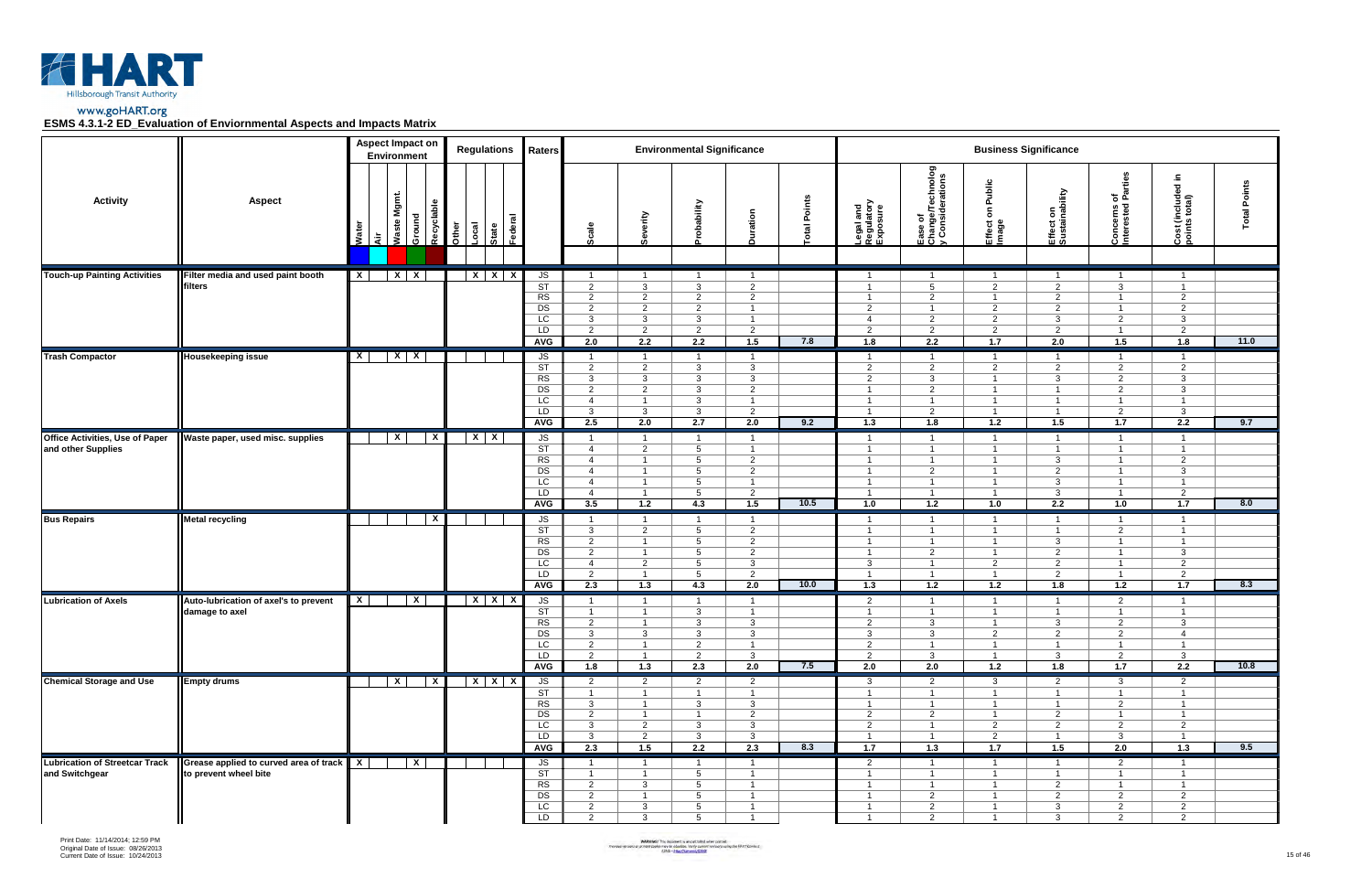

|                 |               | Aspect Impact on<br>Environment | <b>Regulations Raters</b> |            |     | <b>Environmental Significance</b> |     |     |                                                   |                                                                                  |           | <b>Business Significance</b> |            |                                     |     |
|-----------------|---------------|---------------------------------|---------------------------|------------|-----|-----------------------------------|-----|-----|---------------------------------------------------|----------------------------------------------------------------------------------|-----------|------------------------------|------------|-------------------------------------|-----|
| <b>Activity</b> | <b>Aspect</b> | Ĕ<br>ξŌ<br>ء<br>ீ<br>5.         | $\overline{a}$            |            |     |                                   |     |     | ត្ត ខ្ព <sub>ំ</sub><br>اـegal<br>الاقعال<br>Expo | ⊻ ທ<br>ិ ទី ១<br><u> ខ្ញុំ ទី</u><br>$\overline{u}$ $\overline{v}$ $\rightarrow$ | ະ ອ<br>๛゠ | ⊼ ⊃<br>0 C<br>ដូ ចូ<br>巴일    | ء ڄ<br>د ن | ੌਤ ਛ<br>ة ن<br>م ٿ<br>Cost<br>point |     |
|                 |               |                                 |                           |            |     |                                   |     |     |                                                   |                                                                                  |           |                              |            |                                     |     |
|                 |               |                                 |                           | <b>AVG</b> | 2.0 | -4.3                              | 1.0 | 9.0 | 1.2                                               | 1.5                                                                              | 1.0       | 2.0                          | 1.7        | 1.5                                 | 8.8 |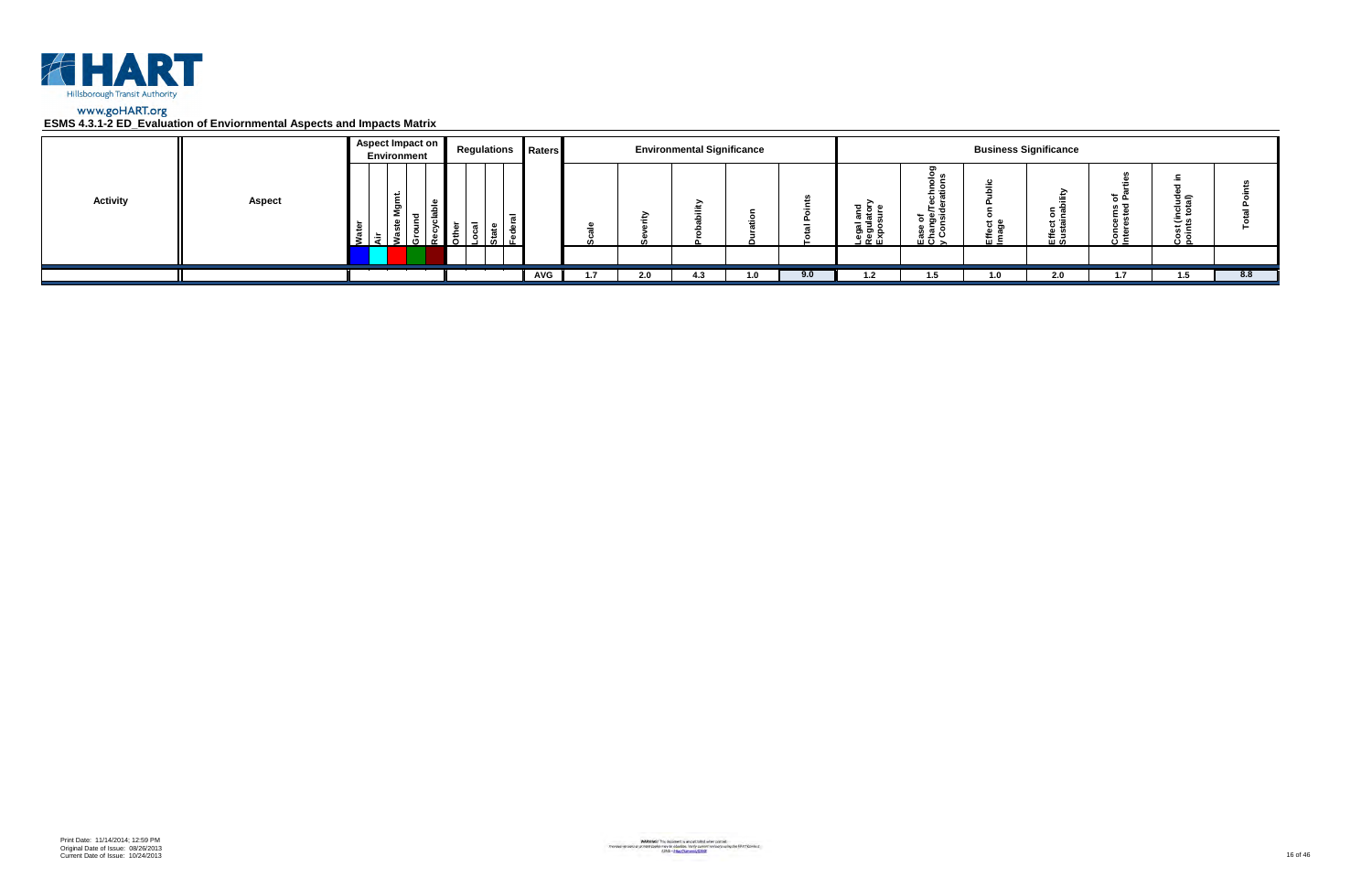

|                                                         |                                                                                         |              | <b>Aspect Impact on</b><br><b>Environment</b> | <b>Regulations</b>                               | Raters                                                                    |                                                                                               |                                                                                                 | <b>Environmental Significance</b>                                                       |                                                                                               |                |                                                                                               |                                                                                                            |                                                                                               | <b>Business Significance</b>                                                                             |                                                                                               |                                                                                               |                        |
|---------------------------------------------------------|-----------------------------------------------------------------------------------------|--------------|-----------------------------------------------|--------------------------------------------------|---------------------------------------------------------------------------|-----------------------------------------------------------------------------------------------|-------------------------------------------------------------------------------------------------|-----------------------------------------------------------------------------------------|-----------------------------------------------------------------------------------------------|----------------|-----------------------------------------------------------------------------------------------|------------------------------------------------------------------------------------------------------------|-----------------------------------------------------------------------------------------------|----------------------------------------------------------------------------------------------------------|-----------------------------------------------------------------------------------------------|-----------------------------------------------------------------------------------------------|------------------------|
| <b>Activity</b>                                         | <b>Aspect</b>                                                                           | š<br>ਂ ਕੋ    | Waste Mgmt.<br>Ground                         | Recyclable<br>State<br>Federal<br>-ocal<br>Other |                                                                           | Scale                                                                                         | Severity                                                                                        | obability                                                                               | Duration                                                                                      | Points<br> eta | Legal and<br>Regulatory<br>Exposure                                                           | Ease of<br>Change/Technolog<br>y Considerations                                                            | ublic<br>௳<br>δ<br>Effect<br>Image                                                            | Effect on<br>Sustainability                                                                              | rties<br>ᅙᄠ<br>Concerns o<br>Interested                                                       | Ξ.<br>Cost (included i<br>points total)                                                       | Points<br><b>lepo.</b> |
| <b>Copy Machine and Printers</b>                        | <b>Used ink cartridges</b>                                                              | $\mathsf{x}$ | $X$ $X$ $X$                                   | $X \mid X$                                       | JS                                                                        | $\overline{1}$                                                                                | $\overline{1}$                                                                                  | $\overline{1}$                                                                          | $\mathbf{1}$                                                                                  |                | $\mathbf{1}$                                                                                  | $\overline{1}$                                                                                             | $\mathbf{1}$                                                                                  | $\overline{1}$                                                                                           | $\overline{1}$                                                                                | $\overline{1}$                                                                                |                        |
|                                                         |                                                                                         |              |                                               |                                                  | $\overline{\text{ST}}$<br>RS<br>$\overline{DS}$<br>LC<br>LD<br><b>AVG</b> | $\overline{2}$<br>$\mathbf{3}$<br>$\overline{2}$<br>$\overline{2}$<br>$\mathbf{3}$<br>2.2     | $\overline{2}$<br>$\overline{2}$<br>$\overline{2}$<br>$\overline{2}$<br>$\overline{2}$<br>1.8   | $5\overline{5}$<br>$5\overline{5}$<br>5<br>$5\overline{)}$<br>$5\overline{)}$<br>4.3    | $\mathbf{3}$<br>$\overline{2}$<br>3<br>3<br>3<br>2.5                                          | 10.8           | $\overline{2}$<br>$\overline{1}$<br>$\overline{1}$<br>$\mathbf{1}$<br>$\overline{1}$<br>1.2   | $\overline{1}$<br>$\overline{1}$<br>$\overline{1}$<br>$\overline{1}$<br>$\overline{1}$<br>1.0              | 2<br>$\overline{1}$<br>$\overline{1}$<br>$\overline{1}$<br>$\overline{1}$<br>1.2              | $\overline{1}$<br>$\overline{1}$<br>$\overline{1}$<br>3<br>$\overline{1}$<br>$1.3$                       | $\overline{2}$<br>$\overline{1}$<br>$\overline{1}$<br>$\overline{1}$<br>$\overline{1}$<br>1.2 | $\overline{2}$<br>$\overline{1}$<br>$\overline{1}$<br>$\overline{1}$<br>$\overline{1}$<br>1.2 | 7.0                    |
| Streetcars braking during route   Release of brake dust |                                                                                         | $\mathsf{x}$ | $\mathbf{x}$                                  |                                                  | JS                                                                        | $\overline{1}$                                                                                | $\overline{1}$                                                                                  | $\overline{1}$                                                                          | $\overline{1}$                                                                                |                | $\overline{1}$                                                                                | $\overline{1}$                                                                                             | $\overline{1}$                                                                                | $\overline{1}$                                                                                           | $\overline{1}$                                                                                | $\overline{1}$                                                                                |                        |
|                                                         |                                                                                         |              |                                               |                                                  | ST<br>RS<br>DS<br>LC<br>LD<br><b>AVG</b>                                  | $\overline{2}$<br>$\overline{1}$<br>$\overline{2}$<br>$\overline{2}$<br>2<br>1.7              | $\overline{2}$<br>$\overline{1}$<br>$\overline{2}$<br>$\overline{1}$<br>$\overline{1}$<br>$1.3$ | 5<br>5<br>5<br>5<br>$5\overline{5}$<br>4.3                                              | $\overline{2}$<br>$\overline{1}$<br>$\mathbf{1}$<br>$\mathbf{1}$<br>$\overline{1}$<br>1.2     | 8.5            | $\overline{1}$<br>$\overline{1}$<br>$\mathbf{1}$<br>$\overline{2}$<br>$\overline{1}$<br>1.2   | $\overline{1}$<br>$\mathbf{3}$<br>2<br>$\overline{1}$<br>2<br>1.7                                          | $\overline{1}$<br>$\overline{1}$<br>$\mathbf{1}$<br>$\overline{1}$<br>$\overline{1}$<br>1.0   | $\overline{1}$<br>$\mathbf{3}$<br>$\overline{2}$<br>$\overline{1}$<br>2<br>$1.7$                         | $\overline{1}$<br>$\overline{2}$<br>-1<br>$\overline{1}$<br>$\overline{1}$<br>1.2             | $\overline{1}$<br>$\overline{4}$<br>$\mathbf{3}$<br>$\overline{1}$<br>$\mathbf{3}$<br>2.2     | 8.8                    |
| <b>Hot Water Heaters</b>                                | <b>Electric usage</b>                                                                   | $\mathbf{x}$ | $\mathbf{x}$                                  |                                                  | JS                                                                        | $\overline{1}$                                                                                | $\overline{1}$                                                                                  | $\overline{1}$                                                                          | $\overline{1}$                                                                                |                | $\overline{1}$                                                                                | $\overline{1}$                                                                                             | $\overline{1}$                                                                                | $\overline{1}$                                                                                           | $\overline{1}$                                                                                | $\overline{1}$                                                                                |                        |
|                                                         |                                                                                         |              |                                               |                                                  | $\overline{\text{ST}}$<br>RS<br>DS<br>LC<br>LD<br>AVG                     | $\overline{1}$<br>$\mathbf{3}$<br>$\overline{2}$<br>$\overline{1}$<br>$\overline{2}$<br>1.7   | $\overline{1}$<br>2<br>$\overline{1}$<br>2<br>$\overline{2}$<br>1.5                             | $\mathbf{3}$<br>5<br>$\overline{2}$<br>$\overline{2}$<br>$\overline{2}$<br>2.5          | $\overline{1}$<br>5 <sup>5</sup><br>$\overline{2}$<br>$\overline{2}$<br>$\overline{2}$<br>2.2 | 7.8            | $\overline{1}$<br>$\overline{1}$<br>$\overline{1}$<br>$\overline{1}$<br>$\overline{1}$<br>1.0 | 5<br>$\overline{1}$<br>$\mathbf{3}$<br>$\overline{1}$<br>2.0                                               | $\overline{1}$<br>$\overline{1}$<br>$\overline{2}$<br>$\overline{1}$<br>$\overline{1}$<br>1.2 | $\overline{1}$<br>3<br>$\overline{1}$<br>$\overline{4}$<br>$\overline{2}$<br>2.0                         | $\overline{1}$<br>$\mathbf{3}$<br>$\overline{1}$<br>$\overline{1}$<br>$\overline{1}$<br>1.3   | $\overline{1}$<br>$\overline{1}$<br>$\overline{2}$<br>$\overline{4}$<br>2<br>1.8              | 9.3                    |
| <b>Cardboard Waste</b>                                  | Universal waste                                                                         | X            | $\mathbf{x}$                                  | $X$ $X$                                          | JS                                                                        | $\overline{1}$                                                                                | $\overline{1}$                                                                                  | $\overline{1}$                                                                          | $\mathbf{1}$                                                                                  |                | $\overline{1}$                                                                                | $\overline{1}$                                                                                             | $\overline{1}$                                                                                | $\overline{1}$                                                                                           | $\overline{1}$                                                                                | $\overline{1}$                                                                                |                        |
|                                                         |                                                                                         |              |                                               |                                                  | $\overline{\text{ST}}$<br>RS<br>DS<br>LC<br>LD<br><b>AVG</b>              | $\overline{2}$<br>$\overline{2}$<br>$\overline{2}$<br>$\mathbf{3}$<br>$\overline{4}$<br>2.3   | $\overline{1}$<br>$\mathbf{1}$<br>$\overline{1}$<br>$\overline{2}$<br>$\overline{1}$<br>1.2     | $\mathbf{3}$<br>3<br>$\overline{1}$<br>$\overline{1}$<br>1.7                            | $\mathbf{1}$<br>$\overline{2}$<br>$\overline{2}$<br>$\overline{2}$<br>$\overline{2}$<br>1.7   | 6.8            | $\overline{1}$<br>$\mathbf{1}$<br>$\overline{1}$<br>2<br>$\overline{1}$<br>1.2                | $\overline{1}$<br>3<br>$\overline{2}$<br>$\mathbf{3}$<br>2<br>2.0                                          | $\overline{1}$<br>$\overline{1}$<br>$\overline{1}$<br>$\overline{2}$<br>$\overline{1}$<br>1.2 | $\overline{1}$<br>3<br>$\overline{1}$<br>$\mathbf{3}$<br>3<br>2.0                                        | $\overline{1}$<br>3<br>$\overline{1}$<br>$\overline{2}$<br>$\overline{2}$<br>$1.7$            | $\mathbf{1}$<br>$\mathbf{3}$<br>$\mathbf{3}$<br>2<br>$\mathbf{3}$<br>2.2                      | 10.2                   |
| <b>Clean-up of Minor Oil Spills</b>                     | <b>Oily rags</b>                                                                        | X            | $\mathbf{x}$                                  | $X$ $X$ $X$                                      | $\sqrt{S}$                                                                | $\mathbf 1$                                                                                   | $\overline{1}$                                                                                  | - 1                                                                                     | $\overline{1}$                                                                                |                | 2                                                                                             | $\overline{1}$                                                                                             | $\overline{1}$                                                                                | - 1                                                                                                      | $\overline{2}$                                                                                | $\overline{1}$                                                                                |                        |
|                                                         |                                                                                         |              |                                               |                                                  | <b>ST</b><br>RS<br>DS<br>$\overline{LC}$<br>LD<br>AVG                     | $\overline{1}$<br>$\overline{2}$<br>$\overline{2}$<br>$\overline{2}$<br>$\overline{2}$<br>1.7 | $\overline{1}$<br>$\overline{1}$<br>$\overline{1}$<br>$\overline{1}$<br>$\overline{1}$<br>1.0   | $5\overline{)}$<br>3<br>$\mathbf{3}$<br>3<br>$\mathbf{3}$<br>3.0                        | $\overline{2}$<br>$\overline{1}$<br>3 <sup>1</sup><br>$\overline{2}$<br>$2^{\circ}$<br>1.8    | 7.5            | $\mathbf{1}$<br>$\overline{2}$<br>$\mathbf{3}$<br>3<br>$\mathbf{3}$<br>2.3                    | $\overline{1}$<br>$\overline{2}$<br>$\overline{2}$<br>$\overline{2}$<br>1.5                                | $\overline{1}$<br>$\overline{1}$<br>$\overline{1}$<br>$\overline{1}$<br>$\overline{1}$<br>1.0 | $\overline{1}$<br>$\mathbf{3}$<br>$\overline{2}$<br>$\overline{2}$<br>$\overline{2}$<br>$\overline{1.8}$ | $\overline{1}$<br>$\overline{2}$<br>$\overline{1}$<br>$\overline{1}$<br>- 1<br>1.3            | $\overline{1}$<br>$\mathbf{3}$<br>$\overline{2}$<br>$\overline{1}$<br>1.5                     | 9.5                    |
| <b>HVAC Preventative</b>                                | Scrap Metal Waste; Solid Waste                                                          |              | $\mathbf{x}$                                  | $X$ $X$ $X$<br>$\vert x \vert$                   | JS                                                                        | $\overline{1}$                                                                                | $\overline{1}$                                                                                  | $\overline{1}$                                                                          | $\overline{1}$                                                                                |                | $\overline{1}$                                                                                | $\overline{1}$                                                                                             | $\overline{1}$                                                                                | $\overline{1}$                                                                                           | $\overline{1}$                                                                                | $\overline{1}$                                                                                |                        |
| <b>Maintenance and Repair</b>                           | generation                                                                              |              |                                               |                                                  | $\overline{\text{ST}}$<br>RS<br>DS<br>LC<br>LD<br>AVG                     | $\overline{1}$<br>$\overline{1}$<br>$\overline{2}$<br>$\overline{2}$<br>2<br>1.5              | $\overline{1}$<br>$\overline{2}$<br>$\overline{2}$<br>$\overline{2}$<br>$\overline{2}$<br>1.7   | $\mathbf{3}$<br>$\mathbf{3}$<br>$\mathbf{3}$<br>$\overline{2}$<br>$\overline{2}$<br>2.3 | $\mathbf{1}$<br>$\mathbf{3}$<br>$\overline{2}$<br>$\mathbf{3}$<br>$\mathbf{3}$<br>2.2         | 7.7            | $\overline{2}$<br>$\overline{1}$<br>$\overline{2}$<br>$\overline{2}$<br>$\overline{2}$<br>1.7 | $\overline{1}$<br>$\overline{2}$<br>$\overline{2}$<br>$\overline{2}$<br>$\overline{2}$<br>$\overline{1.7}$ | $\overline{1}$<br>$\overline{1}$<br>$\overline{1}$<br>$\overline{1}$<br>$\overline{1}$<br>1.0 | $\overline{1}$<br>$\mathbf{3}$<br>$\overline{2}$<br>2<br>$\mathbf{3}$<br>2.0                             | $\overline{1}$<br>$\mathbf{3}$<br>$\overline{2}$<br>$\overline{1}$<br>$\overline{2}$<br>$1.7$ | $\overline{1}$<br>$\mathbf{3}$<br>$\overline{1}$<br>$\overline{1}$<br>$\mathbf{1}$<br>1.3     | 9.3                    |
| <b>Janitorial Cleaning Materials</b>                    | $\vert$ Use and storage of janitorial chemicals $\vert x \vert x \vert x \vert x \vert$ |              |                                               | $X$   $X$                                        | JS                                                                        | $\overline{1}$                                                                                | $\overline{1}$                                                                                  | $\overline{1}$                                                                          | $\overline{1}$                                                                                |                | $\mathbf{1}$                                                                                  | $\overline{1}$                                                                                             | $\overline{1}$                                                                                | $\overline{1}$                                                                                           | $\overline{1}$                                                                                | $\overline{1}$                                                                                |                        |
|                                                         | through facility                                                                        |              |                                               |                                                  | $\overline{\text{ST}}$<br>RS<br>DS<br>$\overline{LC}$<br>LD               | $\overline{2}$<br>$\overline{2}$<br>$\overline{1}$<br>$\overline{2}$<br>2                     | $\overline{2}$<br>$\overline{2}$<br>$\overline{1}$<br>$\overline{1}$<br>2                       | $\mathbf{3}$<br>$\mathbf{3}$<br>$\mathbf{3}$<br>$\mathbf{3}$<br>$\mathbf{3}$            | $\overline{2}$<br>$\mathbf{1}$<br>$\overline{2}$<br>$\mathbf{1}$<br>$\mathbf{1}$              |                | $\overline{2}$<br>$\overline{1}$<br>3<br>$\overline{2}$<br>2                                  | $\overline{2}$<br>$\overline{2}$<br>$\overline{2}$<br>$\overline{1}$<br>2                                  | 2<br>$\overline{1}$<br>$\overline{1}$<br>$\overline{1}$<br>$\overline{1}$                     | $\overline{2}$<br>$\mathbf{3}$<br>$\overline{2}$<br>$\overline{2}$<br>2                                  | $\mathbf{3}$<br>$\overline{1}$<br>$\overline{1}$<br>$\overline{2}$<br>$\overline{1}$          | $\overline{1}$<br>$\overline{2}$<br>$\mathbf{3}$<br>$\mathbf{1}$<br>2                         |                        |

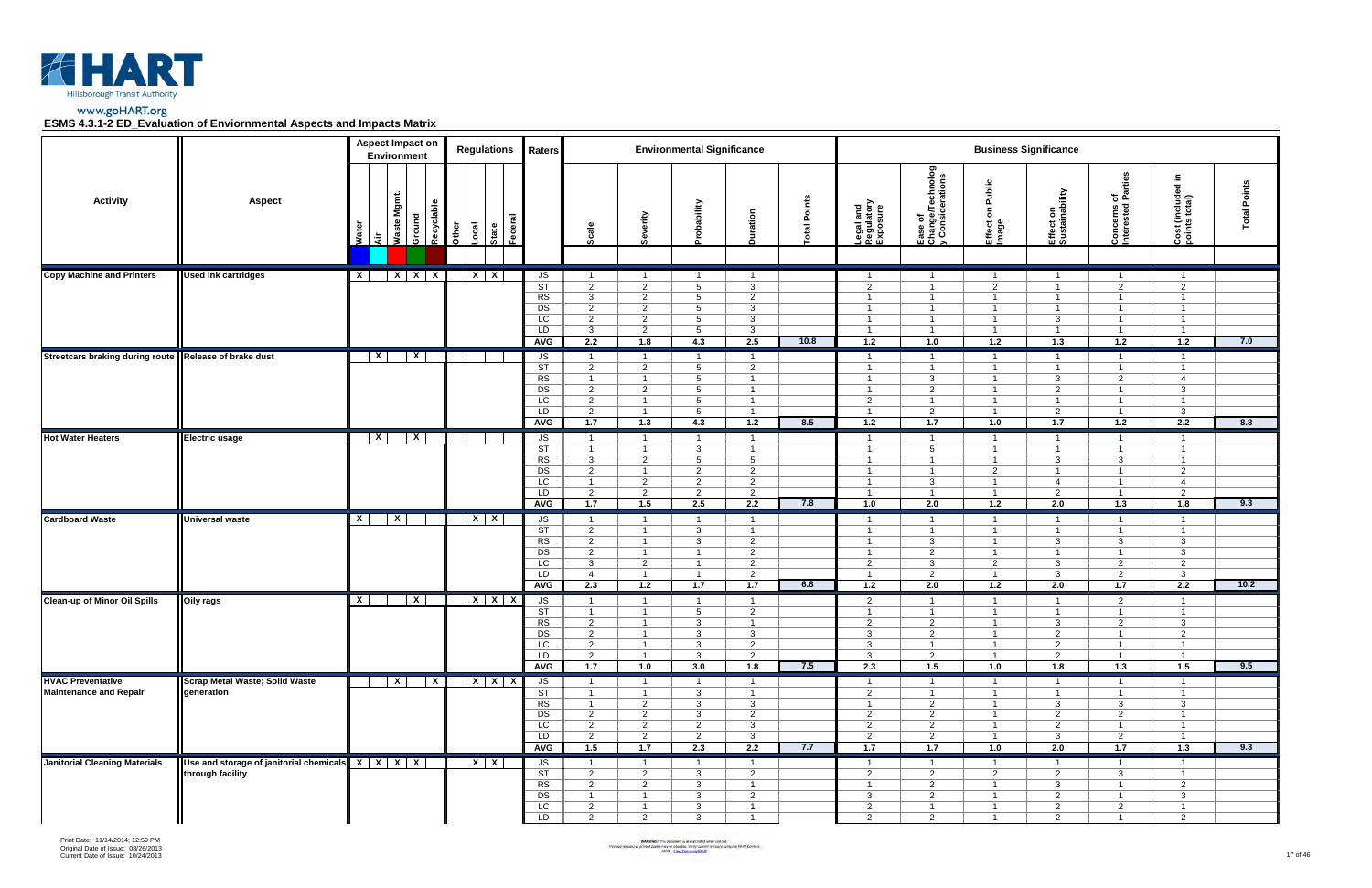

|                 |               | Aspect Impact on<br>Environment | <b>Regulations Raters</b> |            |     | <b>Environmental Significance</b> |     |     |                                                   |                                                                                  |           | <b>Business Significance</b> |            |                                     |     |
|-----------------|---------------|---------------------------------|---------------------------|------------|-----|-----------------------------------|-----|-----|---------------------------------------------------|----------------------------------------------------------------------------------|-----------|------------------------------|------------|-------------------------------------|-----|
| <b>Activity</b> | <b>Aspect</b> | Ĕ<br>ξŌ<br>ء<br>ீ<br>5.         | $\overline{a}$            |            |     |                                   |     |     | ត្ត ខ្ព <sub>ំ</sub><br>اـegal<br>الاقعال<br>Expo | ⊻ ທ<br>ិ ទី ១<br><u> ខ្ញុំ ទី</u><br>$\overline{u}$ $\overline{v}$ $\rightarrow$ | ະ ອ<br>๛゠ | ⊼ ⊃<br>0 C<br>ដូ ចូ<br>巴일    | ء ڄ<br>د ن | ੌਤ ਛ<br>ة ن<br>م ٿ<br>Cost<br>point |     |
|                 |               |                                 |                           |            |     |                                   |     |     |                                                   |                                                                                  |           |                              |            |                                     |     |
|                 |               |                                 |                           | <b>AVG</b> | 1.5 | -2.7                              | 1.3 | 7.2 | 1.8                                               | 1.7                                                                              | 1.2       | 2.0                          | -1.5       | 1.7                                 | 9.8 |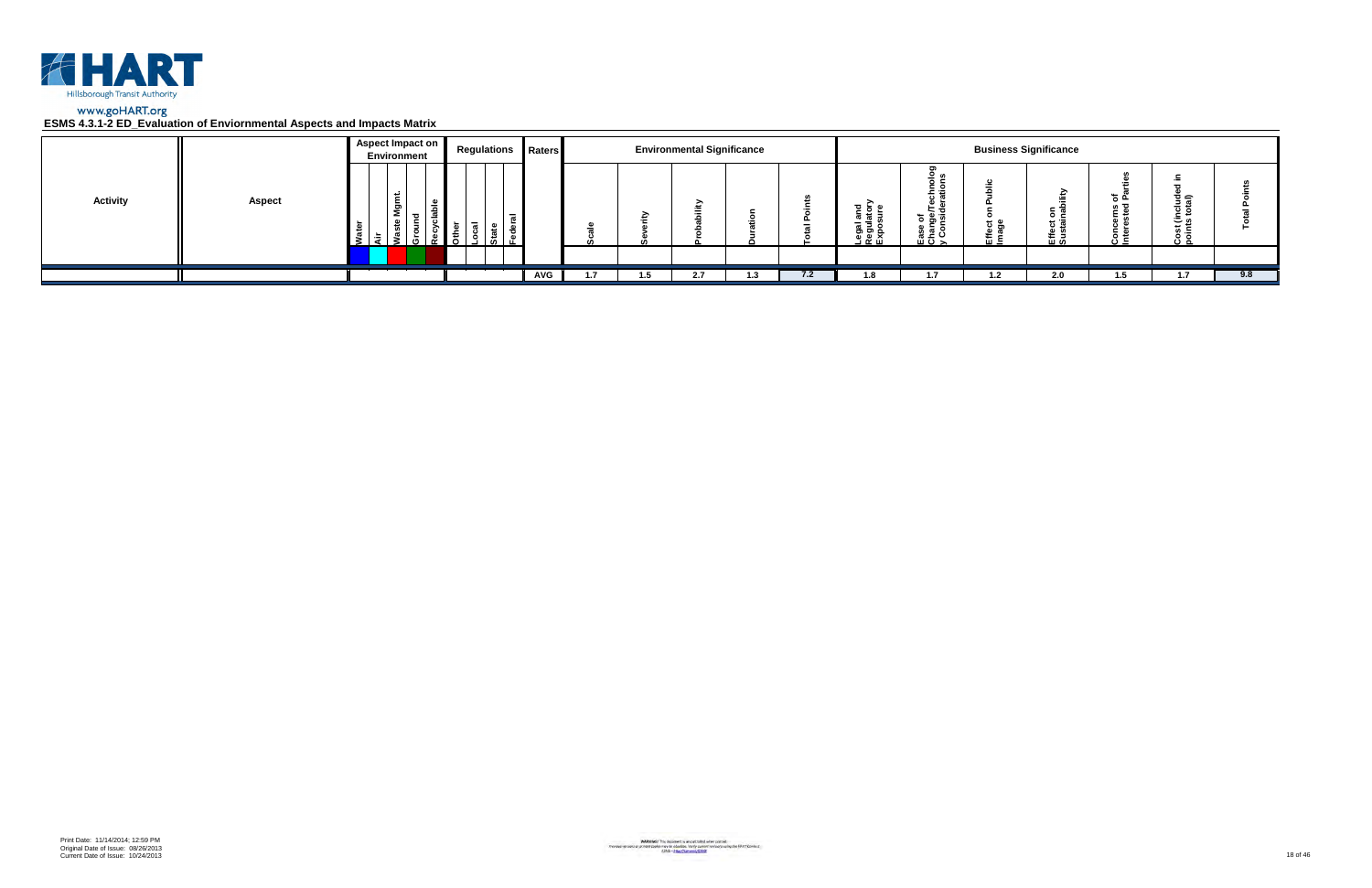

|                                                           |                                                                                                             |                | <b>Aspect Impact on</b><br>Environment |       | <b>Regulations</b>                   | Raters                                                                   |                                                                                                                 |                                                                                                                 | <b>Environmental Significance</b>                                                                               |                                                                                                                 |             |                                                                                                                 |                                                                                                                   |                                                                                                                          | <b>Business Significance</b>                                                                                             |                                                                                                                   |                                                                                                                 |                 |
|-----------------------------------------------------------|-------------------------------------------------------------------------------------------------------------|----------------|----------------------------------------|-------|--------------------------------------|--------------------------------------------------------------------------|-----------------------------------------------------------------------------------------------------------------|-----------------------------------------------------------------------------------------------------------------|-----------------------------------------------------------------------------------------------------------------|-----------------------------------------------------------------------------------------------------------------|-------------|-----------------------------------------------------------------------------------------------------------------|-------------------------------------------------------------------------------------------------------------------|--------------------------------------------------------------------------------------------------------------------------|--------------------------------------------------------------------------------------------------------------------------|-------------------------------------------------------------------------------------------------------------------|-----------------------------------------------------------------------------------------------------------------|-----------------|
| <b>Activity</b>                                           | <b>Aspect</b>                                                                                               | Water<br>दे    | Waste Mgmt<br>Recyclable<br>Ground     | Other | ಕ<br>Local<br>Federa<br><b>State</b> |                                                                          | Scale                                                                                                           | Severity                                                                                                        | vilidedo                                                                                                        | Duration                                                                                                        | otal Points | Legal and<br>Regulatory<br>Exposure                                                                             | Ease of<br>Change/Technolog<br>y Considerations                                                                   | Public<br>$\mathbf s$<br>Effect<br>Image                                                                                 | Effect on<br>Sustainability                                                                                              | of<br>Parties<br>Concerns c<br>Interested F                                                                       | £.<br>$\overline{\phantom{a}}$<br>Cost (included<br>points total)                                               | Points<br>Total |
| <b>Painting Buildings, Structures</b><br>and Equipment    | Use mostly latex or water based paint<br>(all non-haz waste) and bring used<br>containers off with them.    | $X$ $X$        | $\overline{\mathbf{x}}$                |       | $X$   $X$                            | JS<br>$\overline{\text{ST}}$<br>RS<br>DS<br>LC<br>LD<br><b>AVG</b>       | $\overline{1}$<br>$\overline{2}$<br>$\overline{2}$<br>$\overline{2}$<br>$\overline{2}$<br>$\overline{2}$<br>1.8 | $\overline{2}$<br>$\overline{2}$<br>$\overline{1}$<br>$\overline{2}$<br>$\overline{2}$<br>2<br>1.8              | $\overline{2}$<br>$\overline{1}$<br>$\overline{2}$<br>3<br>$\overline{2}$<br>$\overline{2}$<br>2.0              | $\overline{2}$<br>$\overline{1}$<br>$\overline{1}$<br>$\overline{2}$<br>$\mathbf{3}$<br>$\overline{2}$<br>1.8   | 7.5         | 3<br>$\overline{2}$<br>$\overline{1}$<br>$\overline{2}$<br>2<br>$\overline{1}$<br>1.8                           | $\overline{2}$<br>$\overline{1}$<br>$\overline{1}$<br>$\overline{1}$<br>3<br>2<br>$\overline{1.7}$                | $\overline{2}$<br>$\overline{2}$<br>$\overline{1}$<br>2<br>$\overline{1}$<br>$\overline{1}$<br>1.5                       | $\overline{2}$<br>$\overline{1}$<br>$\overline{1}$<br>$\overline{2}$<br>3<br>$\overline{1}$<br>1.7                       | $\overline{2}$<br>$\overline{2}$<br>$\overline{1}$<br>$\overline{1}$<br>$\overline{1}$<br>$\overline{1}$<br>1.3   | $\overline{2}$<br>$\overline{1}$<br>$\overline{1}$<br>$\mathbf{3}$<br>$\mathbf{1}$<br>1.5                       | 9.5             |
| <b>Grounds Keeping</b>                                    | Garbage or trash pick-up                                                                                    |                | $X$ $X$                                |       | $X$ $X$ $X$                          | JS<br>$\overline{\text{ST}}$<br>RS<br>DS<br>LC<br>LD<br><b>AVG</b>       | $\overline{1}$<br>$\overline{1}$<br>$\overline{2}$<br>$\overline{1}$<br>$\overline{2}$<br>2<br>1.5              | $\overline{1}$<br>$\overline{1}$<br>$\overline{1}$<br>$\overline{2}$<br>$\overline{1}$<br>$\overline{1}$<br>1.2 | $\overline{1}$<br>$5^{\circ}$<br>$5^{\circ}$<br>5<br>$5^{\circ}$<br>5<br>4.3                                    | $\overline{1}$<br>$\mathbf{3}$<br>$\overline{2}$<br>$\mathbf{3}$<br>$\mathbf{3}$<br>$\mathbf{3}$<br>2.5         | 9.5         | $\overline{1}$<br>$\overline{2}$<br>$\overline{1}$<br>$\mathbf{1}$<br>2<br>$\overline{1}$<br>1.3                | $\overline{1}$<br>$\overline{2}$<br>$\overline{1}$<br>$\overline{1}$<br>$\overline{1}$<br>$\overline{1}$<br>$1.2$ | $\overline{1}$<br>$\overline{2}$<br>$\overline{1}$<br>$\overline{1}$<br>$\overline{1}$<br>$\overline{1}$<br>$1.2$        | $\overline{1}$<br>$\overline{1}$<br>2<br>$\overline{1}$<br>$\overline{1}$<br>$\overline{1}$<br>1.2                       | $\overline{1}$<br>$\overline{2}$<br>$\overline{1}$<br>$\overline{1}$<br>$\overline{1}$<br>$\overline{1}$<br>$1.2$ | $\mathbf{1}$<br>$\overline{2}$<br>$\overline{1}$<br>$\overline{1}$<br>$\overline{1}$<br>$\overline{1}$<br>1.2   | 7.2             |
| <b>HVAC Preventative</b><br><b>Maintenance and Repair</b> | <b>Coil cleaning</b>                                                                                        | $X$ $X$        | $\mathbf{x}$                           |       | $X$ $X$ $X$                          | JS<br>$\overline{\text{ST}}$<br>RS<br>DS<br>$\overline{LC}$<br>LD<br>AVG | $\overline{1}$<br>$\mathbf{1}$<br>$\overline{2}$<br>$\mathbf{3}$<br>$\overline{2}$<br>$\overline{2}$<br>1.8     | $\overline{1}$<br>$\overline{1}$<br>$\overline{2}$<br>$\overline{2}$<br>$\overline{2}$<br>$\overline{2}$<br>1.7 | $\overline{1}$<br>$\overline{4}$<br>3<br>$\overline{2}$<br>$\overline{2}$<br>$\overline{2}$<br>2.3              | $\overline{1}$<br>$\overline{1}$<br>$\overline{2}$<br>$\overline{2}$<br>$\mathbf{3}$<br>$\overline{2}$<br>1.8   | 7.7         | $\overline{1}$<br>$\mathbf{1}$<br>$\overline{2}$<br>2<br>2<br>1.5                                               | $\overline{1}$<br>$\overline{1}$<br>$\overline{2}$<br>$\overline{2}$<br>$\overline{2}$<br>2<br>1.7                | $\overline{1}$<br>$\overline{1}$<br>$\overline{\mathbf{1}}$<br>$\overline{1}$<br>$\overline{1}$<br>$\overline{1}$<br>1.0 | $\overline{1}$<br>$\overline{1}$<br>2<br>$\overline{2}$<br>2<br>2<br>1.7                                                 | $\overline{1}$<br>$\overline{1}$<br>$\overline{2}$<br>$\overline{1}$<br>$\overline{1}$<br>$\overline{1}$<br>1.2   | $\overline{1}$<br>$\overline{1}$<br>3<br>$\overline{2}$<br>$\overline{1}$<br>2<br>1.7                           | 8.7             |
| <b>Custodial Cleaning of Floors</b><br>(Shop floors)      | Use potable water in mop bucket and<br>dump mop bucket water into trench<br>drains to oil water seperators. | $\overline{X}$ | $\mathbf{x}$                           |       | $X$ $X$ $X$                          | JS<br>ST<br>RS<br>DS<br>LC<br>LD<br><b>AVG</b>                           | $\overline{1}$<br>$\overline{2}$<br>$\overline{2}$<br>$\overline{1}$<br>$\overline{2}$<br>$\overline{2}$<br>1.7 | $\overline{1}$<br>$\overline{1}$<br>$\overline{2}$<br>$\overline{2}$<br>$\overline{1}$<br>$\overline{2}$<br>1.5 | $\overline{1}$<br>$5\overline{)}$<br>$5^{\circ}$<br>$\overline{2}$<br>$\overline{2}$<br>$\overline{2}$<br>2.8   | $\overline{1}$<br>$\overline{2}$<br>$\overline{2}$<br>$\mathbf{3}$<br>$\overline{1}$<br>$\overline{4}$<br>2.2   | 8.2         | $\overline{1}$<br>$\overline{1}$<br>$\overline{1}$<br>$\mathbf{3}$<br>$\overline{1}$<br>-1<br>1.3               | $\overline{1}$<br>$\overline{1}$<br>$\mathbf{3}$<br>2<br>$\overline{1}$<br>$\overline{2}$<br>1.7                  | $\overline{1}$<br>$\overline{1}$<br>$\overline{1}$<br>$\overline{1}$<br>$\overline{1}$<br>$\overline{\mathbf{1}}$<br>1.0 | $\overline{1}$<br>$\overline{1}$<br>$\overline{2}$<br>$\mathbf{3}$<br>$\overline{1}$<br>$\overline{2}$<br>1.7            | $\overline{1}$<br>$\overline{1}$<br>$\overline{1}$<br>$\overline{1}$<br>$\overline{1}$<br>$\overline{1}$<br>1.0   | $\overline{1}$<br>2<br>$\overline{1}$<br>$\overline{1}$<br>1.2                                                  | 7.8             |
| Preventative Maintenance on<br><b>Air Compressors</b>     | <b>Used air filters</b>                                                                                     |                | $X \mid X$                             |       |                                      | JS<br><b>ST</b><br>RS<br>DS<br>$\overline{LC}$<br>LD<br>AVG              | $\mathbf{1}$<br>$\mathbf{1}$<br>$\mathbf{1}$<br>$\overline{2}$<br>$\mathbf{1}$<br>-1<br>1.2                     | $\overline{1}$<br>$\overline{1}$<br>$\overline{1}$<br>$\overline{2}$<br>$\overline{1}$<br>$\overline{1}$<br>1.2 | $\overline{1}$<br>$\overline{4}$<br>$\overline{2}$<br>$\overline{1}$<br>$\overline{2}$<br>$\overline{2}$<br>2.0 | - 1<br>$\overline{1}$<br>$\overline{4}$<br>$\overline{2}$<br>$\overline{1}$<br>$2^{\circ}$<br>1.8               | 6.2         | $\overline{1}$<br>$\overline{1}$<br>$\overline{1}$<br>$\overline{1}$<br>$\overline{1}$<br>$\overline{1}$<br>1.0 | $\blacksquare$<br>5<br>5<br>$5\overline{5}$<br>5<br>$5\overline{)}$<br>4.3                                        | - 1<br>$\overline{1}$<br>$\overline{1}$<br>$\overline{1}$<br>$\overline{1}$<br>- 1<br>1.0                                | $\overline{\mathbf{1}}$<br>$\overline{1}$<br>$\overline{2}$<br>$\overline{2}$<br>$\overline{1}$<br>$\overline{1}$<br>1.3 | $\overline{1}$<br>$\overline{1}$<br>$\overline{1}$<br>$\overline{1}$<br>$\overline{1}$<br>$\overline{1}$<br>1.0   | $\mathbf 1$<br>$\overline{1}$<br>$\overline{1}$<br>$\overline{1}$<br>$\overline{1}$<br>1.0                      | 9.7             |
| <b>Replacing Desiccant Filter</b>                         | <b>Used desiccant filter</b>                                                                                |                | $X$ $X$                                |       |                                      | JS<br>$\overline{\text{ST}}$<br>RS<br>DS<br>LC<br>LD<br>AVG              | $\overline{1}$<br>$\overline{1}$<br>$\overline{2}$<br>$\overline{2}$<br>$\overline{2}$<br>$\overline{2}$<br>1.7 | $\overline{1}$<br>$\overline{1}$<br>$\overline{2}$<br>$\overline{2}$<br>$\overline{2}$<br>$\overline{2}$<br>1.7 | $\overline{1}$<br>$\mathbf{3}$<br>$\overline{1}$<br>$\overline{1}$<br>$\overline{2}$<br>$\overline{2}$<br>1.7   | $\overline{1}$<br>$\overline{1}$<br>$\overline{4}$<br>$\overline{2}$<br>$\mathbf{1}$<br>$\overline{2}$<br>1.8   | 6.8         | $\overline{1}$<br>$\overline{1}$<br>$\overline{2}$<br>$\overline{1}$<br>$\mathbf{1}$<br>$\overline{1}$<br>1.2   | $\overline{1}$<br>$5\overline{)}$<br>$\overline{2}$<br>$\overline{2}$<br>$\overline{1}$<br>$\overline{2}$<br>2.2  | $\overline{1}$<br>$\overline{1}$<br>$\overline{2}$<br>$\overline{1}$<br>$\overline{1}$<br>$\overline{2}$<br>1.3          | $\overline{1}$<br>$\overline{1}$<br>$\mathbf{3}$<br>$\overline{1}$<br>$\overline{2}$<br>$\overline{2}$<br>1.7            | $\overline{1}$<br>$\overline{1}$<br>$\overline{2}$<br>$\overline{1}$<br>$\overline{1}$<br>$\overline{1}$<br>1.2   | $\mathbf{1}$<br>$\overline{1}$<br>$\overline{2}$<br>$\overline{2}$<br>$\mathbf{1}$<br>$\overline{1}$<br>1.3     | 8.8             |
| Welding                                                   | <b>Fumes</b>                                                                                                | $\overline{X}$ |                                        |       |                                      | JS<br>ST<br>RS<br>DS<br>LC<br>LD<br><b>AVG</b>                           | $\overline{1}$<br>2<br>$\overline{1}$<br>$\overline{2}$<br>$\overline{2}$<br>$\overline{2}$<br>1.7              | $\overline{1}$<br>$\overline{2}$<br>$\overline{1}$<br>$\overline{1}$<br>$\overline{1}$<br>$\overline{1}$<br>1.2 | $\overline{1}$<br>$\mathbf{3}$<br>$\mathbf{3}$<br>$\mathbf{3}$<br>$2^{\circ}$<br>$\mathbf{3}$<br>2.5            | $\overline{1}$<br>$\overline{1}$<br>$\overline{1}$<br>$\overline{2}$<br>$\overline{1}$<br>$\overline{1}$<br>1.2 | 6.5         | $\mathbf{1}$<br>$\overline{1}$<br>$\overline{1}$<br>$\overline{1}$<br>$\overline{1}$<br>$\overline{1}$<br>1.0   | $\overline{1}$<br>5 <sup>5</sup><br>$\mathbf{3}$<br>$\overline{2}$<br>$\overline{2}$<br>$\mathbf{3}$<br>2.7       | $\overline{1}$<br>$\overline{1}$<br>$\overline{1}$<br>$\overline{1}$<br>$\overline{1}$<br>$\overline{1}$<br>1.0          | $\overline{1}$<br>$\overline{1}$<br>$\overline{2}$<br>$\overline{2}$<br>$\overline{1}$<br>$\overline{2}$<br>1.5          | $\overline{1}$<br>$\overline{1}$<br>$\overline{1}$<br>$\overline{1}$<br>$\overline{1}$<br>$\overline{1}$<br>1.0   | $\overline{1}$<br>$\overline{1}$<br>3 <sup>1</sup><br>$\overline{2}$<br>$\overline{2}$<br>$\overline{2}$<br>1.8 | 9.0             |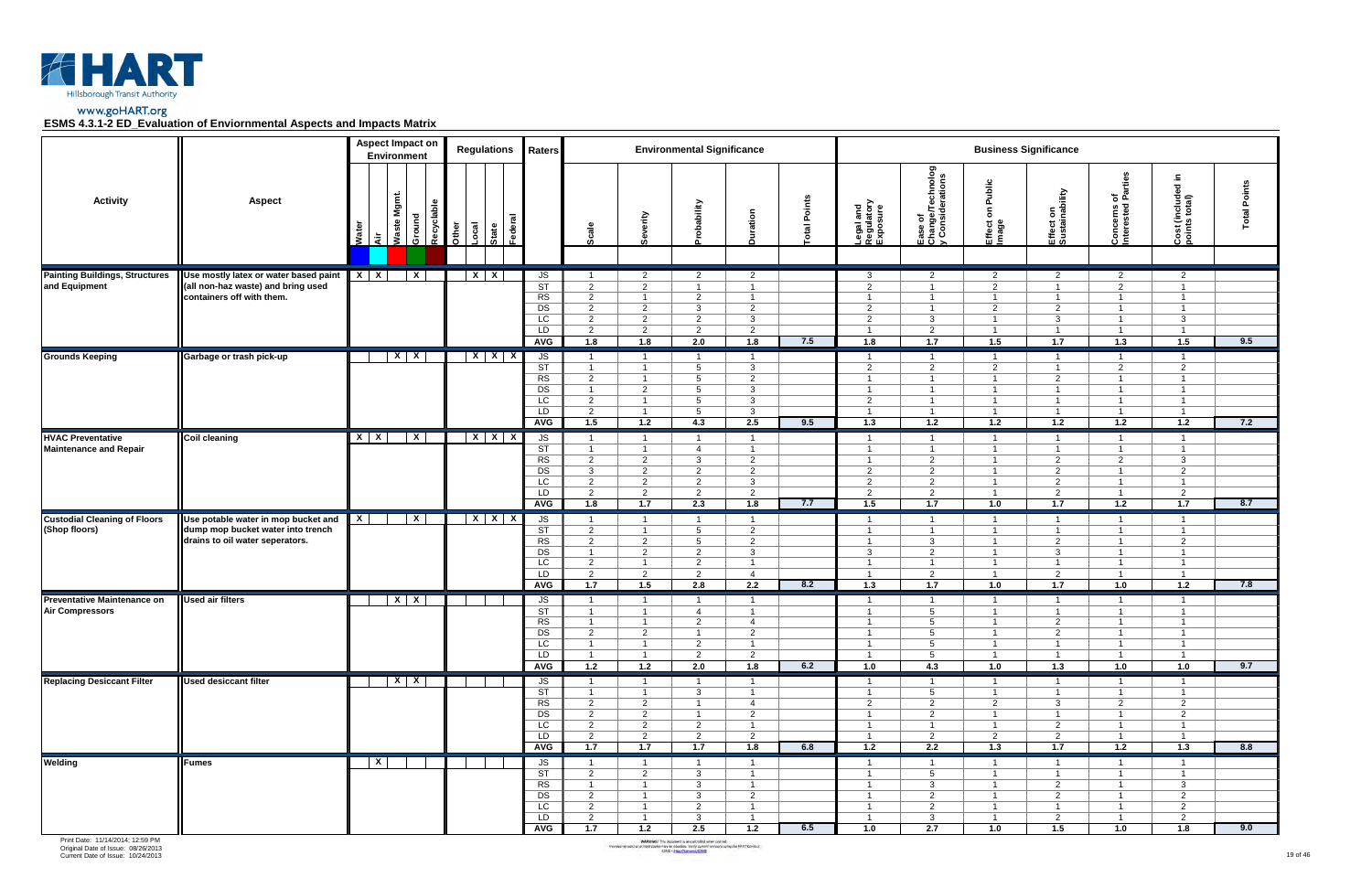

|                 |               | Aspect Impact on<br>Environment | <b>Regulations Raters</b> |  | <b>Environmental Significance</b> |  |                                                      |                                        |                      | <b>Business Significance</b> |                 |                         |  |
|-----------------|---------------|---------------------------------|---------------------------|--|-----------------------------------|--|------------------------------------------------------|----------------------------------------|----------------------|------------------------------|-----------------|-------------------------|--|
| <b>Activity</b> | <b>Aspect</b> | ۔ س<br>ទី<br>- 63               |                           |  |                                   |  | <u>ដូ ទ្ទី</u> ≦<br>క్లె క్లె క్ల<br><u>ា ចូ ក្ដ</u> | ಕ ಹಿ ತ<br><u>ہ ڇ</u> ۽<br>ن ≃ ؛<br>ᄪᅙᆾ | <del>ם</del> כ<br>๛゠ | $\circ$ $\circ$<br>로일        | ته <del>ہ</del> | ত্≘<br>، ت<br>×≂<br>ة ن |  |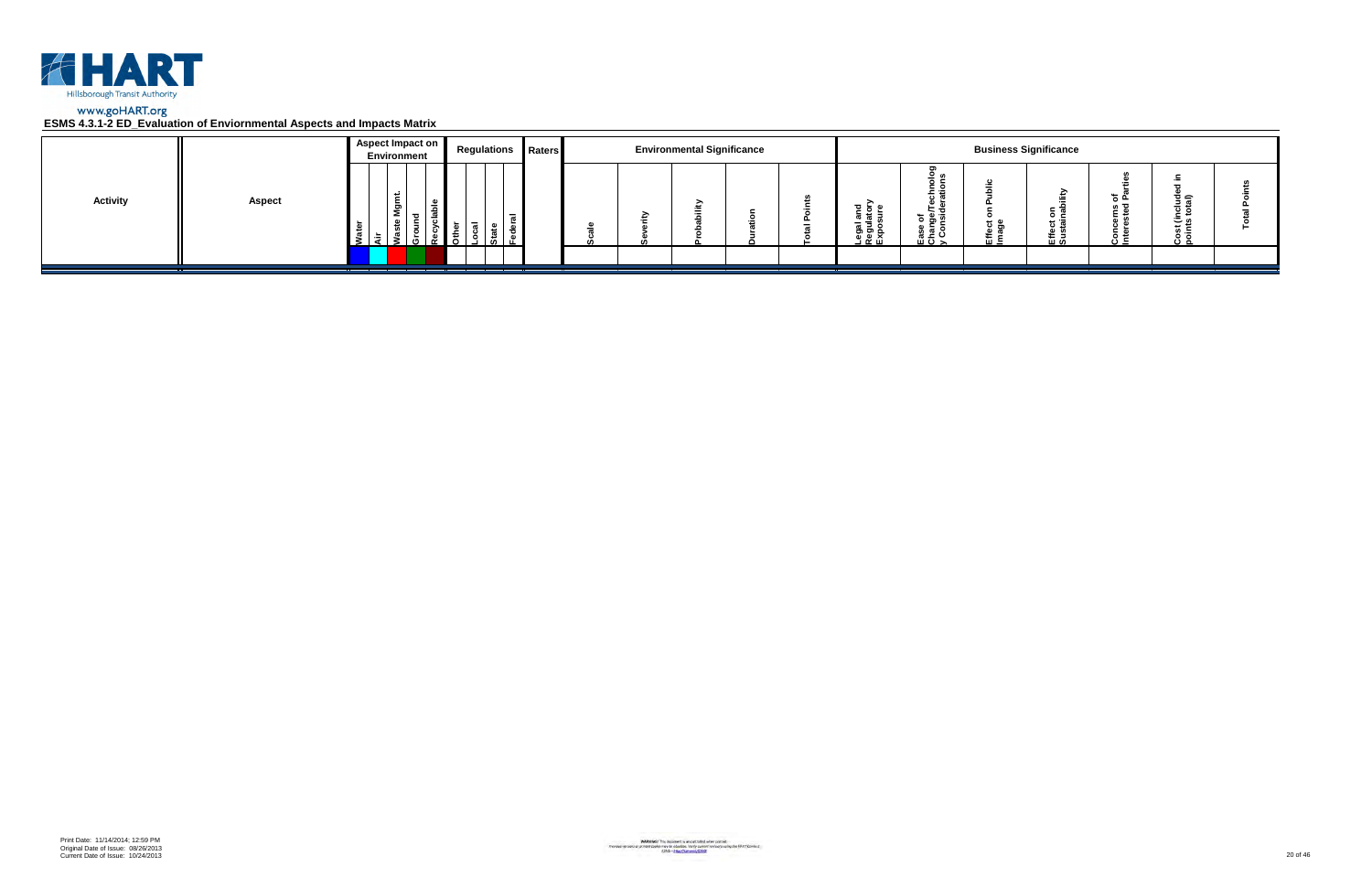



|                                      |                                                                                          | <b>Aspect Impact on</b><br>Environment |                               |       | <b>Regulations</b>                   | Raters                                                             |                                                                                               |                                                                                               | <b>Environmental Significance</b>                                                            |                                                                                                |                       |                                                                                               |                                                                                               |                                                                                                 | <b>Business Significance</b>                                                                             |                                                                                               |                                                                                               |                 |
|--------------------------------------|------------------------------------------------------------------------------------------|----------------------------------------|-------------------------------|-------|--------------------------------------|--------------------------------------------------------------------|-----------------------------------------------------------------------------------------------|-----------------------------------------------------------------------------------------------|----------------------------------------------------------------------------------------------|------------------------------------------------------------------------------------------------|-----------------------|-----------------------------------------------------------------------------------------------|-----------------------------------------------------------------------------------------------|-------------------------------------------------------------------------------------------------|----------------------------------------------------------------------------------------------------------|-----------------------------------------------------------------------------------------------|-----------------------------------------------------------------------------------------------|-----------------|
| <b>Activity</b>                      | <b>Aspect</b>                                                                            | <b>Waste</b><br>Wate<br>ਕੋ             | Mgmt.<br>Recyclable<br>Ground | Other | ಕ<br>Local<br>Federa<br><b>State</b> |                                                                    | Scale                                                                                         | Severity                                                                                      | obability                                                                                    | Duration                                                                                       | otal Points           | Legal and<br>Regulatory<br>Exposure                                                           | Ease of<br>Change/Technolog<br>y Considerations                                               | Public<br>$\mathbf s$<br>Effect<br>Image                                                        | Effect on<br>Sustainability                                                                              | of<br>Parties<br>Concerns c<br>Interested I                                                   | £.<br>$\overline{\phantom{a}}$<br>Cost (included<br>points total)                             | Points<br>Total |
| <b>Bead blasting</b>                 | Spent bead blast media                                                                   | $X$ $X$ $X$ $X$                        |                               |       | $X$   $X$                            | JS                                                                 | $\overline{1}$                                                                                | $\overline{1}$                                                                                | $\overline{1}$                                                                               | $\overline{1}$                                                                                 |                       | $\overline{1}$                                                                                | $\overline{1}$                                                                                | $\overline{1}$                                                                                  | $\overline{1}$                                                                                           | $\overline{1}$                                                                                | $\overline{1}$                                                                                |                 |
|                                      |                                                                                          |                                        |                               |       |                                      | $\overline{\text{ST}}$<br>RS<br>DS<br>LC<br>LD<br><b>AVG</b>       | $\overline{1}$<br>$\overline{2}$<br>$\overline{2}$<br>$\overline{2}$<br>$\overline{2}$<br>1.7 | $\overline{1}$<br>$\overline{2}$<br>$\overline{2}$<br>$\overline{1}$<br>2<br>1.5              | $5\overline{)}$<br>$\mathbf{3}$<br>3<br>$\overline{2}$<br>$\overline{2}$<br>2.7              | $\overline{1}$<br>$\overline{1}$<br>$\mathbf{3}$<br>$\overline{1}$<br>$\overline{1}$<br>1.3    | 7.2                   | $\overline{2}$<br>$\overline{1}$<br>$\overline{1}$<br>$\overline{1}$<br>$\overline{1}$<br>1.2 | $5\overline{5}$<br>$\overline{2}$<br>$\overline{2}$<br>$\overline{2}$<br>2<br>2.3             | $\overline{1}$<br>$\overline{1}$<br>$\overline{2}$<br>$\overline{1}$<br>$\overline{1}$<br>1.2   | $\overline{1}$<br>$\overline{1}$<br>$\overline{1}$<br>$\overline{1}$<br>$\overline{1}$<br>1.0            | $\overline{1}$<br>$\overline{1}$<br>$\overline{1}$<br>$\overline{1}$<br>$\overline{1}$<br>1.0 | $\overline{1}$<br>$\mathbf{3}$<br>$\overline{2}$<br>$\overline{1}$<br>$\mathbf{1}$<br>1.5     | 8.2             |
| <b>Natural Light in Building</b>     | Natural light allows for less electricity                                                |                                        |                               |       |                                      | JS                                                                 | $\overline{1}$                                                                                | $\overline{1}$                                                                                | $\overline{1}$                                                                               | $\overline{1}$                                                                                 |                       | $\overline{1}$                                                                                | $\overline{1}$                                                                                | $\overline{1}$                                                                                  | $\overline{1}$                                                                                           | $\overline{1}$                                                                                | $\mathbf{1}$                                                                                  |                 |
|                                      | use for lighting during the day                                                          |                                        |                               |       |                                      | ST<br>RS<br>DS<br>LC<br>LD<br><b>AVG</b>                           | $\overline{1}$<br>5 <sup>5</sup><br>$\overline{1}$<br>$\overline{1}$<br>$\overline{1}$<br>1.7 | $\overline{1}$<br>$\overline{1}$<br>$\overline{1}$<br>$\overline{1}$<br>$\overline{1}$<br>1.0 | $\overline{1}$<br>2<br>$\overline{1}$<br>$\overline{1}$<br>$\overline{1}$<br>1.2             | $5\overline{5}$<br>5 <sup>5</sup><br>$\overline{1}$<br>$\overline{1}$<br>$\overline{1}$<br>2.3 | 6.2                   | $\overline{1}$<br>$\overline{1}$<br>$\mathbf{1}$<br>$\overline{1}$<br>$\overline{1}$<br>1.0   | $\overline{1}$<br>$\overline{1}$<br>$\overline{1}$<br>$\mathbf{3}$<br>2<br>1.5                | $\overline{1}$<br>$\overline{2}$<br>$\overline{1}$<br>$\overline{1}$<br>$\overline{1}$<br>$1.2$ | $\overline{1}$<br>$\mathbf{3}$<br>$\overline{1}$<br>$\overline{4}$<br>$\mathbf{3}$<br>$2.2$              | $\overline{1}$<br>$\overline{1}$<br>$\overline{1}$<br>$\overline{1}$<br>$\overline{1}$<br>1.0 | $\overline{1}$<br>$\mathbf{3}$<br>$\overline{1}$<br>$\overline{4}$<br>$\overline{4}$<br>2.3   | 9.2             |
| <b>Office HVAC Units</b>             | <b>Filters</b>                                                                           | $X$ $X$ $X$ $X$                        |                               |       |                                      | JS                                                                 | $\mathbf{1}$                                                                                  | $\overline{1}$                                                                                | $\overline{1}$                                                                               | $\overline{1}$                                                                                 |                       | $\overline{1}$                                                                                | $\overline{1}$                                                                                | $\overline{1}$                                                                                  | $\overline{1}$                                                                                           | $\overline{1}$                                                                                | $\overline{1}$                                                                                |                 |
|                                      |                                                                                          |                                        |                               |       |                                      | $\overline{\text{ST}}$<br>RS<br>DS<br>LC<br>LD<br>AVG              | $\mathbf{1}$<br>$\overline{2}$<br>$\overline{2}$<br>$\overline{1}$<br>$\overline{2}$<br>1.5   | $\overline{1}$<br>$\overline{2}$<br>$\overline{2}$<br>$\overline{1}$<br>$\overline{2}$<br>1.5 | $\mathbf{3}$<br>$\mathbf{3}$<br>$\mathbf{3}$<br>$\mathbf{3}$<br>$\mathbf{3}$<br>2.7          | $\overline{1}$<br>$\overline{1}$<br>$\overline{1}$<br>$\overline{1}$<br>$\overline{1}$<br>1.0  | 6.7                   | $\overline{1}$<br>$\mathbf 1$<br>2<br>$\overline{1}$<br>$\overline{1}$<br>1.2                 | $\overline{1}$<br>- 1<br>$\overline{1}$<br>$\overline{1}$<br>$\overline{\mathbf{1}}$<br>1.0   | $\overline{1}$<br>$\overline{1}$<br>$\overline{2}$<br>$\overline{2}$<br>$\overline{2}$<br>1.5   | $\overline{1}$<br>$\mathbf{3}$<br>$\overline{2}$<br>3<br>$\overline{2}$<br>2.0                           | $\overline{1}$<br>$\overline{2}$<br>$\overline{1}$<br>$\overline{1}$<br>$\overline{2}$<br>1.3 | $\overline{1}$<br>2<br>2<br>2<br>2<br>1.7                                                     | 8.7             |
| <b>Janitorial Cleaning of Floors</b> | Use potable water in mop bucket and                                                      | $\mathbf{X}$                           | $\mathbf{x}$                  |       |                                      | $\sqrt{S}$                                                         | $\overline{1}$                                                                                | $\overline{1}$                                                                                | $\overline{1}$                                                                               | $\overline{1}$                                                                                 |                       | $\overline{1}$                                                                                | $\overline{1}$                                                                                | $\overline{1}$                                                                                  | $\overline{1}$                                                                                           | $\overline{1}$                                                                                | $\overline{1}$                                                                                |                 |
| (administration areas)               | dump mop bucket water into outdoor<br>collection area which drains to Area<br>Treatment. |                                        |                               |       |                                      | <b>ST</b><br>RS<br>DS<br>$\overline{LC}$<br>LD<br>AVG              | $\overline{2}$<br>$\overline{1}$<br>$\overline{2}$<br>$\mathbf{3}$<br>$\overline{2}$<br>1.8   | $\overline{1}$<br>$\overline{2}$<br>$\overline{1}$<br>$\overline{1}$<br>$\overline{1}$<br>1.2 | 3<br>$\mathbf{3}$<br>$\mathbf{3}$<br>$\overline{2}$<br>2<br>2.3                              | $\mathbf{3}$<br>$\overline{1}$<br>$\overline{2}$<br>$\mathbf{1}$<br>$\overline{1}$<br>1.5      | 6.8                   | $\overline{1}$<br>$\overline{1}$<br>$\overline{1}$<br>$\mathbf{1}$<br>-1<br>1.0               | $\overline{1}$<br>$\overline{1}$<br>2<br>$\overline{1}$<br>1.2                                | $\overline{1}$<br>$\overline{1}$<br>$\overline{1}$<br>$\overline{1}$<br>$\overline{1}$<br>1.0   | $\overline{1}$<br>$\mathbf{3}$<br>$\overline{2}$<br>$\overline{1}$<br>$\overline{2}$<br>$\overline{1.7}$ | $\overline{1}$<br>$\overline{1}$<br>$\overline{1}$<br>$\overline{1}$<br>$\overline{1}$<br>1.0 | $\mathbf{3}$<br>2<br>$\overline{1}$<br>$\overline{2}$<br>1.7                                  | 7.5             |
| Herbicides (Round-up) Use            | Application of herbicides on grassy                                                      | $\boldsymbol{\mathsf{X}}$              | $\mathbf{x}$                  |       | $X$ $X$ $X$                          | JS                                                                 |                                                                                               | - 1                                                                                           | - 1                                                                                          | -1                                                                                             |                       |                                                                                               |                                                                                               | - 1                                                                                             | -1                                                                                                       |                                                                                               |                                                                                               |                 |
|                                      | areas                                                                                    |                                        |                               |       |                                      | <b>ST</b><br><b>RS</b><br>DS<br>$\overline{LC}$<br>LD<br>AVG       | $\overline{2}$<br>2<br>$\mathbf{1}$<br>$\overline{2}$<br>$\overline{1}$<br>1.5                | $\overline{2}$<br>$\overline{1}$<br>$\overline{2}$<br>$\overline{1}$<br>$\overline{2}$<br>1.5 | $\mathbf{3}$<br>3<br>3<br>2<br>$\mathbf{3}$<br>2.5                                           | $\overline{2}$<br>$\overline{2}$<br>$\mathbf{1}$<br>$\overline{1}$<br>$\overline{2}$<br>1.5    | 7.0                   | 2<br>$\mathbf{1}$<br>$\overline{1}$<br>$\overline{1}$<br>$\overline{1}$<br>1.2                | $\overline{1}$<br>$\overline{1}$<br>$\overline{2}$<br>$\overline{1}$<br>1.2                   | 2<br>$\overline{1}$<br>$\overline{1}$<br>$\overline{1}$<br>$\overline{1}$<br>1.2                | $\overline{1}$<br>2<br>$\overline{2}$<br>$\overline{1}$<br>$\overline{1}$<br>1.3                         | $\overline{2}$<br>$\overline{1}$<br>$\overline{1}$<br>$\overline{1}$<br>$\overline{1}$<br>1.2 | $\overline{1}$<br>$\overline{2}$<br>$\overline{2}$<br>$\mathbf{1}$<br>1.3                     | 7.3             |
| <b>Spill Kits in Preventive</b>      | Extra spill kits located through facility                                                |                                        |                               |       |                                      | JS                                                                 | $\overline{1}$                                                                                | $\overline{1}$                                                                                | $\overline{1}$                                                                               | $\overline{1}$                                                                                 |                       |                                                                                               | - 1                                                                                           | -1                                                                                              | $\overline{1}$                                                                                           | $\mathbf{1}$                                                                                  |                                                                                               |                 |
| Maintenance Building                 | for spill clean up                                                                       |                                        |                               |       |                                      | $\overline{\text{ST}}$<br>RS<br>DS<br>LC<br>LD<br>AVG              | $\overline{1}$<br>$\overline{2}$<br>$\overline{1}$<br>$\overline{1}$<br>$\overline{1}$<br>1.2 | $\overline{1}$<br>$\overline{2}$<br>$\overline{1}$<br>$\overline{1}$<br>$\overline{1}$<br>1.2 | $\overline{1}$<br>$5\overline{)}$<br>$\overline{1}$<br>$\mathbf{3}$<br>$\overline{2}$<br>2.2 | $\overline{1}$<br>5 <sup>5</sup><br>$\overline{1}$<br>$\overline{1}$<br>$\overline{1}$<br>1.7  | $\overline{1}$<br>6.2 | $\overline{1}$<br>$\overline{2}$<br>$\overline{1}$<br>$\mathbf{1}$<br>$\overline{2}$<br>1.3   | $\overline{1}$<br>$\overline{1}$<br>$\overline{1}$<br>$\overline{1}$<br>$\overline{1}$<br>1.0 | $\overline{1}$<br>$\overline{1}$<br>$\overline{1}$<br>$\overline{1}$<br>$\overline{1}$<br>1.0   | $\overline{1}$<br>$\mathbf{3}$<br>$\overline{1}$<br>$\mathbf{3}$<br>$\mathbf{3}$<br>2.0                  | $\overline{1}$<br>$\overline{2}$<br>$\overline{1}$<br>$\overline{1}$<br>$\overline{2}$<br>1.3 | $\overline{1}$<br>$\overline{2}$<br>$\overline{1}$<br>$\overline{2}$<br>$\overline{2}$<br>1.5 | 8.2             |
| <b>Grinding, Bead Blasting</b>       | <b>Dust generation</b>                                                                   | $\overline{X}$                         |                               |       | $X$ $X$ $X$                          | JS                                                                 | $\overline{1}$                                                                                | $\overline{1}$                                                                                | $\overline{1}$                                                                               | $\overline{1}$                                                                                 |                       | $\mathbf{1}$                                                                                  | $\overline{1}$                                                                                | $\overline{1}$                                                                                  | $\overline{1}$                                                                                           | $\overline{1}$                                                                                | $\overline{1}$                                                                                |                 |
|                                      |                                                                                          |                                        |                               |       |                                      | $\overline{\text{ST}}$<br>$\overline{\text{RS}}$<br>DS<br>LC<br>LD | $\overline{1}$<br>$\overline{2}$<br>$\overline{2}$<br>$\overline{2}$<br>2                     | $\overline{1}$<br>$\overline{2}$<br>$\overline{2}$<br>$\overline{1}$<br>$\overline{2}$        | $\mathbf{3}$<br>$\overline{1}$<br>$\overline{2}$<br>$\overline{2}$<br>2                      | $\overline{1}$<br>$\overline{1}$<br>$\overline{2}$<br>$\overline{1}$<br>$\overline{1}$         |                       | $\overline{1}$<br>$\overline{1}$<br>$\overline{1}$<br>$\overline{1}$<br>$\mathbf{1}$          | $5\overline{)}$<br>$\overline{2}$<br>$\overline{2}$<br>$\overline{2}$<br>2                    | $\overline{1}$<br>$\overline{1}$<br>$\overline{1}$<br>$\overline{1}$<br>$\overline{1}$          | $\overline{1}$<br>$\overline{1}$<br>$\overline{1}$<br>$\overline{1}$<br>$\overline{1}$                   | $\overline{1}$<br>$\overline{1}$<br>$\overline{1}$<br>$\overline{1}$<br>$\overline{1}$        | $\overline{1}$<br>$\mathbf{3}$<br>$\overline{2}$<br>$\overline{1}$<br>$\mathbf{1}$            |                 |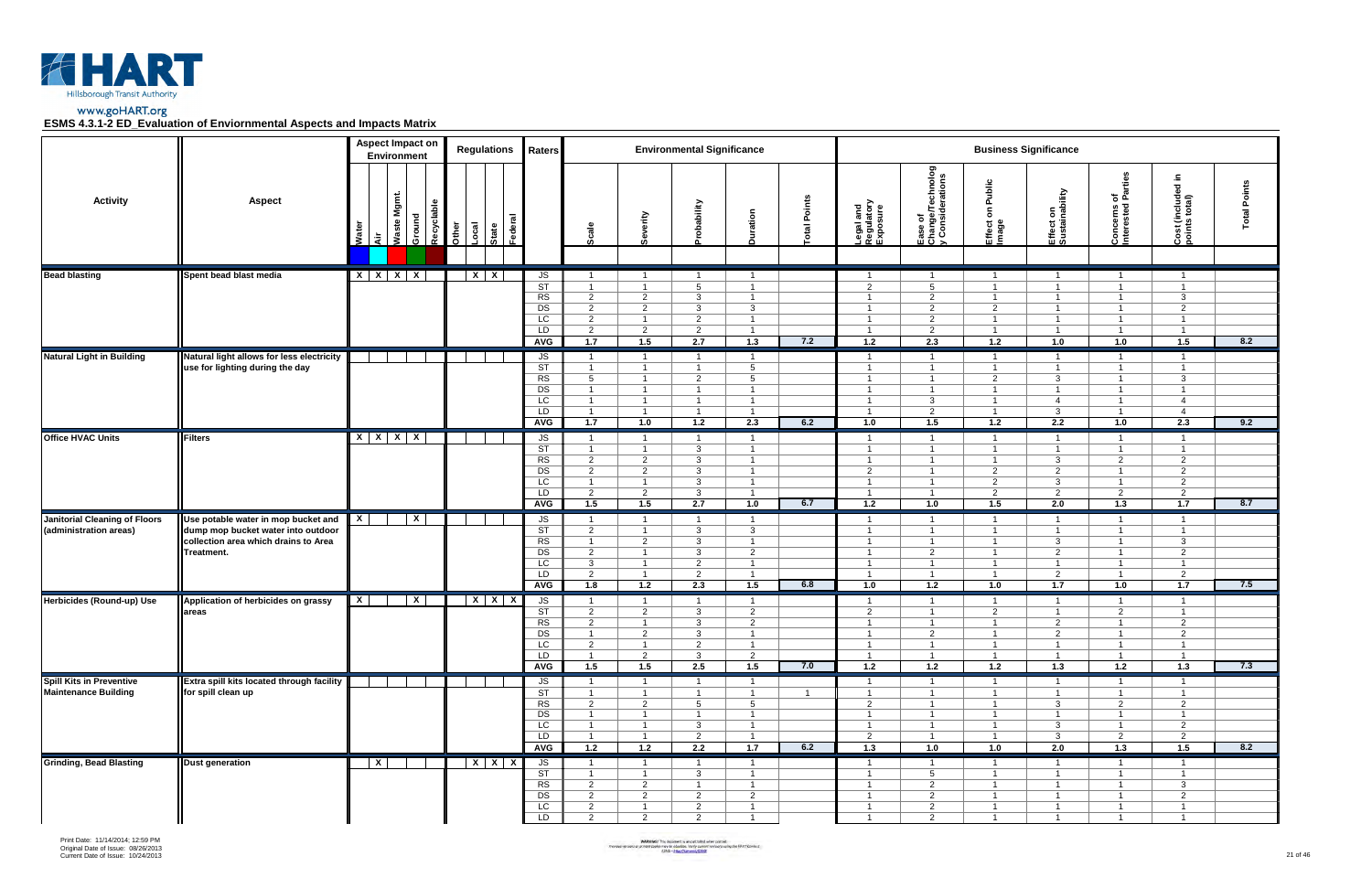

|                 |               | Aspect Impact on<br>Environment | <b>Regulations Raters</b> |            |     | <b>Environmental Significance</b> |     |     |                                                   |                                                                                  |           | <b>Business Significance</b> |            |                                     |     |
|-----------------|---------------|---------------------------------|---------------------------|------------|-----|-----------------------------------|-----|-----|---------------------------------------------------|----------------------------------------------------------------------------------|-----------|------------------------------|------------|-------------------------------------|-----|
| <b>Activity</b> | <b>Aspect</b> | Ĕ<br>ξŌ<br>ء<br>ீ<br>5.         | $\overline{a}$            |            |     |                                   |     |     | ត្ត ខ្ព <sub>ំ</sub><br>اـegal<br>الاووبا<br>Expo | ⊻ ທ<br>ិ ទី ១<br><u> ខ្ញុំ ទី</u><br>$\overline{u}$ $\overline{v}$ $\rightarrow$ | ະ ອ<br>๛゠ | ⊼ ⊃<br>0 C<br>ដូ ចូ<br>巴일    | ء ڄ<br>د ن | ੌਤ ਛ<br>ة ن<br>م ٿ<br>Cost<br>point |     |
|                 |               |                                 |                           |            |     |                                   |     |     |                                                   |                                                                                  |           |                              |            |                                     |     |
|                 |               |                                 |                           | <b>AVG</b> | 1.5 | 1.8                               | 1.2 | 6.2 | 1.0                                               | 2.3                                                                              | 1.0       | 1.0                          | 1.0        | 1.5                                 | 7.8 |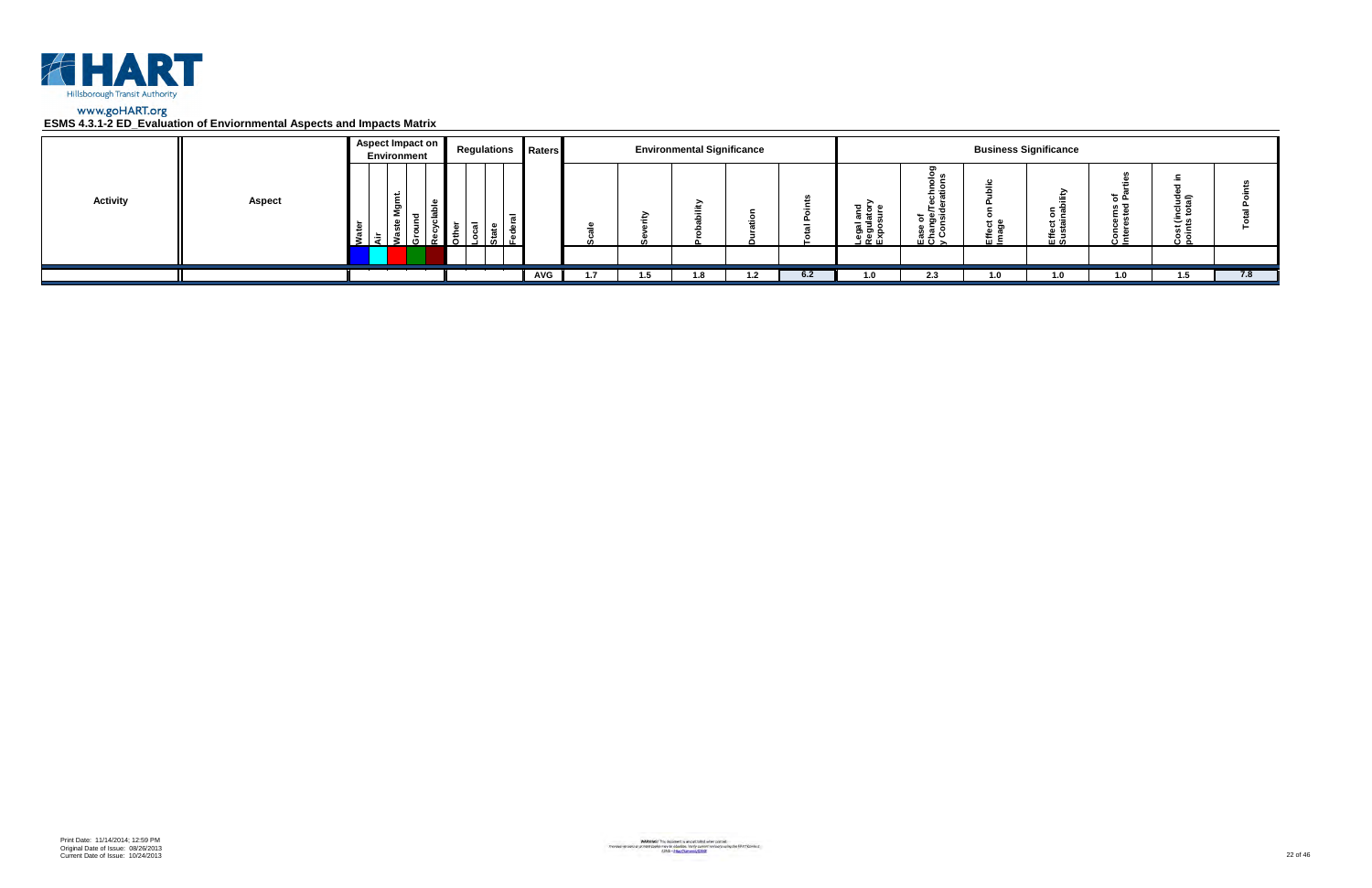

|                                                       | LUMU 4.0.1-4 LD_LVGIGGUUN UN LINVIUNINGIRGI ASPOUS GNU IMPOUS MGUIA          |                  |                                        |            |       |                           |                                                                                                     |                                              |                     |                                                   |               |       |                                     |                                                 |                              |                             |                                   |                                              |     |
|-------------------------------------------------------|------------------------------------------------------------------------------|------------------|----------------------------------------|------------|-------|---------------------------|-----------------------------------------------------------------------------------------------------|----------------------------------------------|---------------------|---------------------------------------------------|---------------|-------|-------------------------------------|-------------------------------------------------|------------------------------|-----------------------------|-----------------------------------|----------------------------------------------|-----|
|                                                       |                                                                              |                  | <b>Aspect Impact on</b><br>Environment |            |       | <b>Regulations</b>        | Raters                                                                                              |                                              |                     | <b>Environmental Significance</b>                 |               |       |                                     |                                                 | <b>Business Significance</b> |                             |                                   |                                              |     |
| <b>Activity</b>                                       | <b>Aspect</b>                                                                | Water<br>√ॉट<br> | Waste Mgmt.<br>Ground                  | Recyclable | Other | Local<br>State<br>Federal |                                                                                                     | $cal$ e<br>сñ                                | ≧                   | <b>bility</b>                                     | ÷             | oints | Legal and<br>Regulatory<br>Exposure | Ease of<br>Change/Technolog<br>y Considerations | Effect<br>Image              | Effect on<br>Sustainability | ته ی<br>Concerns of<br>Interested | Cost (include<br>points total)               |     |
| <b>Spill Kits</b>                                     | <b>Extra spill kits located through facility</b>   X  <br>for spill clean up |                  | $X$ $X$                                |            |       | $X$ $X$ $X$               | JS<br>$\overline{\text{ST}}$<br>$\overline{\text{RS}}$<br>$\overline{DS}$<br>LC<br>LD<br><b>AVG</b> | 2<br>2<br>1.3                                | $\mathbf{3}$<br>1.3 | $\mathbf{3}$<br>2<br>2<br>1.7                     | 2<br>2<br>1.3 | 5.7   | $\overline{A}$<br>3<br>$1.3$        | $\overline{2}$<br>1.2                           | 1.0                          | 3<br>$\mathbf{3}$<br>$1.7$  | 2<br>1.2                          | 3<br>$\overline{2}$<br>$\overline{2}$<br>1.7 | 8.0 |
| Spill Kits at Streetcar                               | <b>Extra spill kits located through facility</b><br>for spill clean up       | $\mathbf{x}$     | $\overline{\mathbf{x}}$                |            |       |                           | JS<br><b>ST</b><br>$\overline{\text{RS}}$<br>$\overline{DS}$<br>$\overline{LC}$<br>LD<br>AVG        | 2<br>$\overline{1.2}$                        | $\mathbf{3}$<br>1.3 | $\overline{2}$<br>$\overline{2}$<br>2<br>ົ<br>1.7 | 1.0           | 5.2   | 2<br>$1.2$                          | 1.0                                             | 1.0                          | 2<br>$\mathbf{3}$<br>1.5    | $\overline{2}$<br>1.2             | 2<br>$\overline{2}$<br>2<br>1.5              | 7.3 |
| <b>Streetcars Braking in Wet</b><br><b>Conditions</b> | Sand dispensed on rails                                                      |                  | $\overline{\mathbf{x}}$                |            |       |                           | JS<br>$\overline{\text{ST}}$<br>RS<br>DS<br>$\overline{LC}$<br>LD.<br>AVG                           | 2<br>$\overline{2}$<br>2<br>$\overline{1.5}$ | 1.0                 | 2<br>2<br>2<br>2<br>2<br>1.8                      | 2<br>1.2      | 5.5   | 1.0                                 | $\overline{2}$<br>1.2                           | 1.0                          | 2<br>$\overline{1.2}$       | 1.0                               | 2<br>1.2                                     | 6.5 |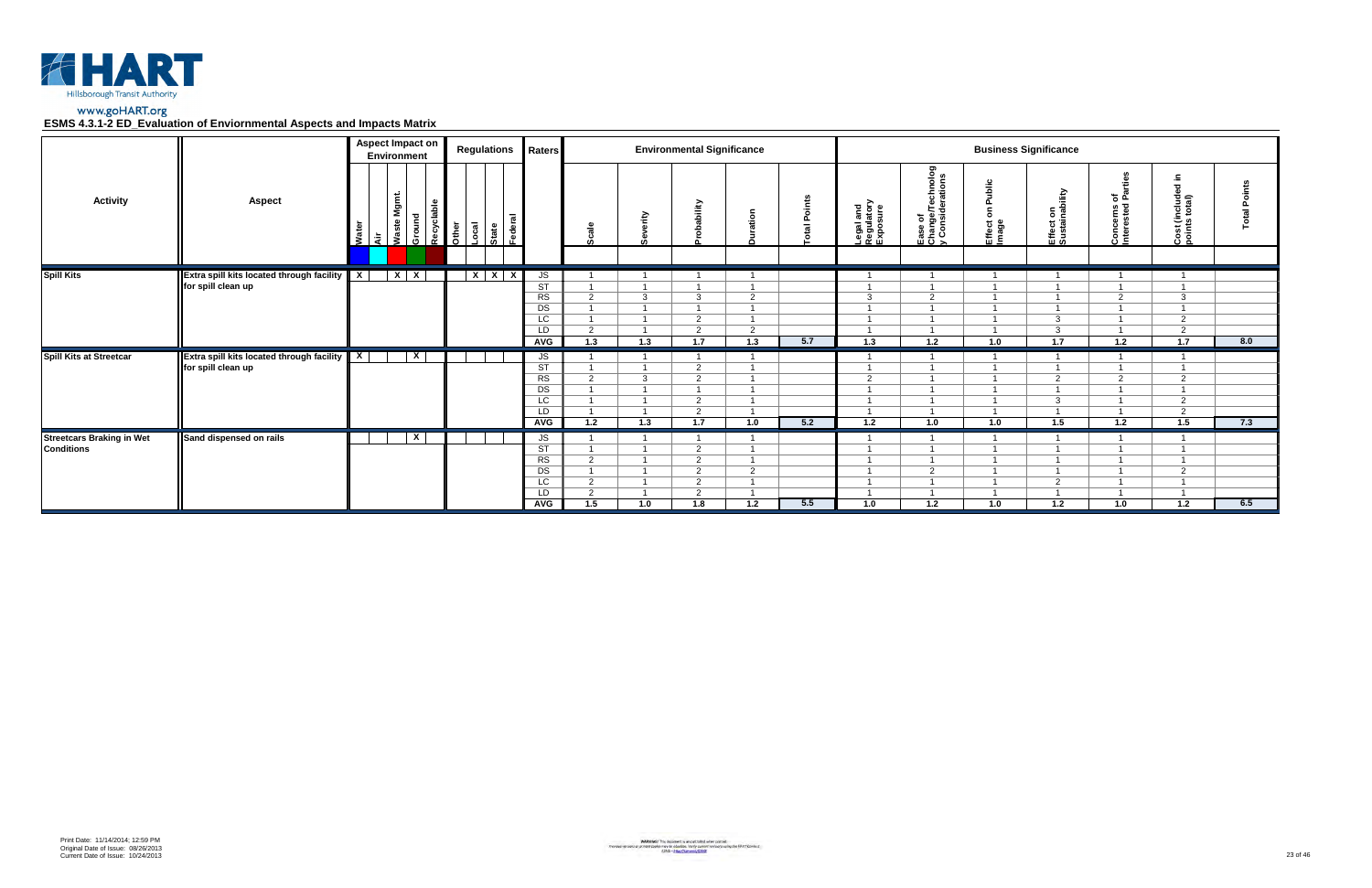

Print Date: 11/14/2014; 12:59 PM Original Date of Issue: 08/26/2013 Current Date of Issue: 10/24/2013 24 of 46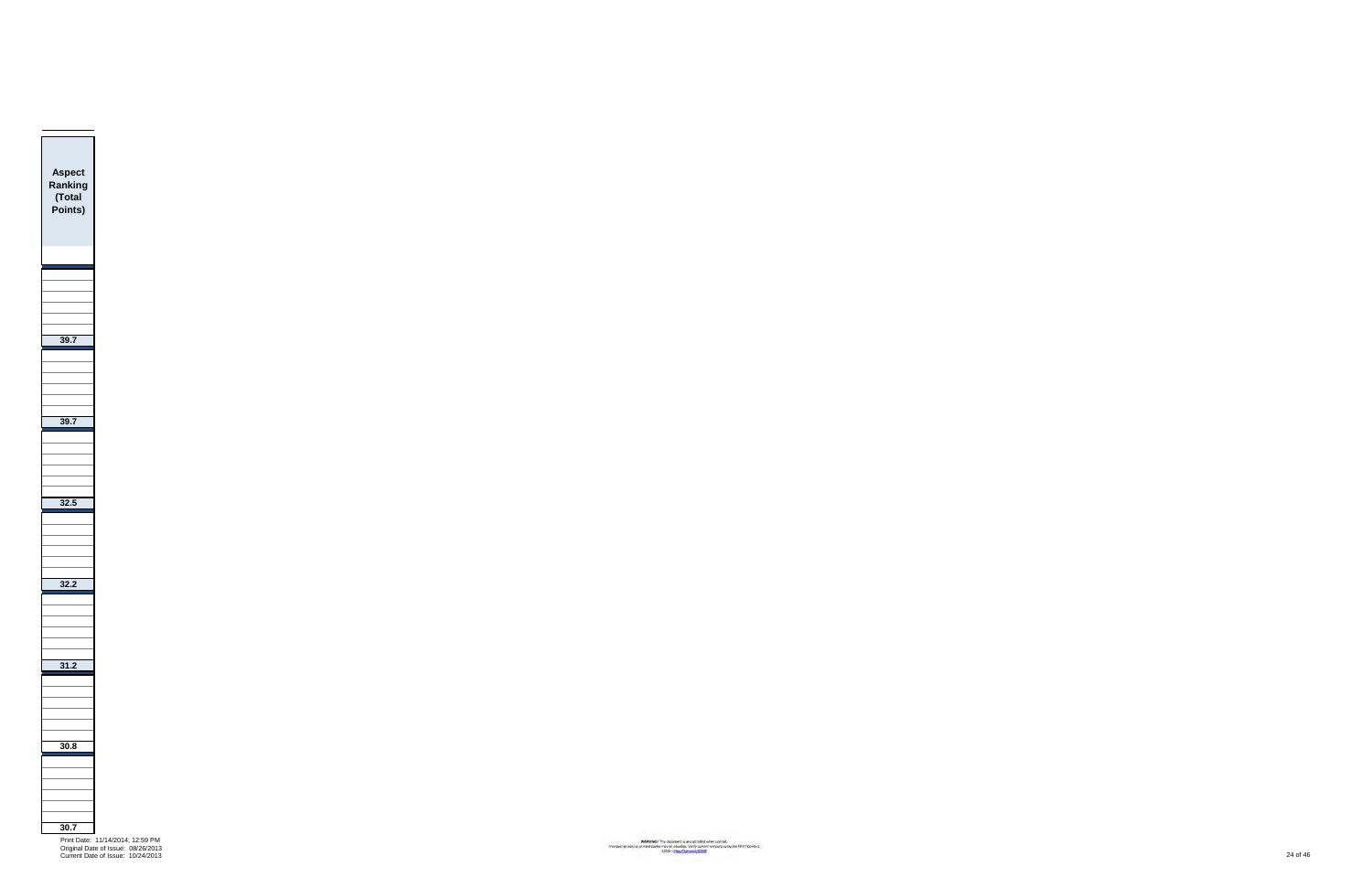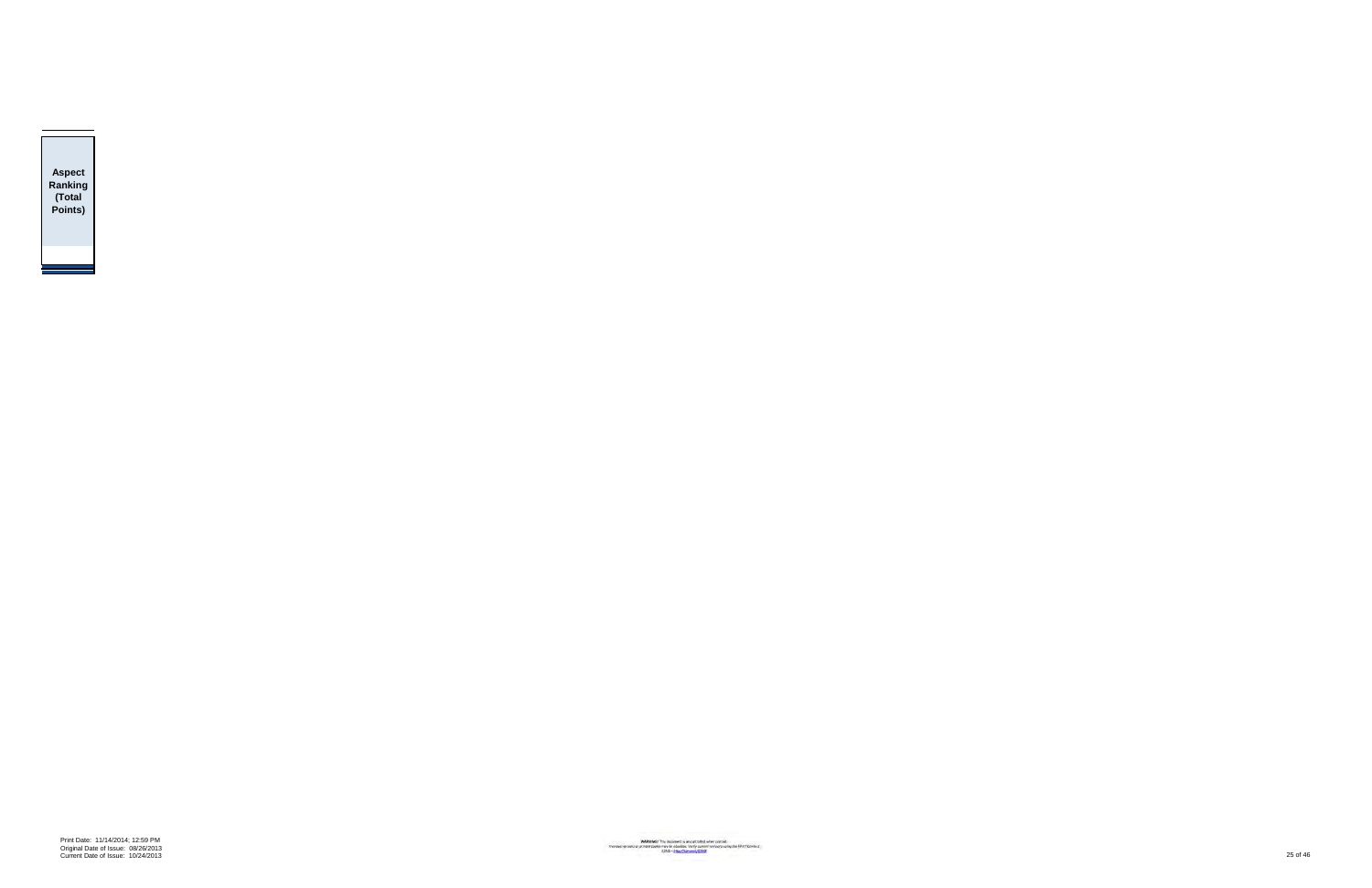Print Date: 11/14/2014; 12:59 PM Original Date of Issue: 08/26/2013 Current Date of Issue: 10/24/2013 26 of 46

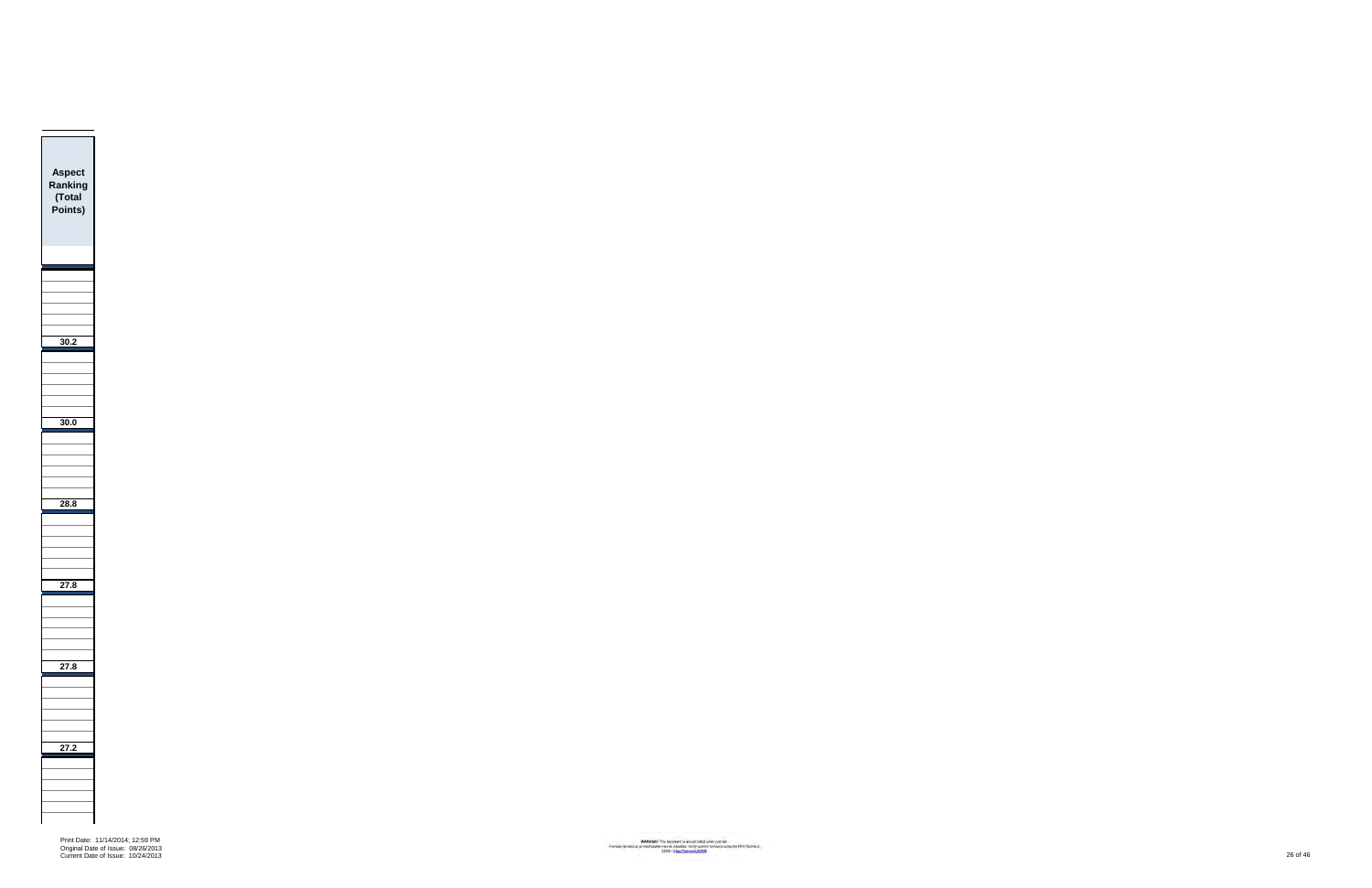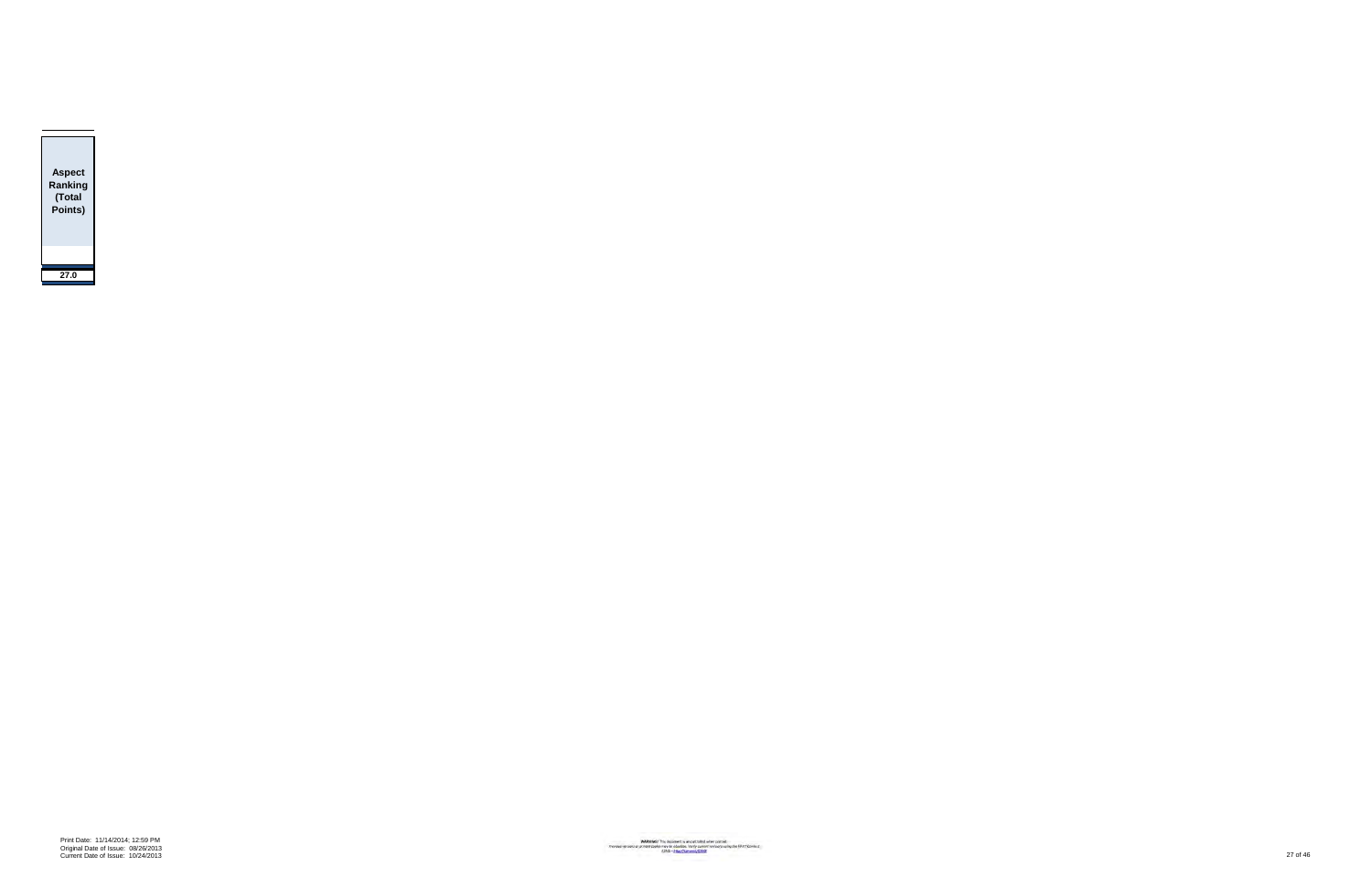Current Date of Issue: 10/24/2013 28 of 46

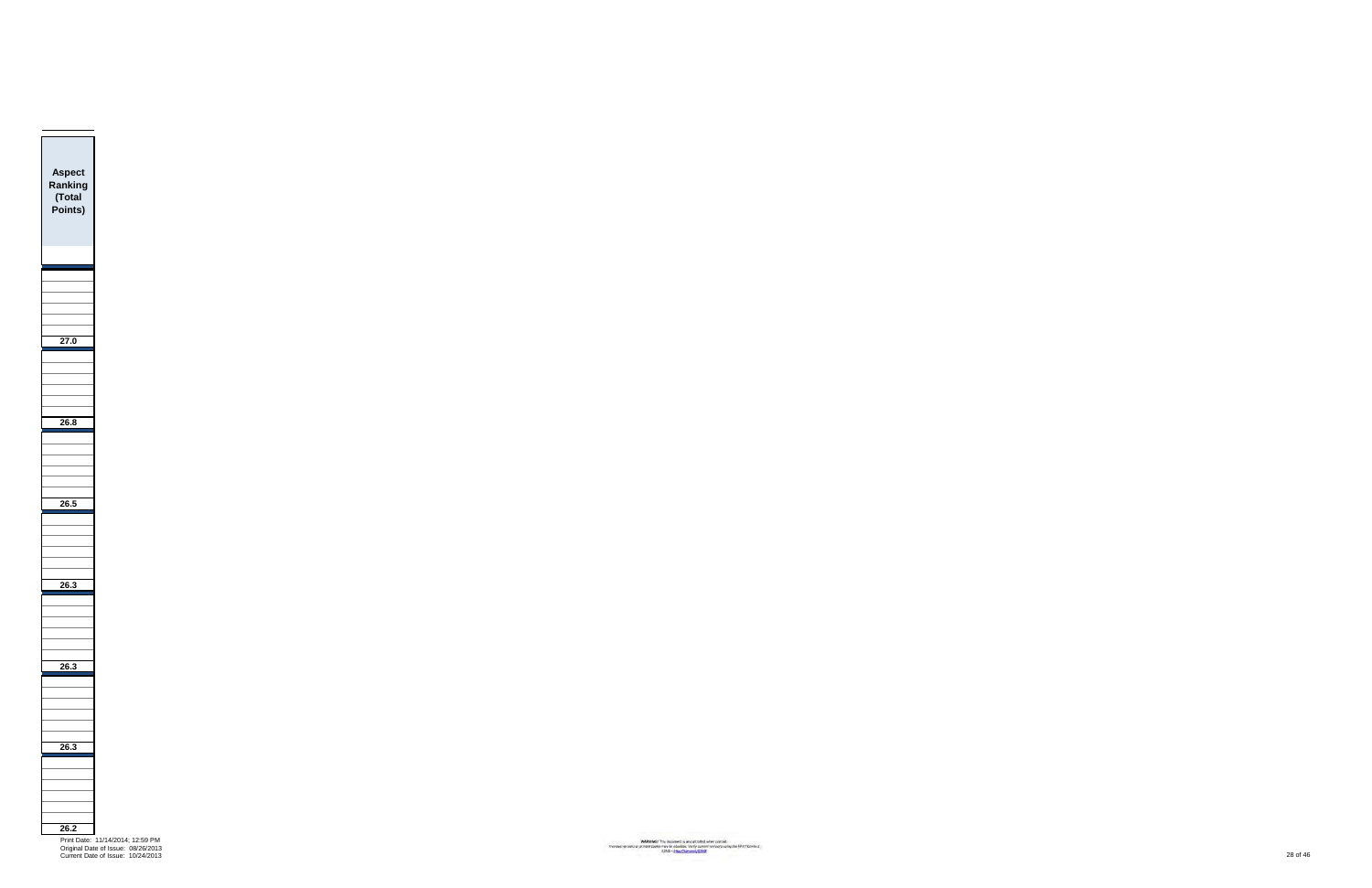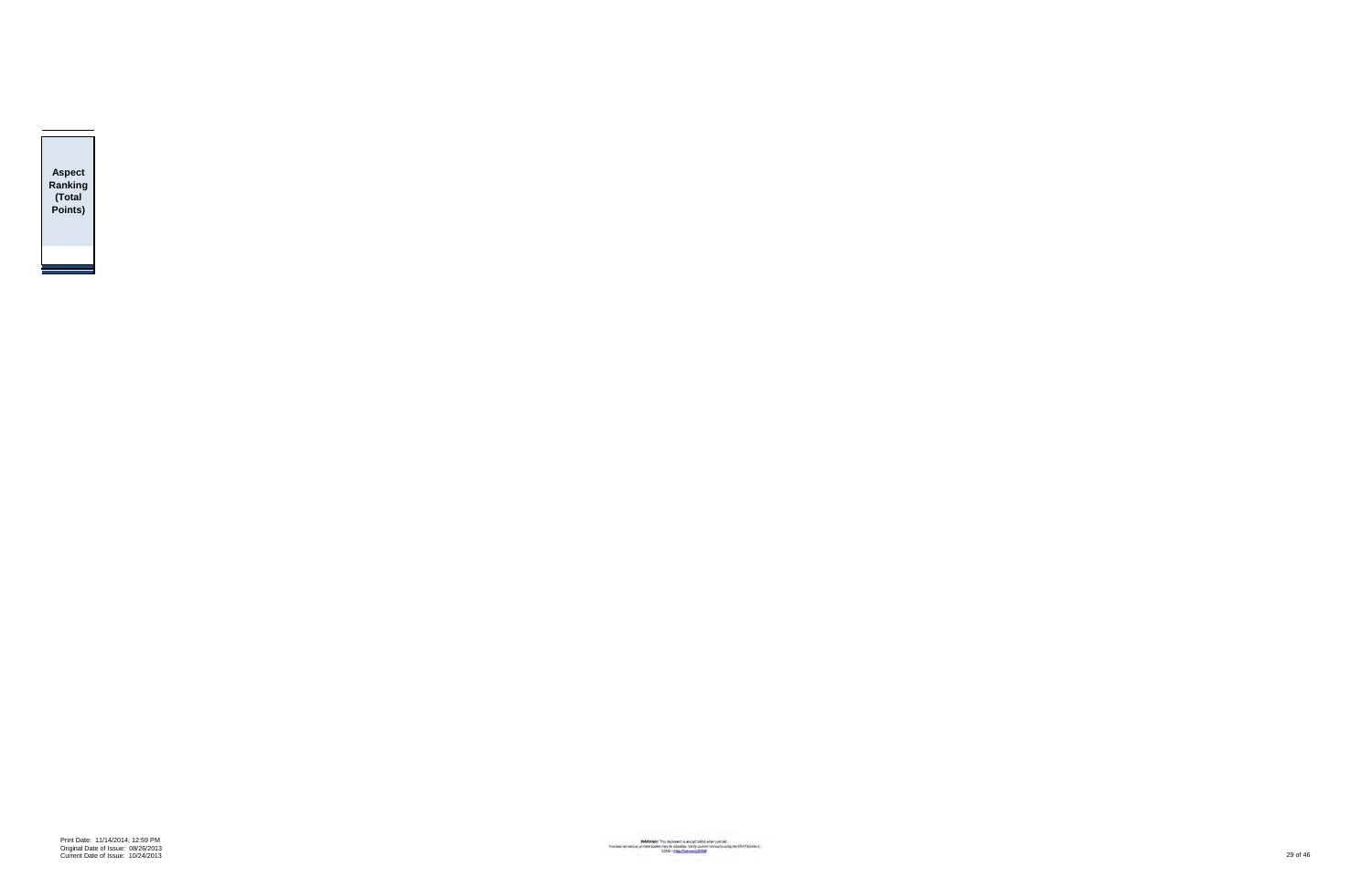

Print Date: 11/14/2014; 12:59 PM Original Date of Issue: 08/26/2013 Current Date of Issue: 10/24/2013 30 of 46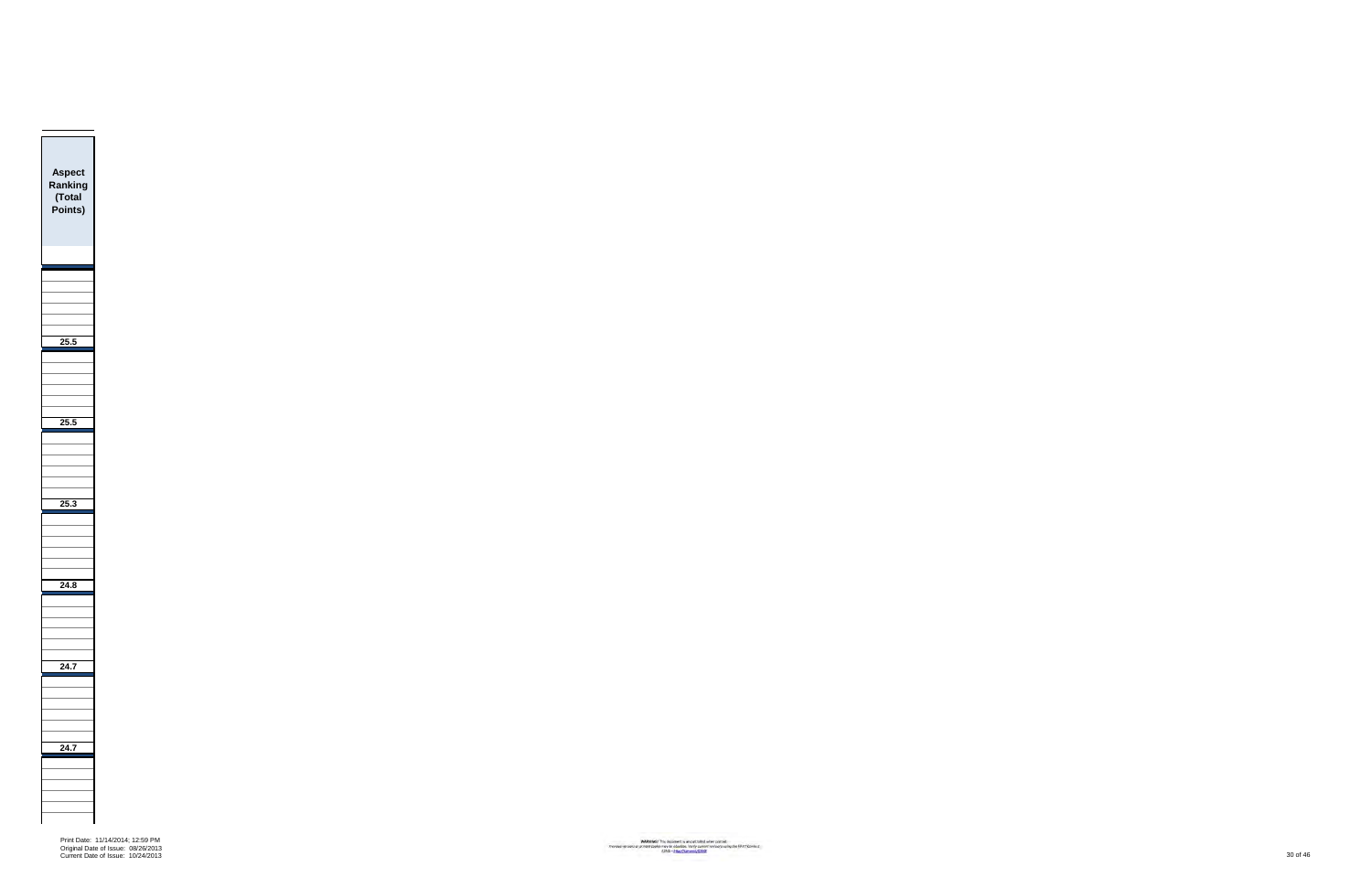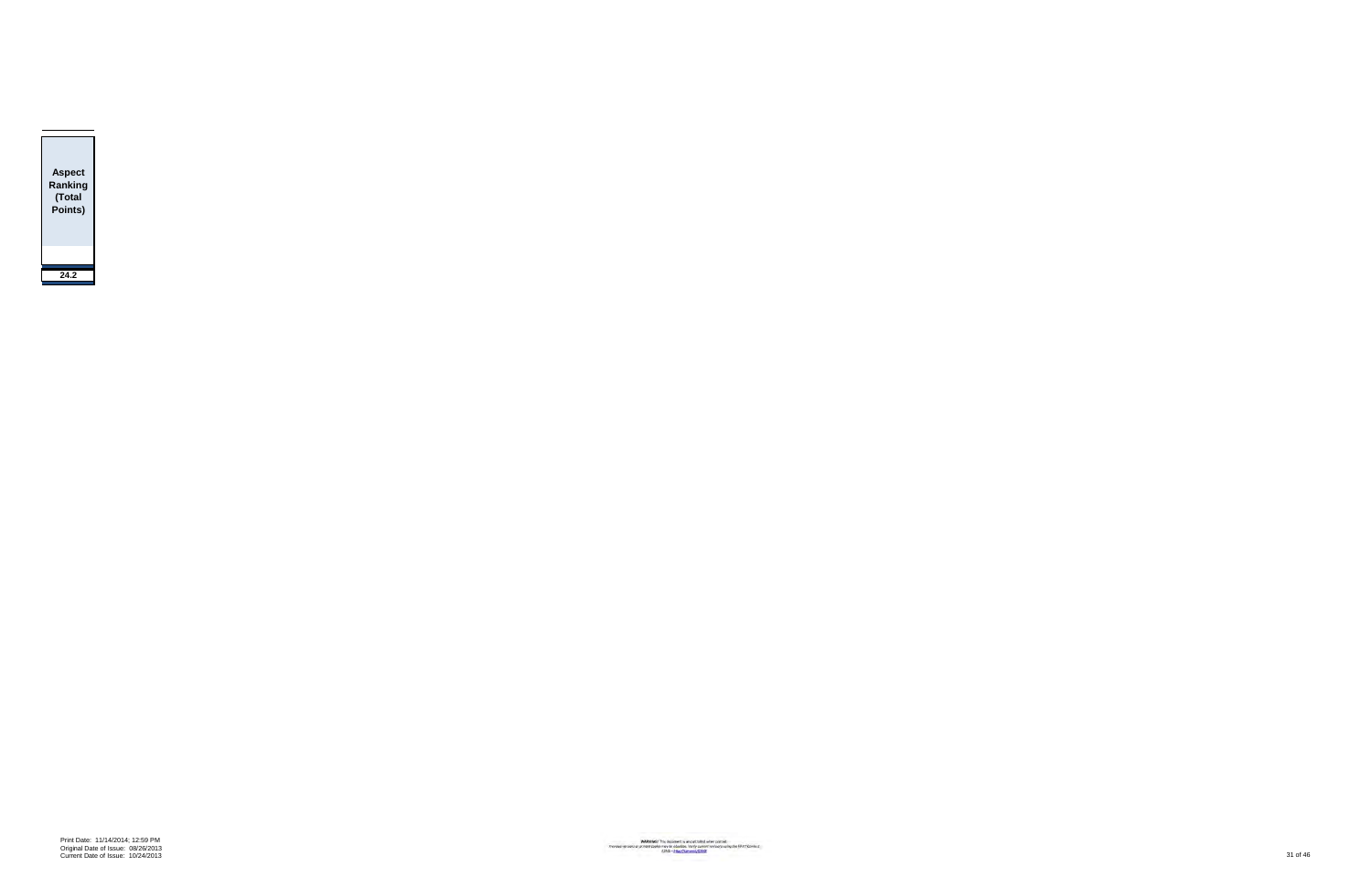Print Date: 11/14/2014; 12:59 PM Original Date of Issue: 08/26/2013 Current Date of Issue: 10/24/2013 32 of 46

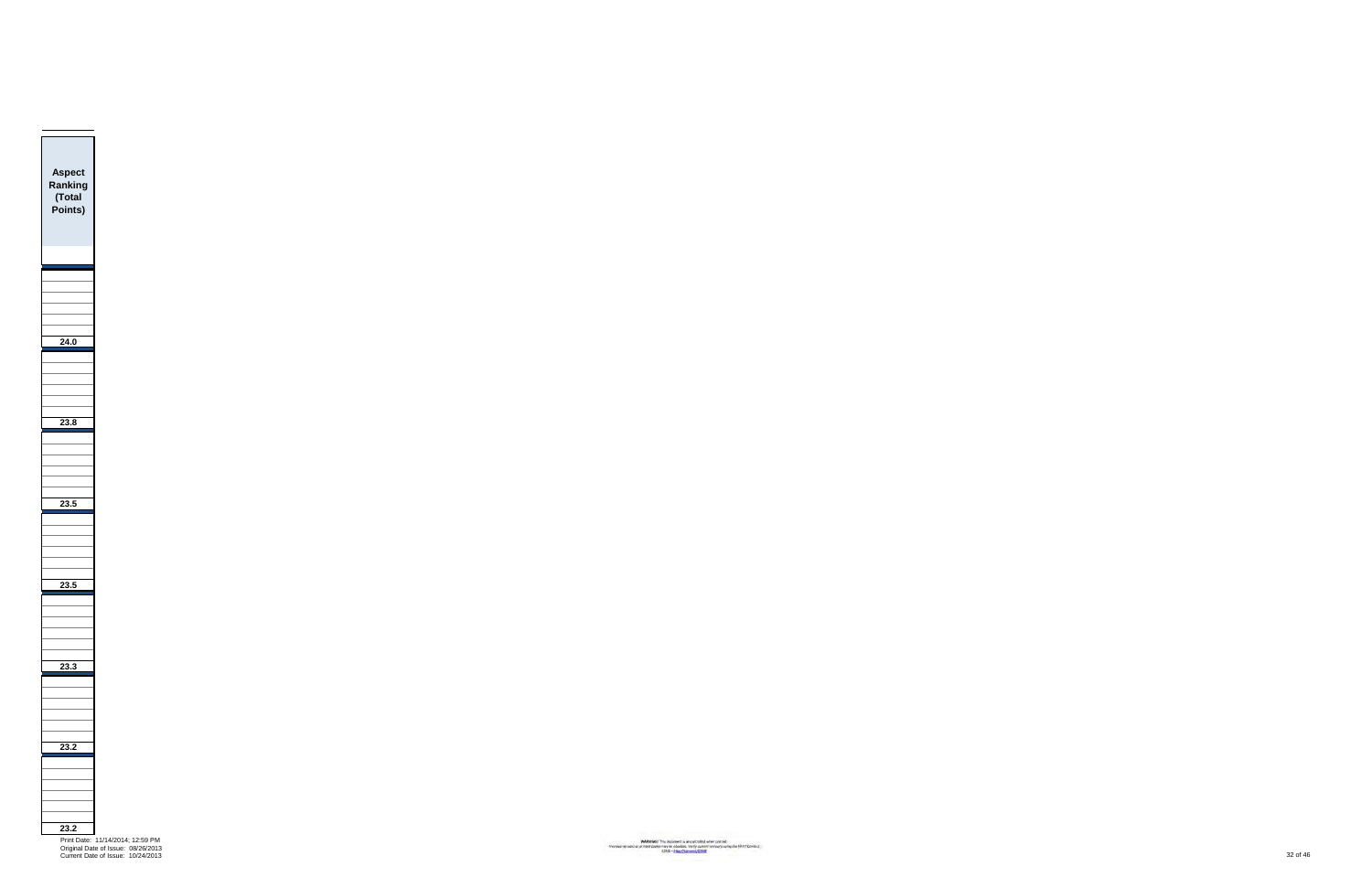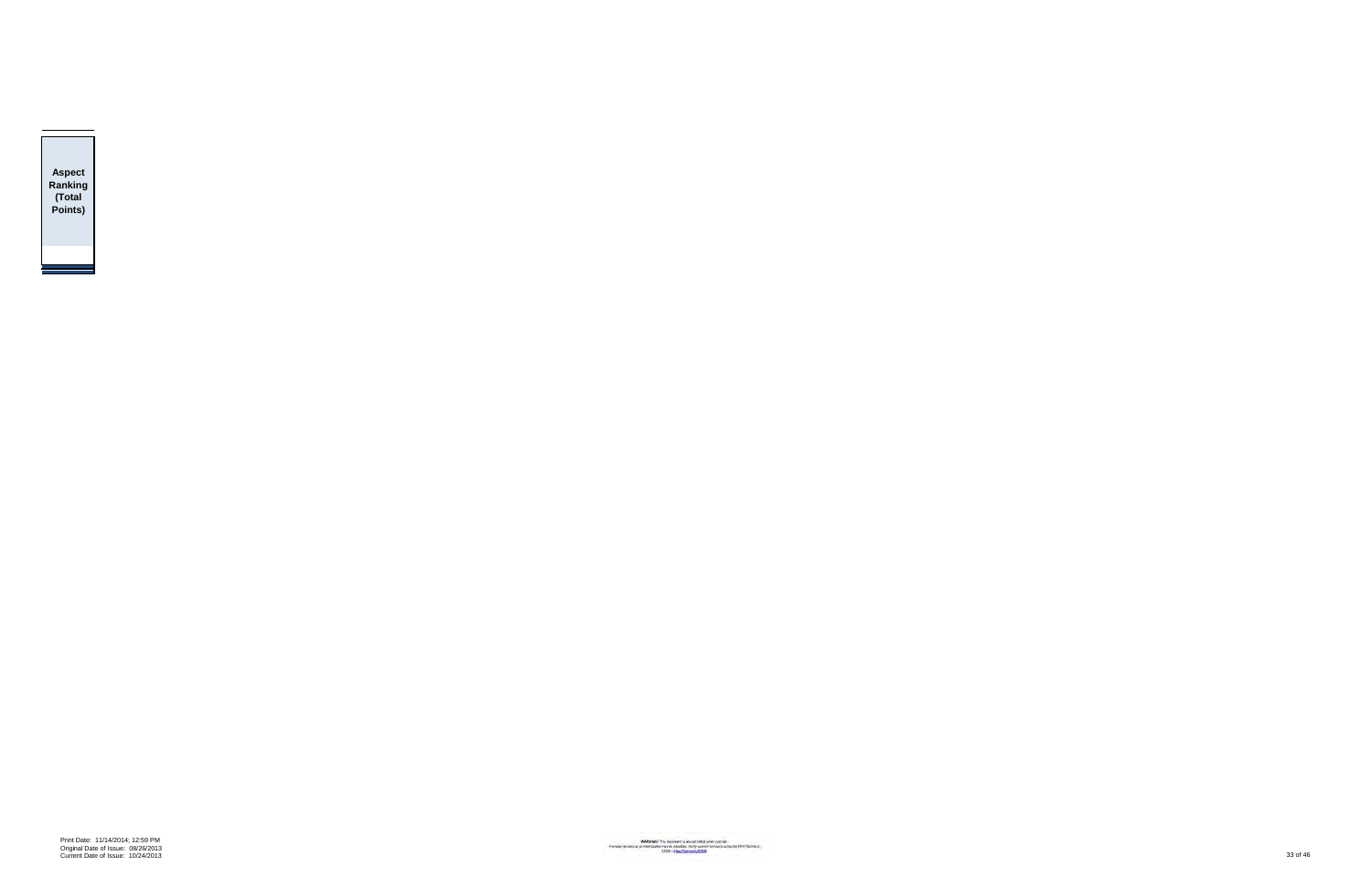

Print Date: 11/14/2014; 12:59 PM Original Date of Issue: 08/26/2013 Current Date of Issue: 10/24/2013 34 of 46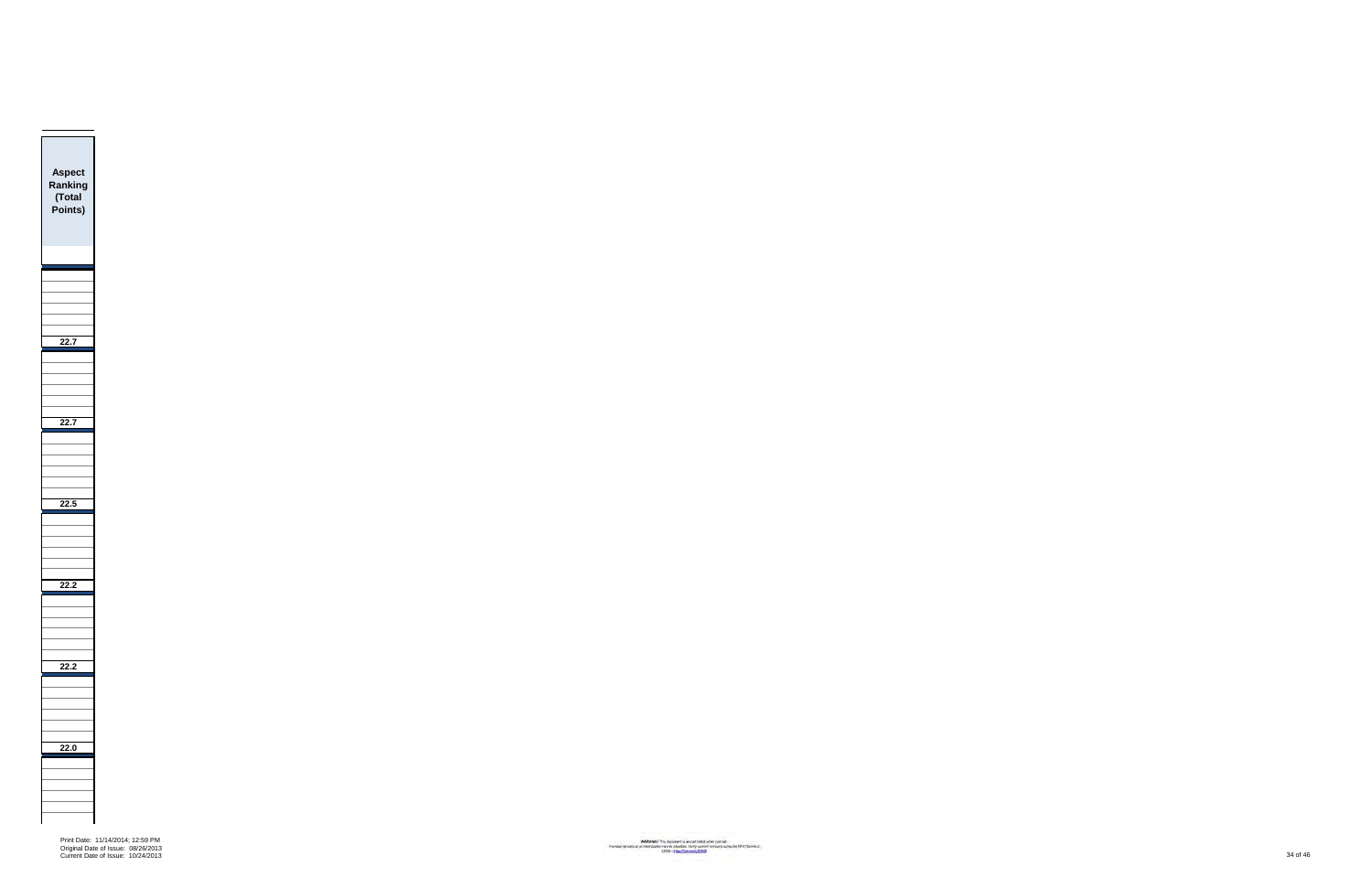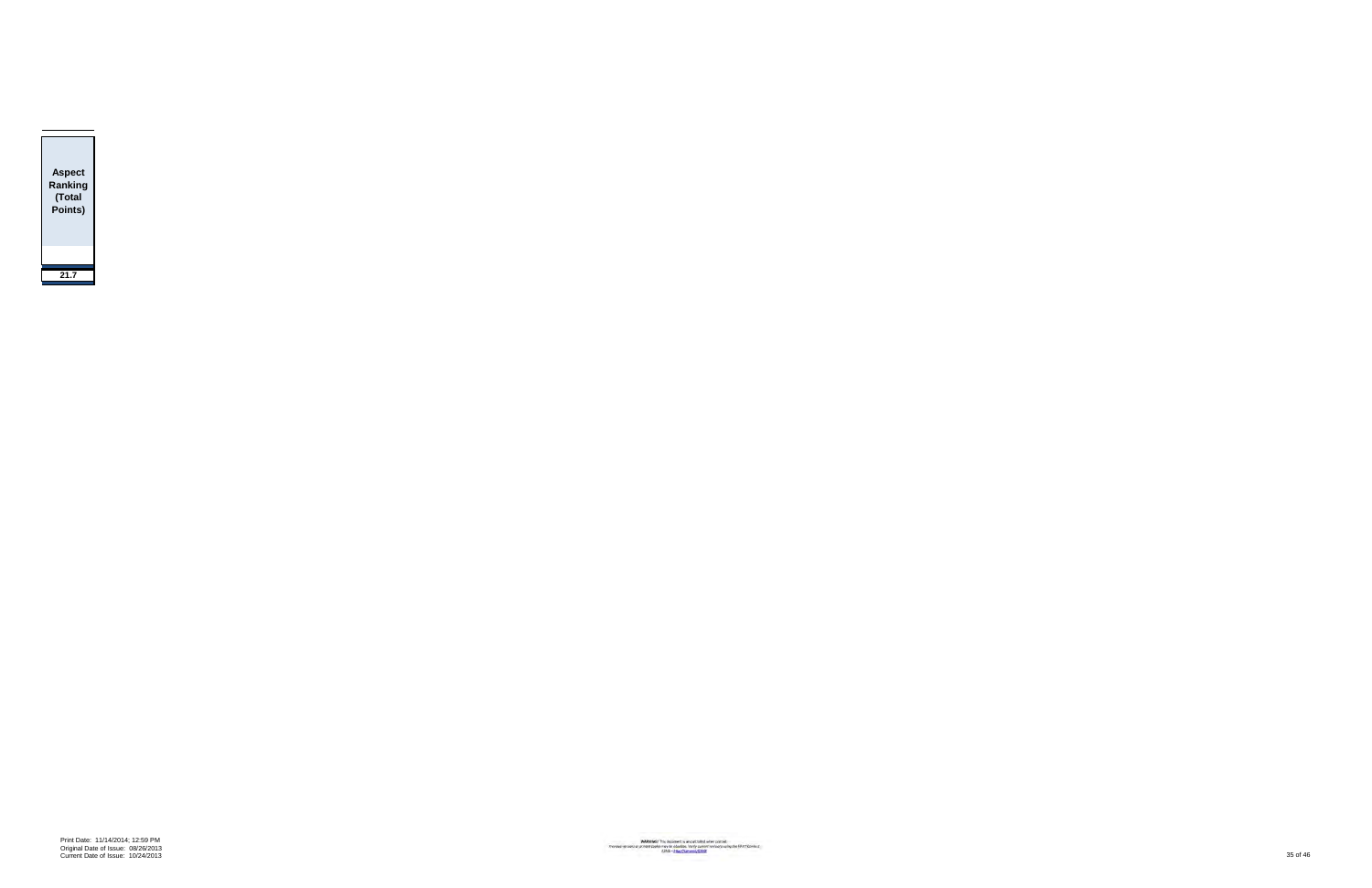

Current Date of Issue: 10/24/2013 36 of 46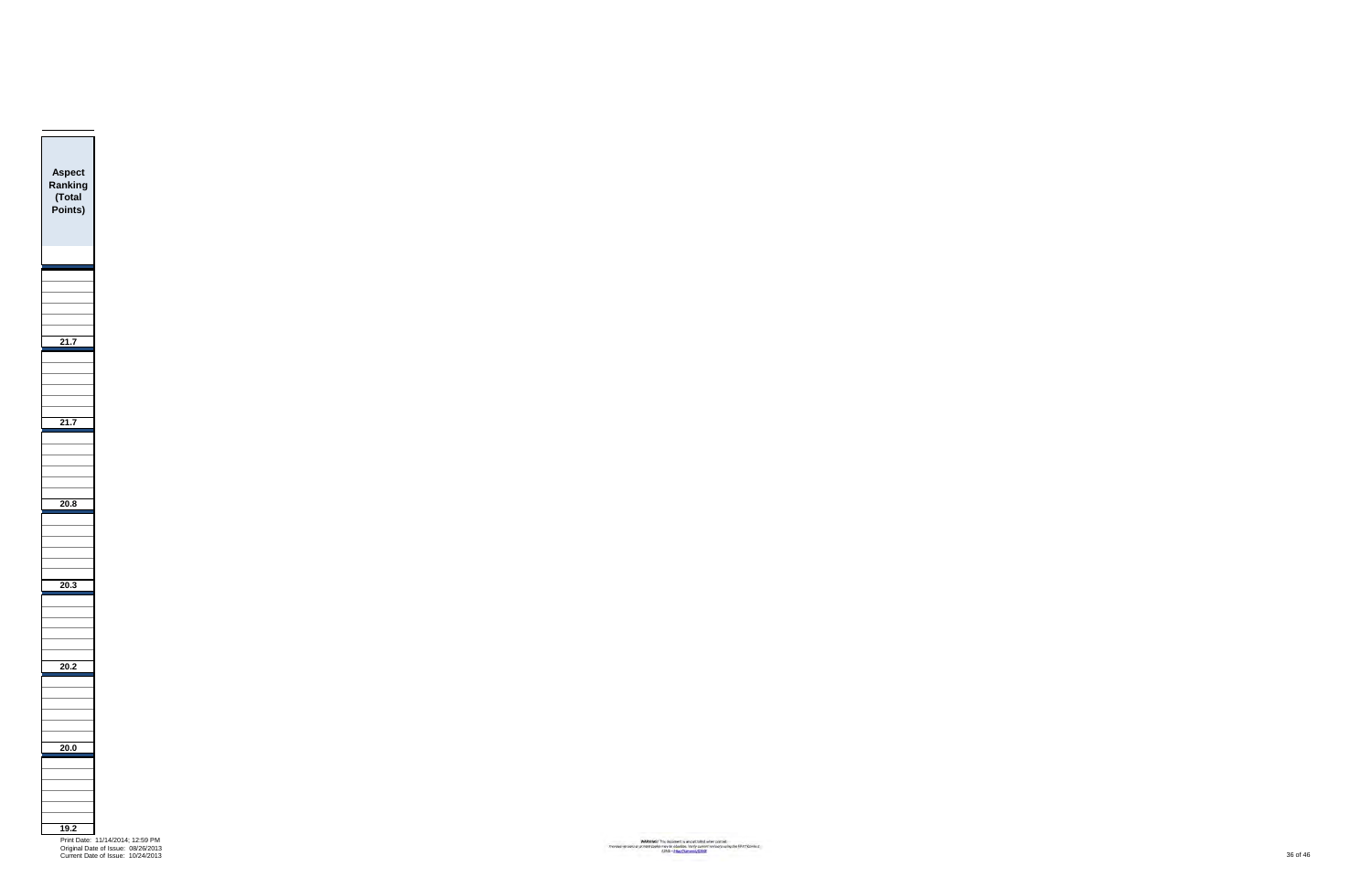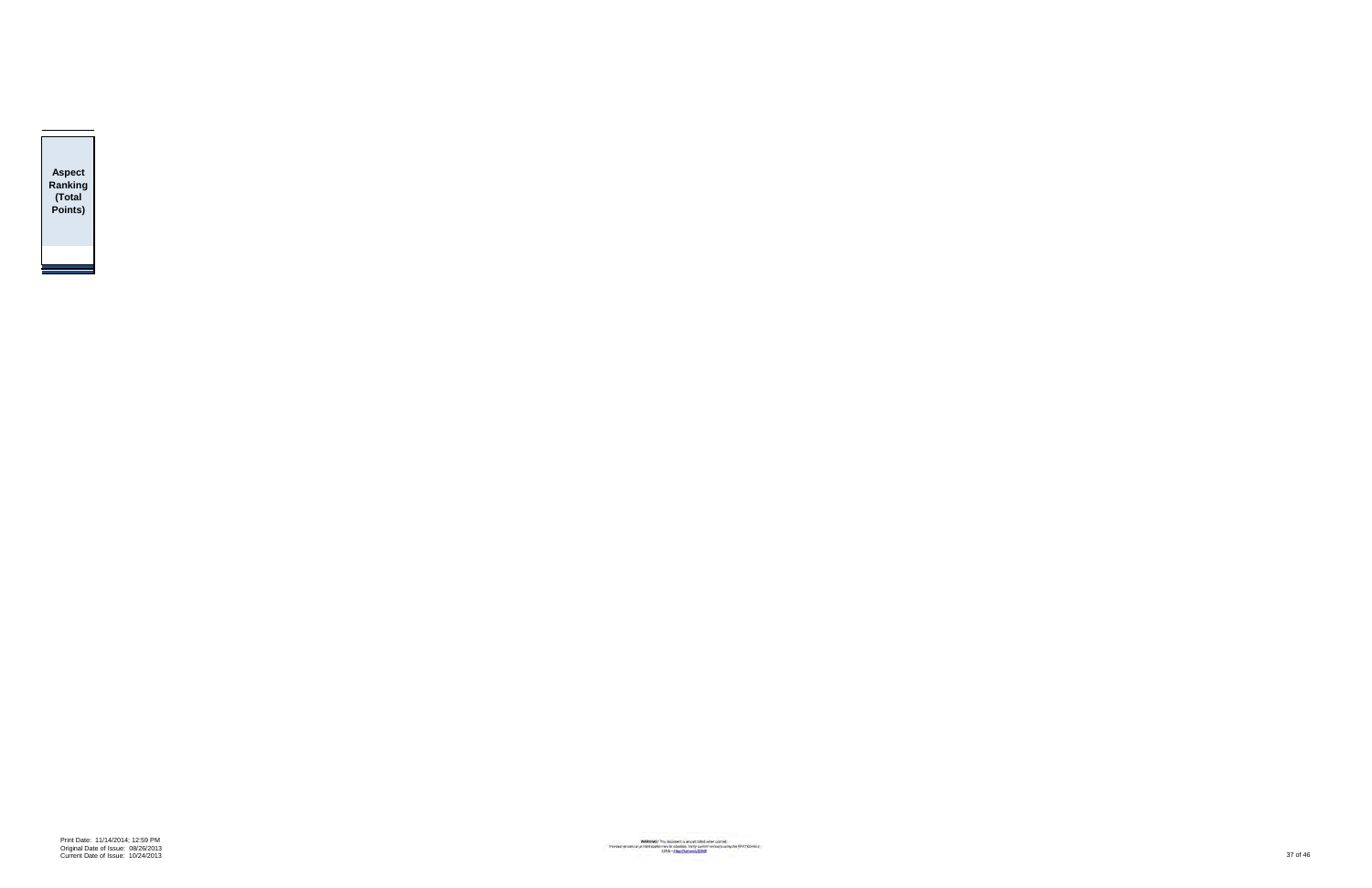

Print Date: 11/14/2014; 12:59 PM Original Date of Issue: 08/26/2013 Current Date of Issue: 10/24/2013 38 of 46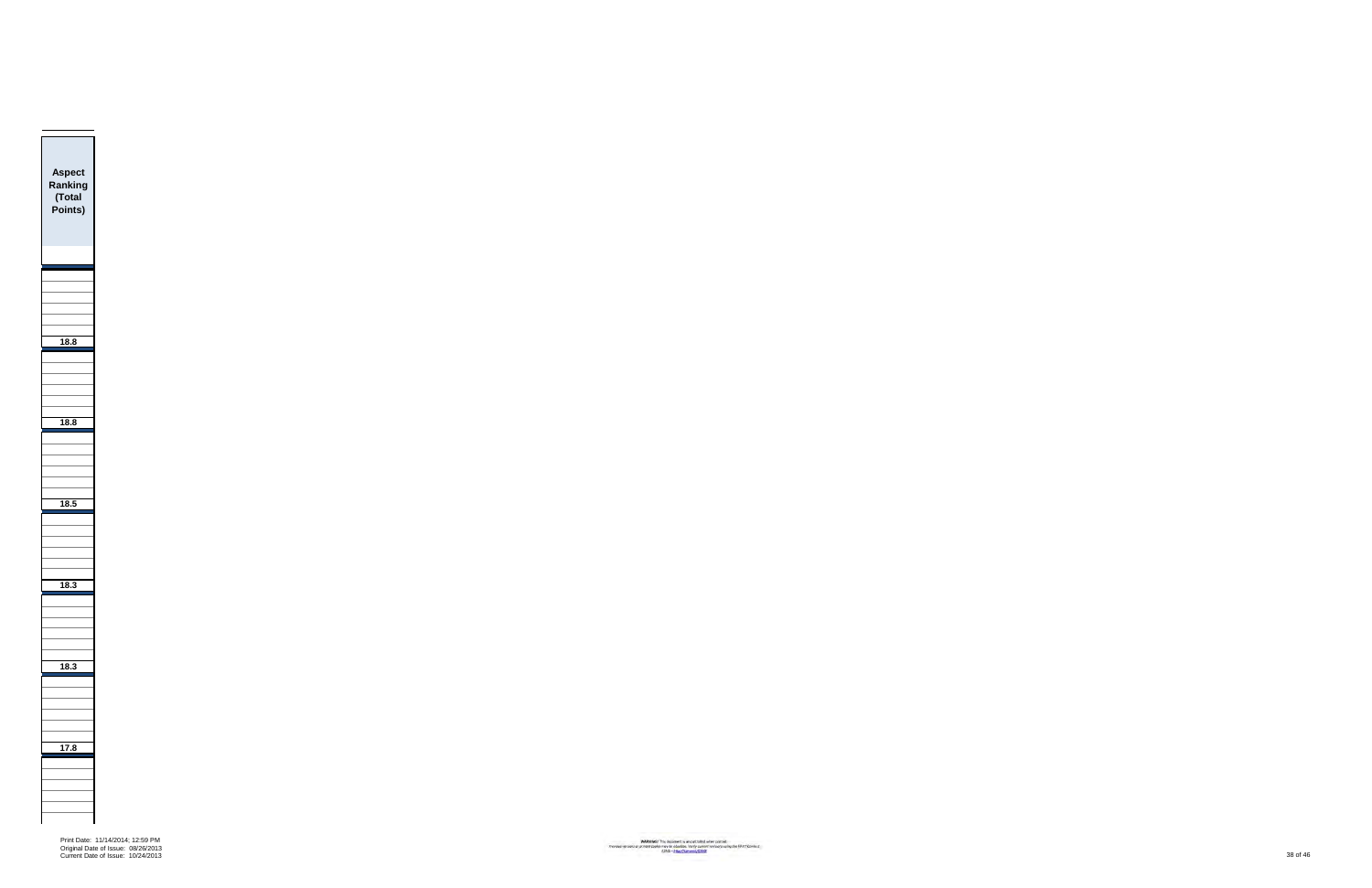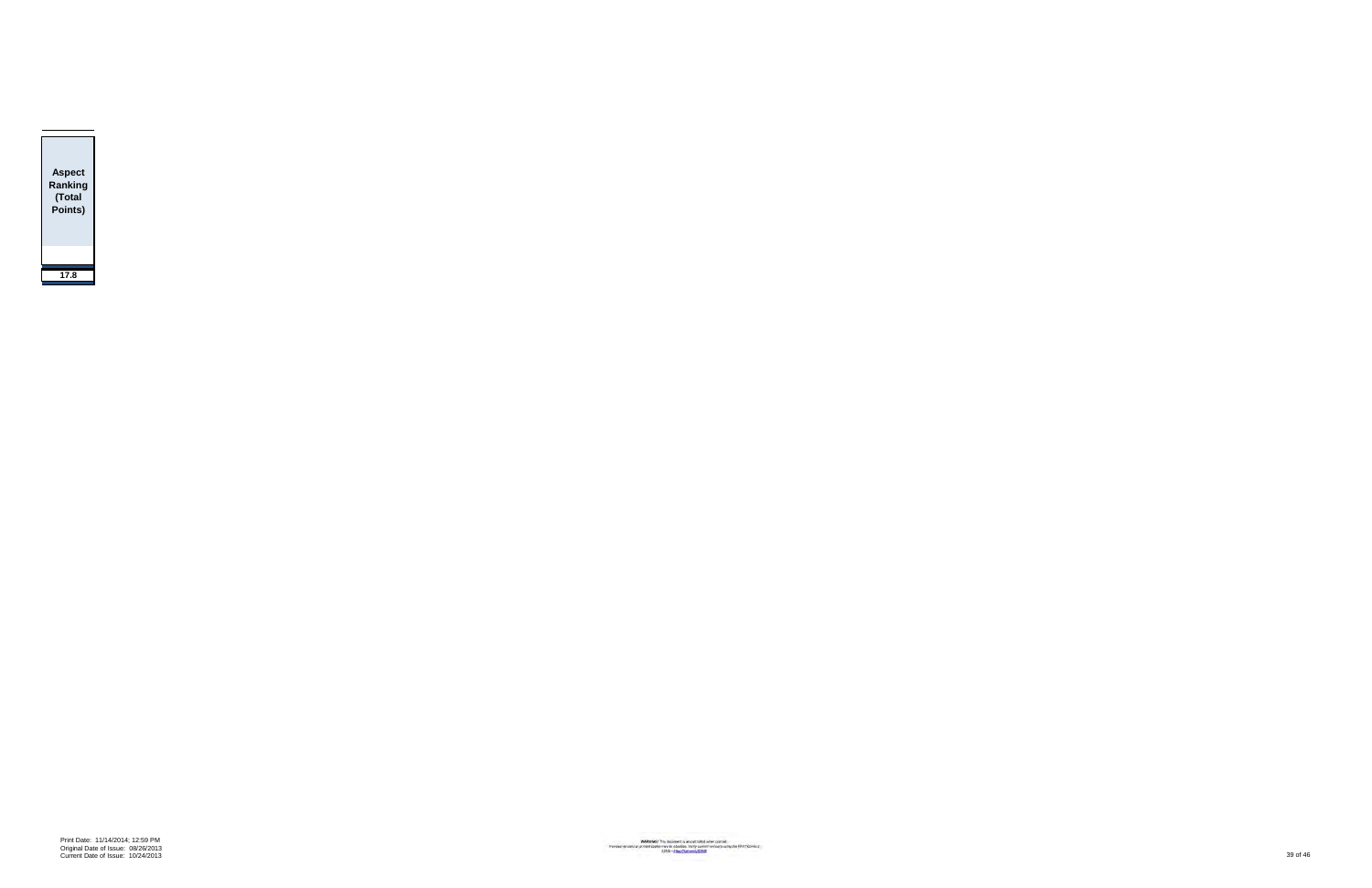Print Date: 11/14/2014; 12:59 PM Original Date of Issue: 08/26/2013 Current Date of Issue: 10/24/2013 40 of 46

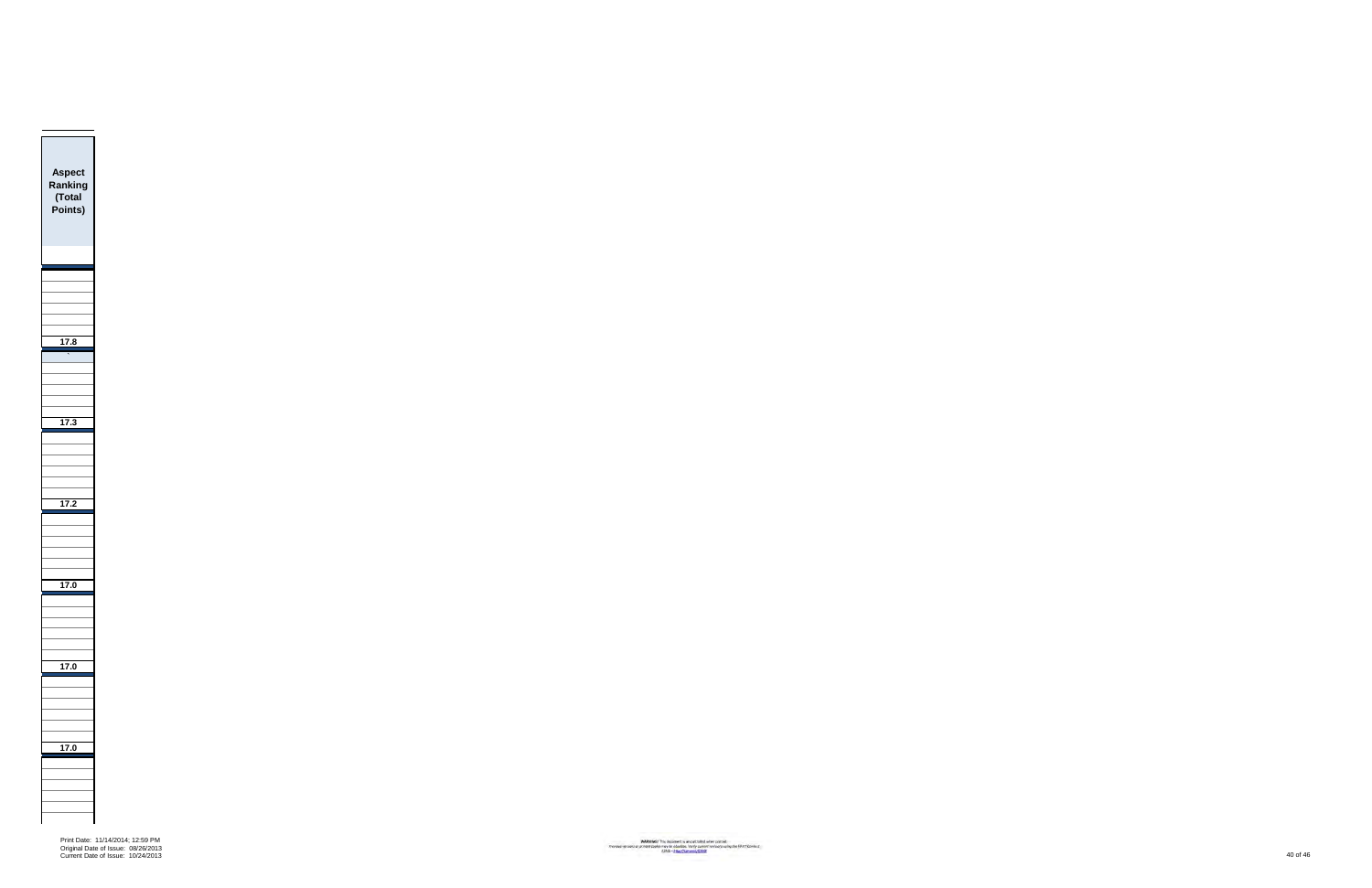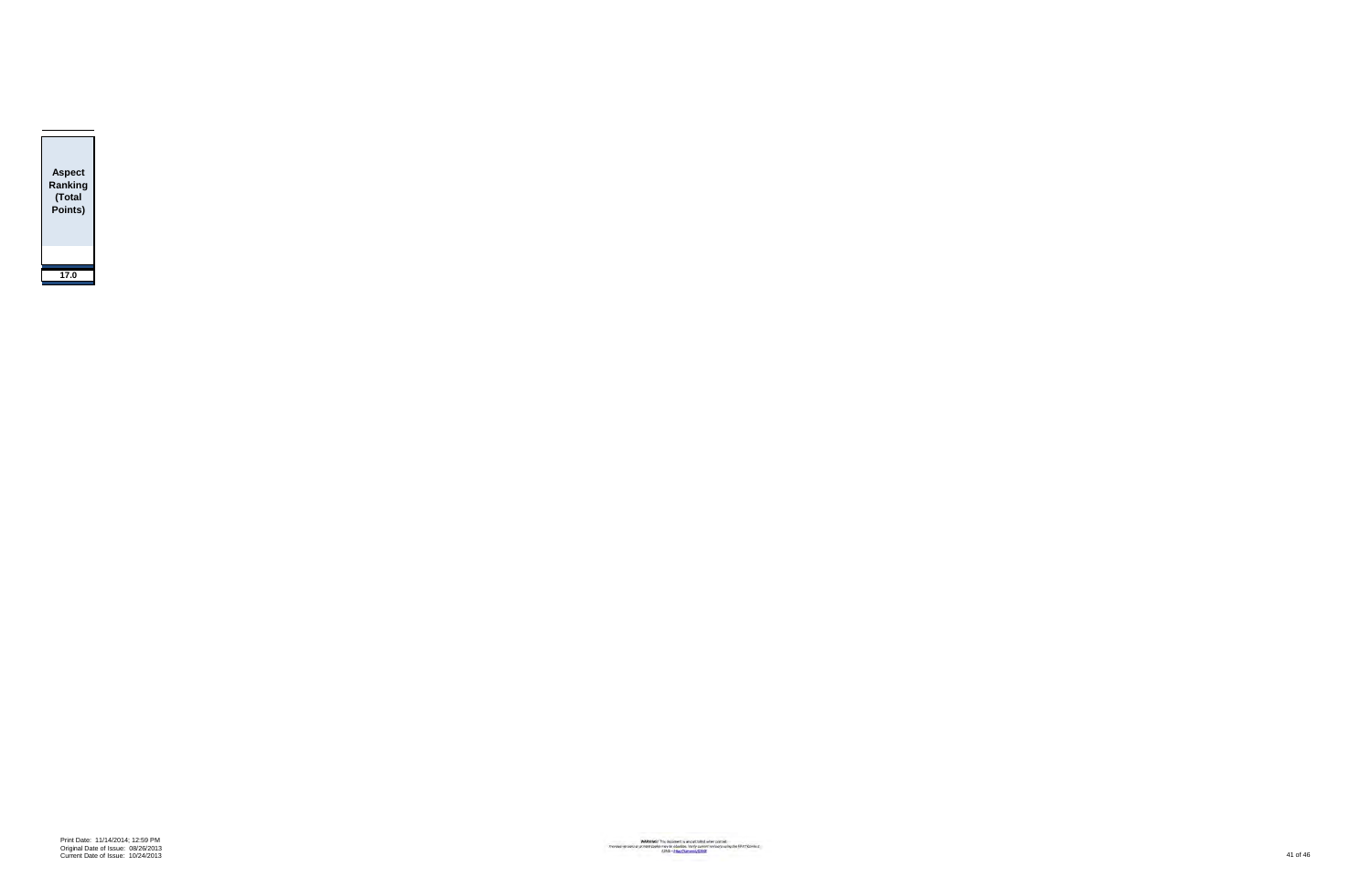

Current Date of Issue: 10/24/2013 42 of 46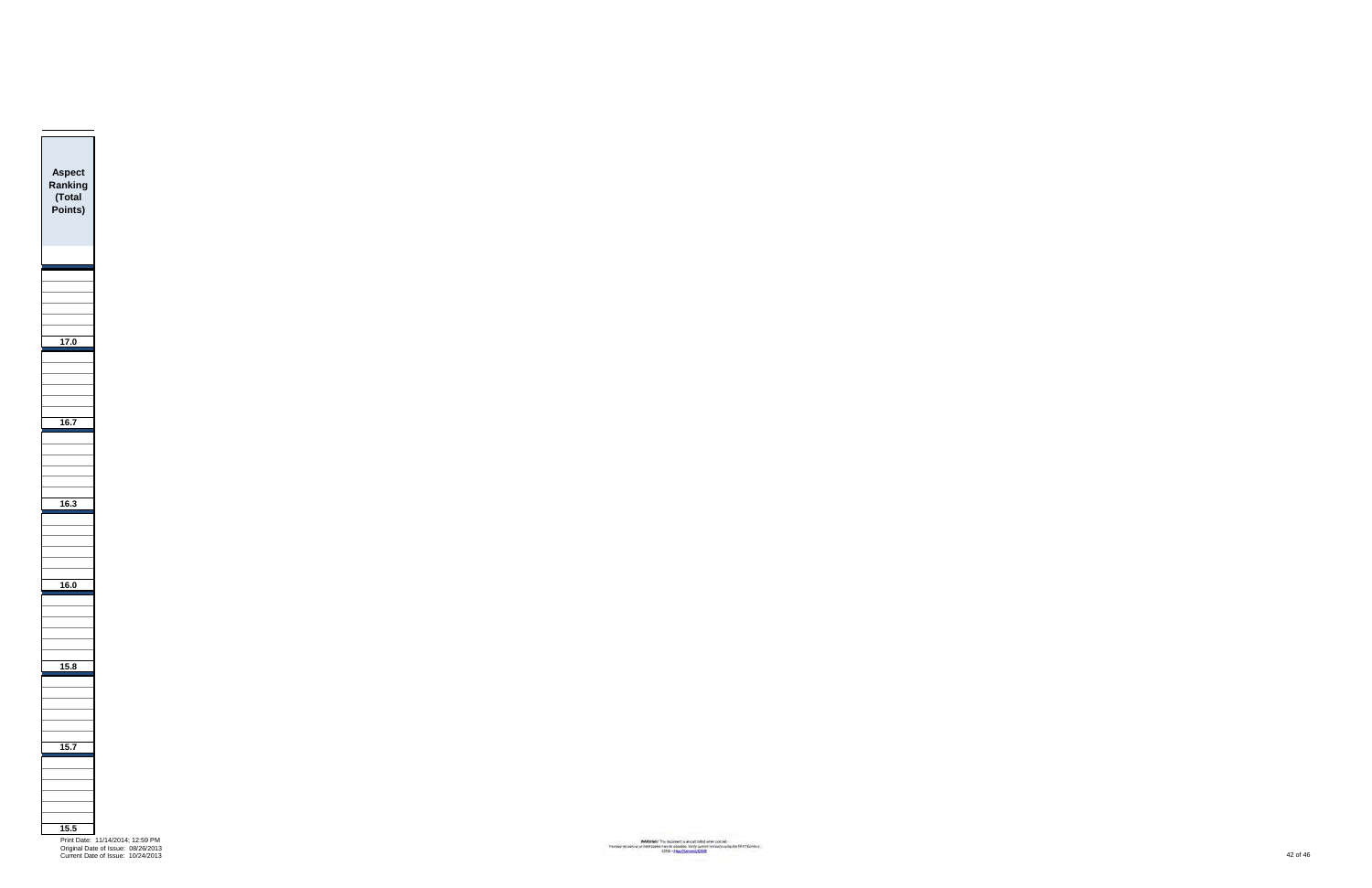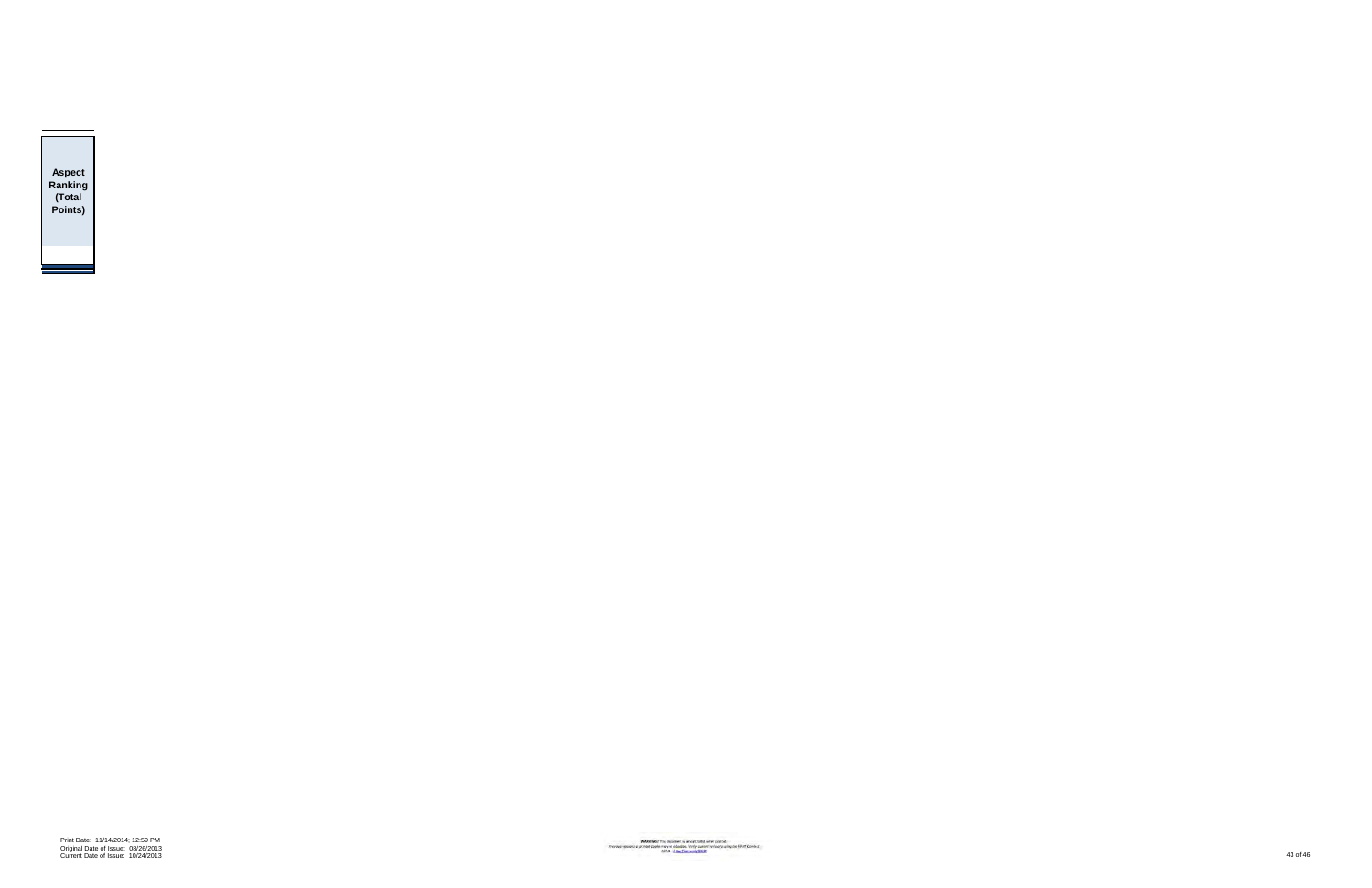

Print Date: 11/14/2014; 12:59 PM Original Date of Issue: 08/26/2013 Current Date of Issue: 10/24/2013 44 of 46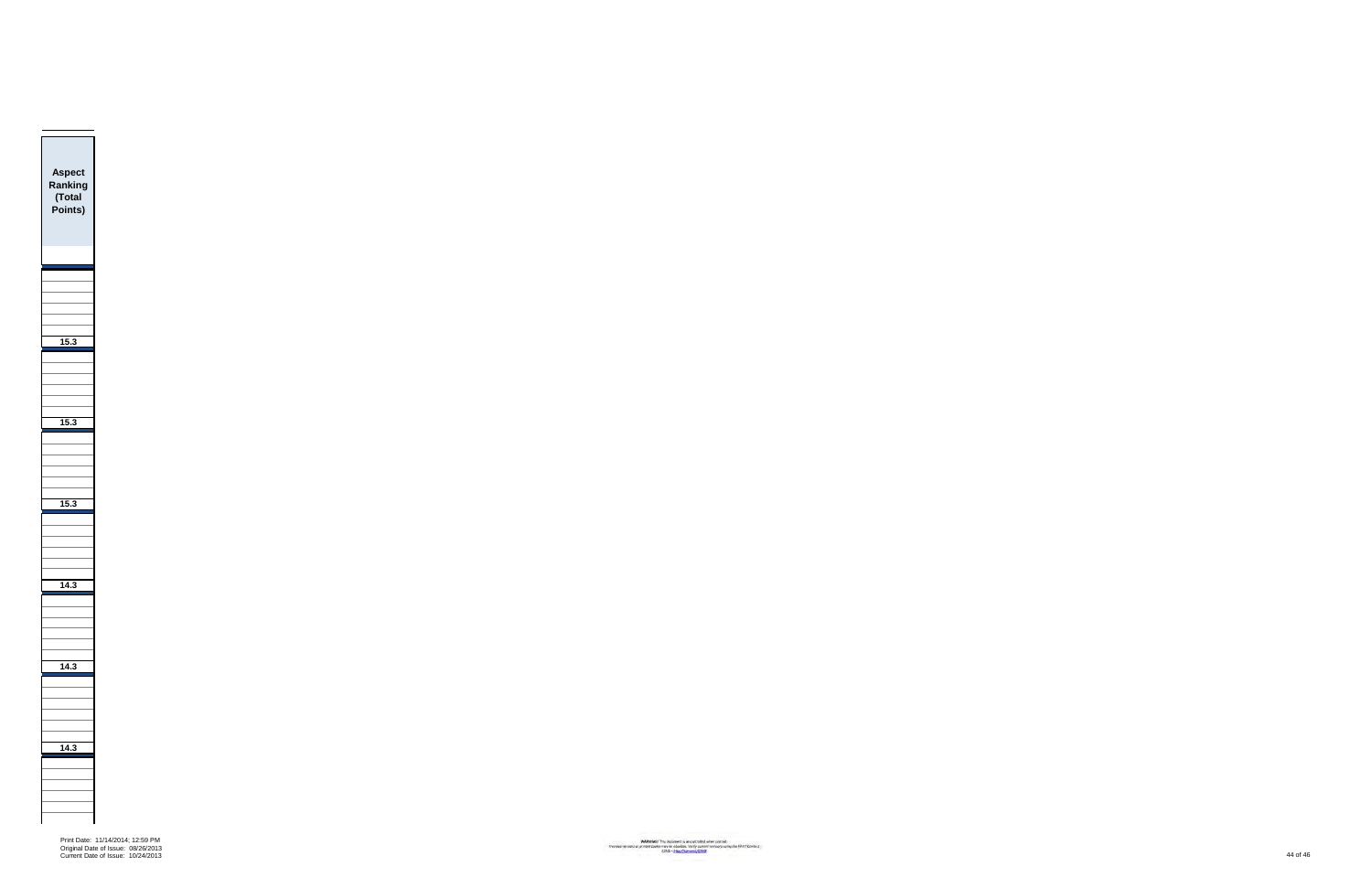